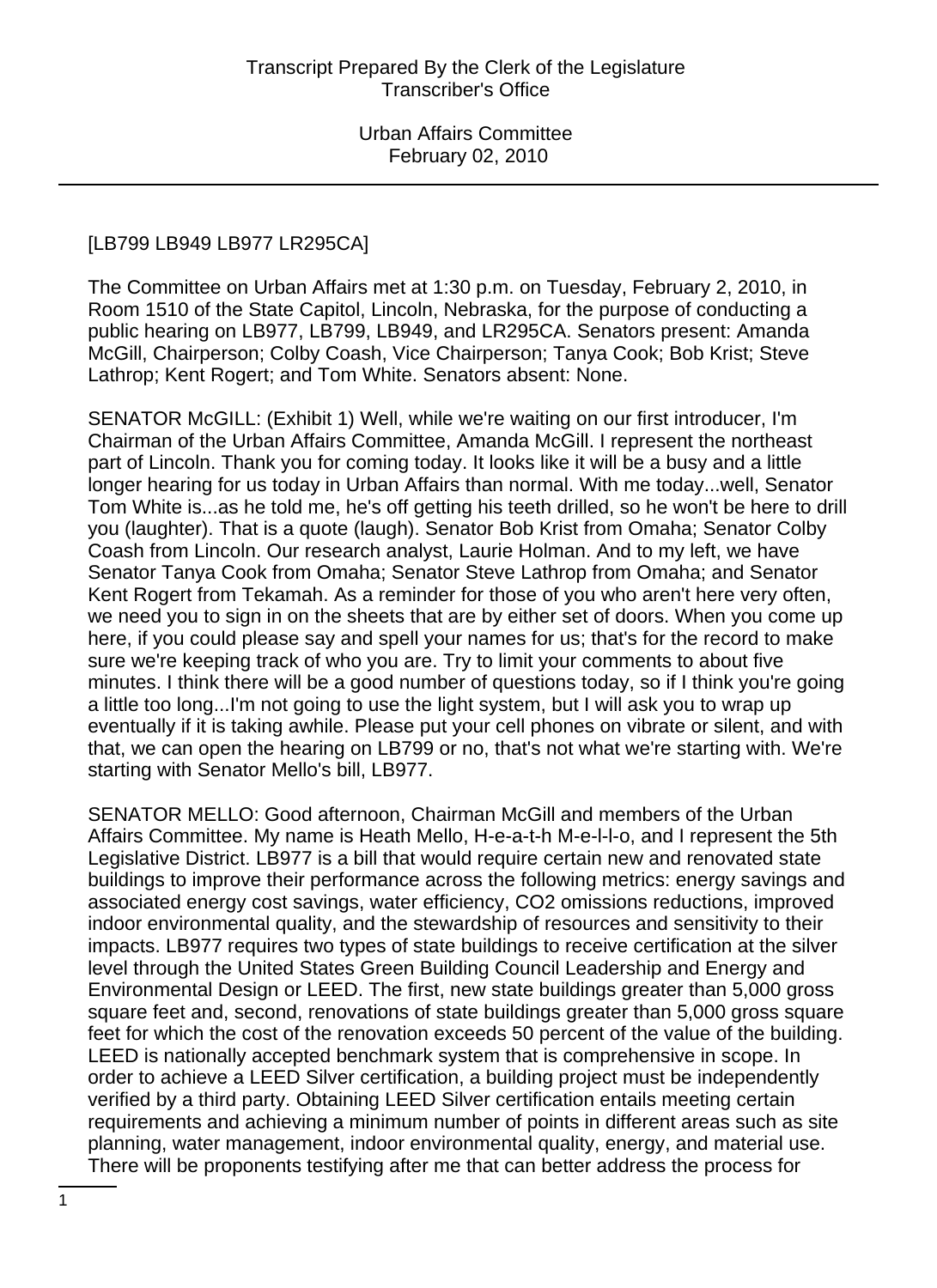achieving LEED certification levels and the costs and benefits thereof. After discussion with interested parties, I am more than open to including other third-party certifications in LB977 such as Green Globes and Energy Star. If state government is going to emerge from a permanent fiscal crisis successfully, solutions will need to be innovative and look to the long term. Using resources efficiently is a powerful cost savings tool; it must be part of any solution as we move forward. Energy costs for state agencies during the fiscal years 2008-2009 were over \$70 million. This includes the use of natural gas, water, and electric utilities. Representatives from the utilities will present and will testify regarding the respective benefits of using fewer utilities. Of the state of Nebraska \$70 million energy bill, almost \$45 million is attributable to the University of Nebraska, the largest consumer of utilities amongst all state agencies. Please see this letter, if there's a page here... [LB977]

SENATOR McGILL: We'll get that in a moment. [LB977]

SENATOR MELLO: Okay. Please see a letter that I will be distributing here from Carlos Castillo, Director of Administrative Services, for a per agency breakdown of costs. The University of Nebraska, to its credit, has begun taking steps in the right direction. All university buildings are required to be constructed using LEED standards, but are only certified if the private donor who helps fund the building agrees to the stipulation. That said, the University of Nebraska remains the largest consumer of utilities among all state agencies and have approached the legislative body on more than one occasion due to the overuse of utilities. During the 2006 legislative session, the university overspent their utilities budget by 26 percent and projected a sizable deficit; \$12.9 million was requested from the Appropriations Committee to be expended over fiscal year 2005-2006 and 2006-2007 budget cycles. In the end, the Appropriations Committee recommended a decreased expenditure of \$11.8 million, and the Governor approved a decreased payment of \$4 million. I am very concerned that if the state does not begin to address energy efficiency, the legislative body will continue to pay for the overuse of utilities, thus losing out on potential cost savings. You may have noticed that the legislative fiscal office, the University of Nebraska, the state college system, and the Department of Roads all presented markedly different fiscal notes. I believe this is symptomatic of a misunderstanding of the LEED program and the high performance building designs. The state college system presented a fiscal note with an estimated 7 percent increase in cost and no expenditures since the impact of LEED certification will have on the cost of buildings yet to be designed or constructed is understandably largely unknown. Conversely, the university system presented a fiscal note with an estimated 1 percent increase in cost or \$1.5 million. This figure was arrived upon through the using of an estimated average construction cost over the last five years. Equally different, the Department of Roads estimated a range with an increase of 1 to 5 percent or \$50,000 to \$250,000. I would challenge the fiscal notes of the university and the Department of Roads, as it is difficult to quantify how future buildings would be impacted, and would also point out that these buildings are yet to be designed or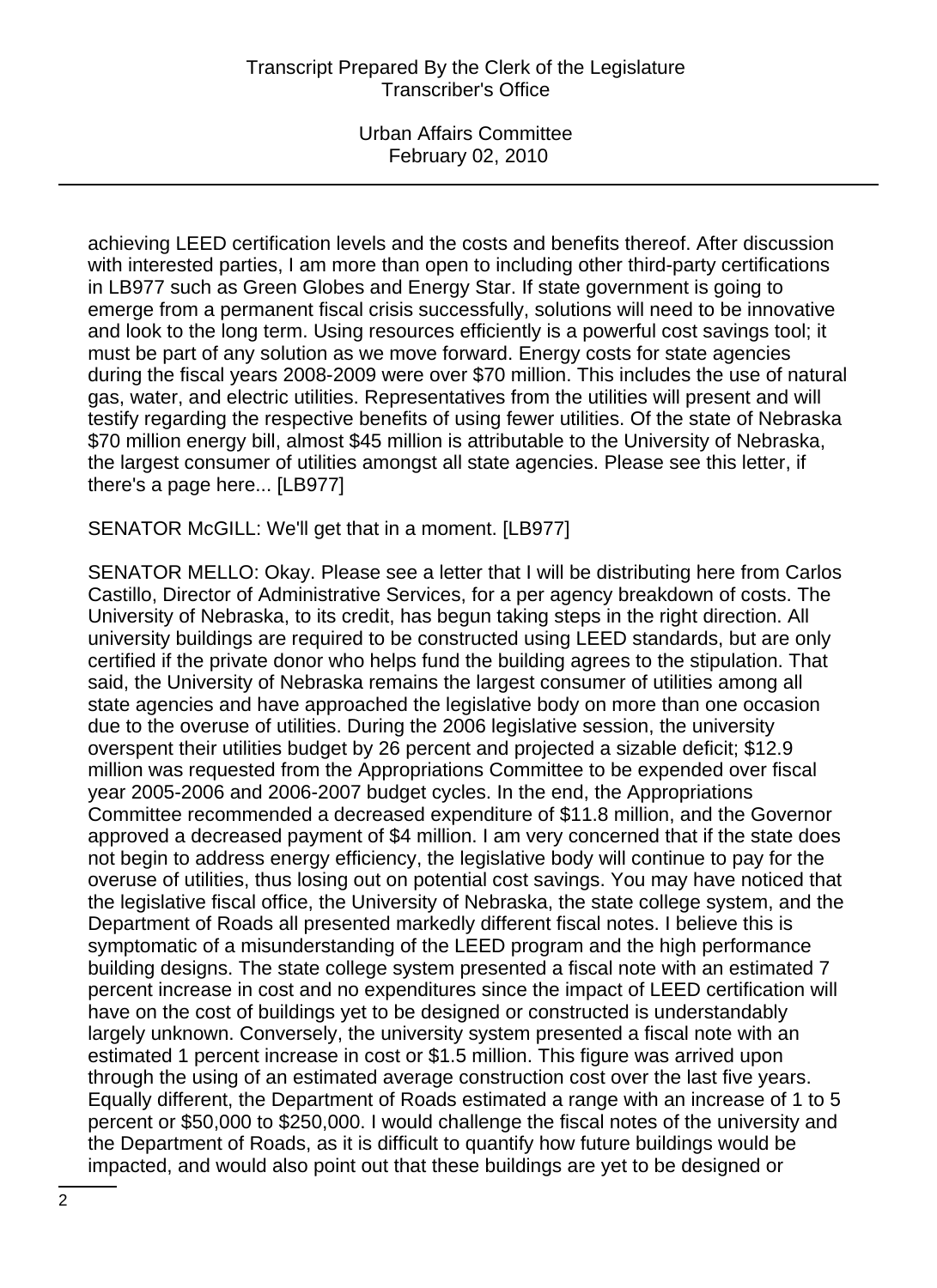Urban Affairs Committee February 02, 2010

constructed. And, therefore, the cost of LEED certification can be built into these projected budgets. I believe the three different fiscal notes also indicate a problem in general with our fiscal note process, but that's another conversation for another day (laughter). If the Urban Affairs Committee advances this bill, I look forward to working with the University of Nebraska, the state college system, and the Department of Roads to craft a bill that accurately displays a no-cost fiscal note. I am more than open to extending the effective date of the bill, so that any buildings currently undergoing the design process would not be required to backtrack and meet this new standard. And so the agency is constructing buildings that have yet started the design process, will also have the opportunity to work the costs of LEED certification into the project budget. Members of the Urban Affairs Committee, the Legislature needs to be in the business of thinking long term, and this bill does exactly that. Seventy million dollars is no small sum, and LB977 presents an opportunity to reduce what we spend on utilities over time as we build and renovate state buildings. LB977 promotes responsible building practices with respect to resource conservation, environmental health, and energy efficiency. These forward thinking principles should guide the allocation of funds in the state's capital construction plan. Otherwise, we will continue to see \$70 million energy bills, and state agencies will continue to request deficit appropriations. It is not an impossible feat to ask that we construct LEED-certified buildings because in many instances we already are doing so. Nebraska currently has 13 LEED certified buildings, six of which were built using public funds. Higher education is, in some cases, leading the way. Metropolitan Community College has a LEED-certified building standard, and one of the University of Nebraska's own...the University of Nebraska at Omaha, College of Business Administration, has a policy to construct LEED Silver certified buildings. With that, I would like to close with the following quote I read on the UNO College of Business Administration Web site where the dean of the college, Dr. Louis Pol, imparted these thoughts. "I am for one looking forward to teaching in a building that displays respect for the planet and commitment to the community thanks to the foresight and generosity of this city's business leadership. It proves that we can make good business decisions, lower costs, and be good neighbors all at the same time. Our young people need role models of this kind of behavior to understand that merely holding a belief in environmentalism and talking about it isn't enough. It's putting your values to work that counts." I wholeheartedly agree with Dr. Pol, and would add that holding a belief and finding long-term budget solutions also isn't enough. As the Urban Affairs Committee, it's your duty to look out for the health and wealth of Nebraska's cities. What better way to support your constituents than to support a bill that saves hard-earned tax dollars and reduces the state's use of utilities, reducing harmful emissions and improving the air quality for generations to come. With that, I would take any questions. [LB977]

SENATOR McGILL: Well, thank you, Senator Mello. Can you first, for the record, talk a little bit about the difference between LEED and then some of the other ones that you mentioned? [LB977]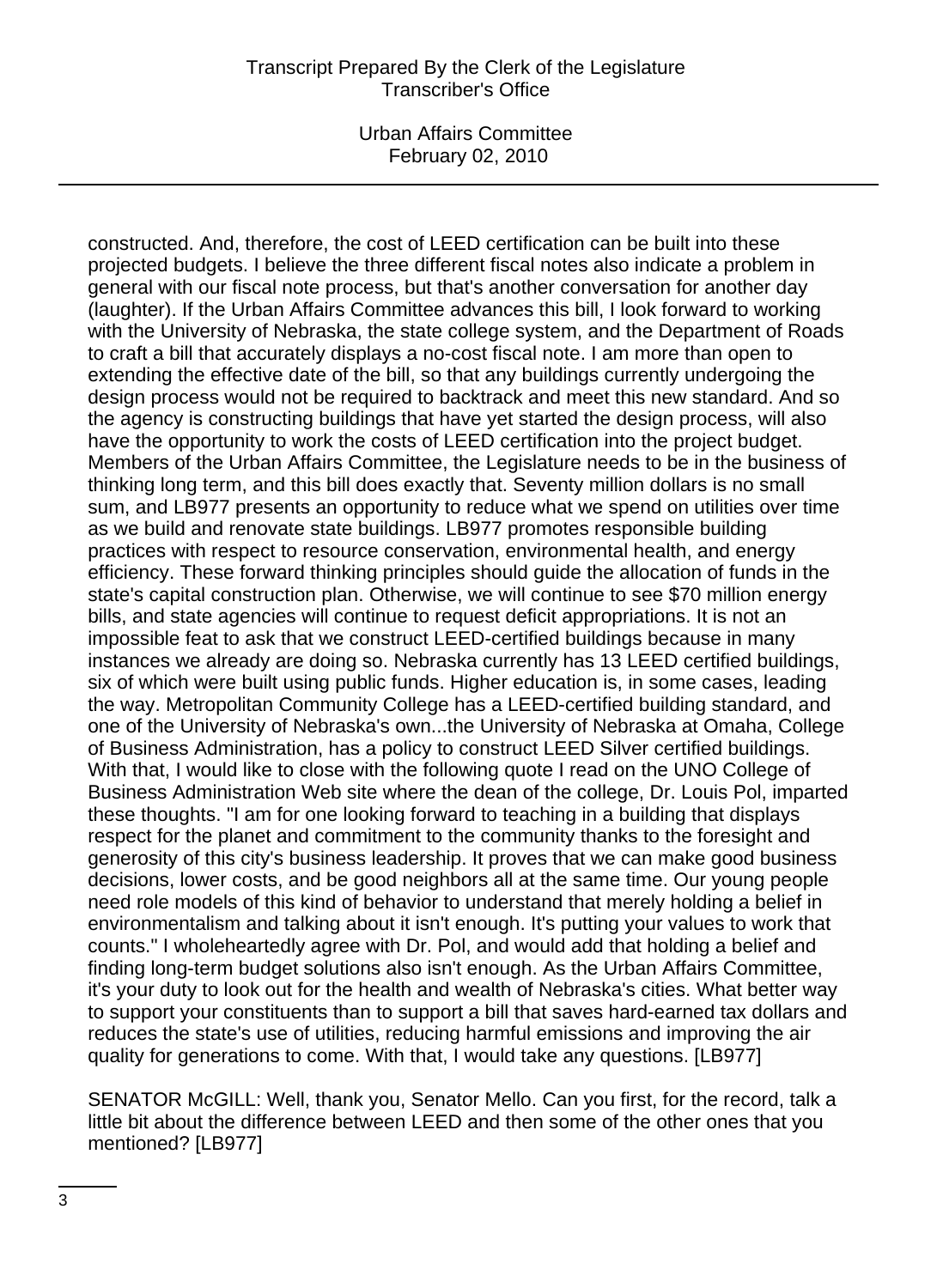SENATOR MELLO: The three that I mentioned in testimony, LEED through the United States Green Building Council, there is someone who will be testifying from the USGBC after me who can explain more the process of LEED. It's my understanding that Green Globes is another certification standard that in conversations is primarily used in the northwestern part of the United States. As far as we could see, that is nothing that is generally used in Nebraska in regards to high performance building standards. And Energy Star is a certification that has been created essentially or designated through the EPA which, once again, Energy Star only rates the energy efficiency of a building, not other components that I had mentioned, such as water quality, resource conservation, site selection, things of that nature. So by all means, LEED certification is a more comprehensive sustainability certification while Green Globes while very similar, isn't used in the area. Energy Star is more focused on just energy efficiency. [LB977]

SENATOR McGILL: All right. Thank you. Senator Rogert. [LB977]

SENATOR ROGERT: Senator Mello, do you think or that we're missing out on any grant funding, federal funding, matching dollars because we're not using these types of qualifications, and would there be some available if we moved to this type of standard? [LB977]

SENATOR MELLO: You know, I...it's my understanding, at least in talking with various engineers and architects, as I've researched this bill is that, you know, because Nebraska has no high-performance building standard, particularly with the American Recovery and Reinvestment Act, that there was money available for states to try to apply for grants, particularly for Green retrofitting or high-performance building. I think by enacting a standard and, once again, I'm more than willing to work with the committee to develop our own standard that works for Nebraska. But it's been proven in other states that it opens up, you know, other funding opportunities for them through federal grants and federal dollars. [LB977]

SENATOR ROGERT: Do you think...as a member of the Appropriations Committee, what would you like to see as a savings for utility dollars that flow through this building? What do you expect to see? [LB977]

SENATOR MELLO: Well, you know, I think the more that the state can lead by example in the sense of our building design and ensuring that our building design standards are to the highest performance, I think not only from an Appropriations Committee standpoint. I think the example I used, and no intention do I want to solely single out the university because this letter shows that there are other agencies that use an awful lot of energy, that we can save tax dollars in the process. I mean, I think that's a general understanding of high-performance building is that it saves resources, and the fewer resources used the fewer amount of agencies' budgets that need to go to that. So I think that number is staggering, Senator Rogert, in the sense that, you know, if we could save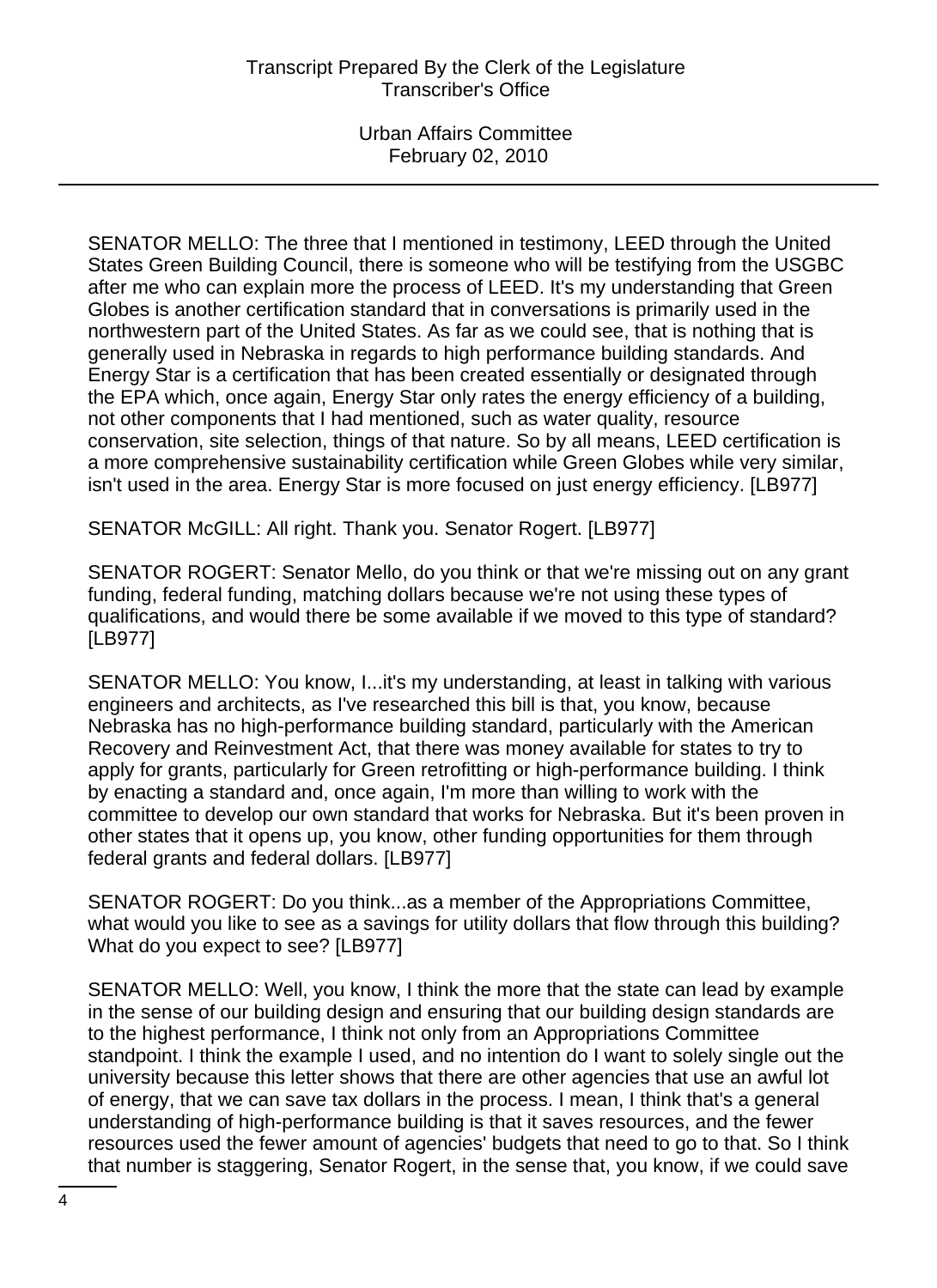anywhere between \$5 million a year in utility costs, I think that's well worth the passage of LB977 even with the fiscal notes that I think that are up for debate from the university and the Department of Roads. So I think it's more than willing...something that we can do. It's just a matter of whether or not we want to take that action. [LB977]

SENATOR ROGERT: Thanks. [LB977]

SENATOR McGILL: Thank you. Any other questions? Thank you, Senator Mello. Will you be staying? [LB977]

SENATOR MELLO: Also I...the letter I did not mention, there is a letter from Environment Omaha which is a project of Omaha By Design, a letter of support for LB977 as well as information on their Green Building Council that is a project that deals with high-performance buildings as well. [LB977]

SENATOR McGILL: Wonderful. Are you going to stay to close? [LB977]

SENATOR MELLO: Yes. [LB977]

SENATOR McGILL: Okay. All right, we'll open the floor for proponents. Anyone here in support of the bill? Here we go. [LB977]

CHAD JOHANSEN: (Exhibits 2, 3, and 4) Good afternoon, committee. Thank you so much for your time. My name is Chad Johansen, C-h-a-d J-o-h-a-n-s-e-n, and I'm here as a volunteer advocate for the United States Green Building Council, Nebraska Flatwater Chapter. We are the local team representing the national organization. And I'm going to read a letter I have for you guys that we have put together in support of this proposed LB977, and it states: The Nebraska Flatwater Chapter of the United States Green Building Council is in support of proposed LB977. Our mission is to serve as a catalyst for change in the state of Nebraska by serving as a local resource for green building practices, technologies, policies, and standards through the partnerships with other organizations. We represent local businesses and individual members from the Omaha, Lincoln metropolitan areas and across the state of Nebraska. As a group, we are concerned with the economic future of the University of Nebraska, the Nebraska state college system, the Department of Roads, and all other state agencies. In order to continue to thrive into the future, we must address the up-front cost of building LEED facilities versus their total life-cycle costs of operation. Currently, the state of Nebraska is only one of a small group of states that does not promote energy-efficient building practices through some form of legislation. As a National USGBC member since 2004, the University of Nebraska would receive the discounts for LEED registration, certification, and the LEED AP exam. The state entities would receive these benefits from national members involved in the LEED process, per the project. For example, the University of Nebraska has recently achieved LEED certification on two of their new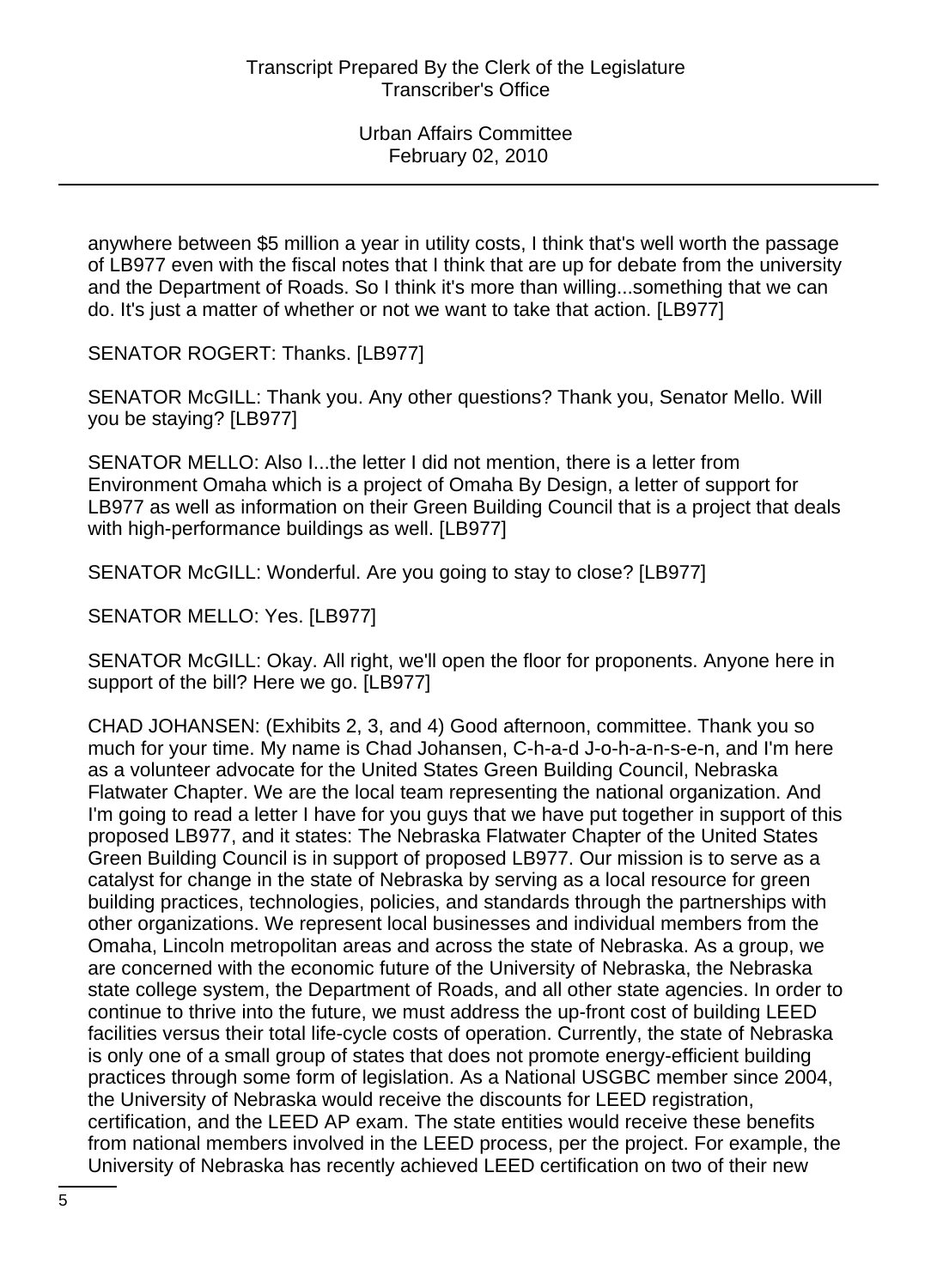Urban Affairs Committee February 02, 2010

facilities with one of those facilities reaching the LEED Silver level. The University of Nebraska has incorporated sustainable designs into their master plan for the Innovation Campus by establishing the following set of sustainable master plan principles, and those are: They want to adopt environmentally sensitive land use practices, plan for innovative, sustainable buildings and landscapes, ensure a range of transportation options, and move towards a net-zero energy and carbon-neutral campus. It is very important to our members that the Urban Affairs Committee thoroughly considers the proposed LB977 that will help our state prepare for the future. Practicing energy conservation, sustainable building practices, and using measurable tools such as LEED, would save money as well as provide a healthy work and school environment. We encourage you to support LB977 and improve the proposed legislation, so that it will preserve our state's resources for future generations, protect our environment, and provide economic savings right here in Nebraska. And with that, I thank you and will take any questions if you have them. [LB977]

SENATOR McGILL: Thank you. Are there any questions? I don't see any. Thank you, though. [LB977]

CHAD JOHANSEN: Thank you. [LB977]

SENATOR McGILL: Anyone else here in support? [LB977]

KENNETH WINSTON: (Exhibit 5) Good afternoon, Chairman McGill. [LB977]

SENATOR McGILL: Good afternoon. [LB977]

KENNETH WINSTON: My name is Ken Winston, and I'm appearing on behalf of the Nebraska Sierra Club. And I was talking with someone this afternoon, and I think this is the first time I've ever appeared in front of this committee, so. [LB977]

SENATOR McGILL: (Laugh) Well, welcome. [LB977]

KENNETH WINSTON: So thank you. Thank you. The Nebraska Sierra Club supports efforts to use sustainable design principles in public buildings, and there's a number of benefits that are...that result from that. Excuse me, I'm sorry. LEED-certified structure, in particular, provides a number of benefits. First, it reduces the amount of energy needed to heat and cool the structure, and that reduces energy expenditures. It also generally makes the space more comfortable and healthy...healthier for its occupants. It reduces LEED...one of the other principles of LEED is reducing landfill waste which reduces expenditures on publicly funded landfill space. It also reduces runoff and runoff is a major issue, particularly in Omaha. I don't think I need to lecture anyone about that, so. So anything that can be done in that regard is important. One of the other aspects of sustainable design is that it results in efficiency investments which can create jobs in the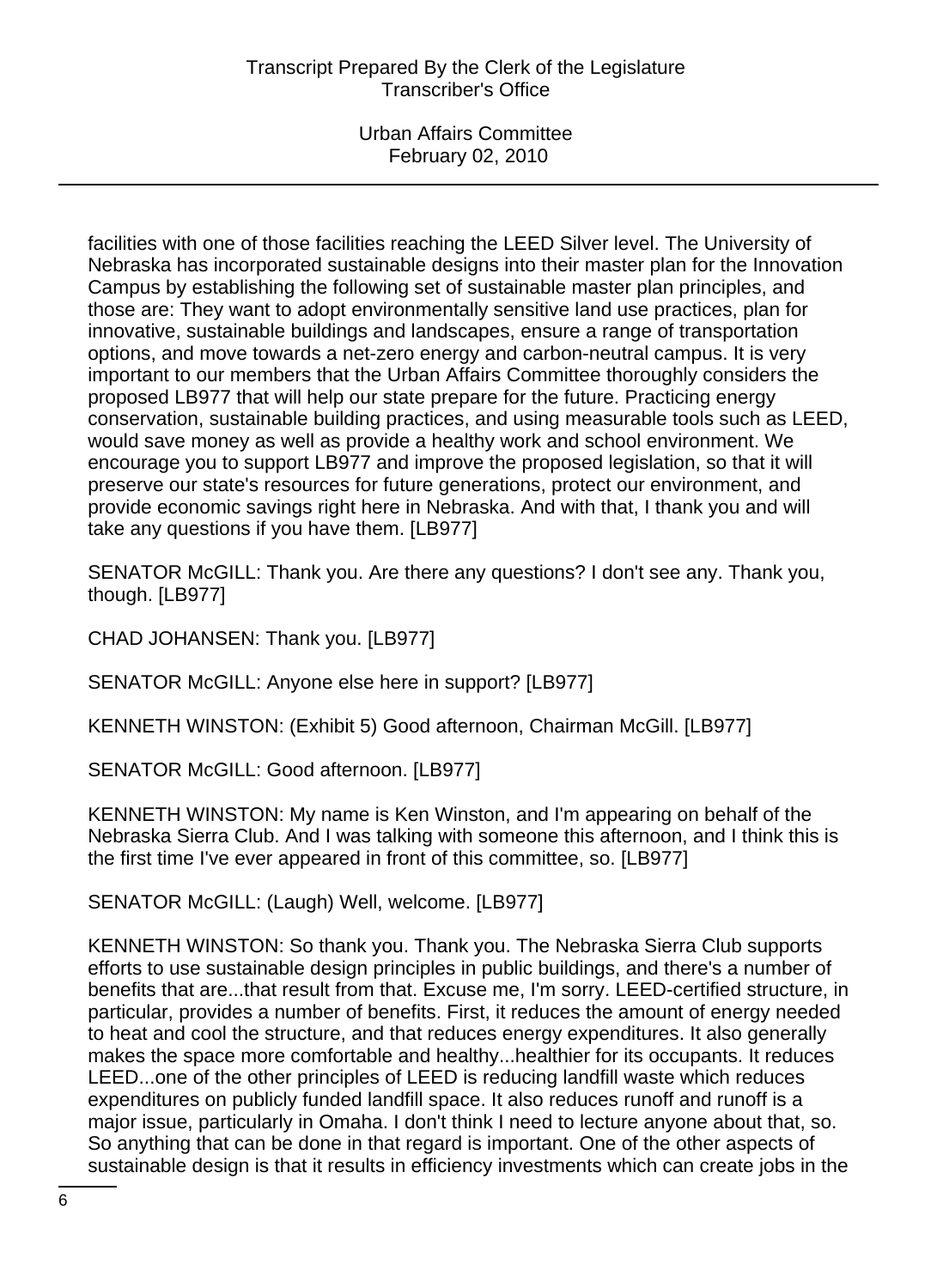community. These jobs are often high-paying jobs in construction, renovation, lighting, heating and air conditioning systems, energy measurement, and evaluation and operation and management through controls, architecture, and engineering. These jobs are jobs that are local jobs and cannot be outsourced. Finally, LB977 would send a message to the public that state government wants to be more efficient and encourages businesses and other members of the public to follow that example. We respectfully ask that the committee advance that bill. [LB977]

SENATOR McGILL: All right. Any questions? No, thank you, Ken. [LB977]

KENNETH WINSTON: Thank you. [LB977]

SENATOR McGILL: Any other supporters? [LB977]

APRIL MILLER: (Exhibit 6) Hello. [LB977]

SENATOR McGILL: Hello. [LB977]

APRIL MILLER: Big chair (laugh). [LB977]

SENATOR McGILL: I know. Those chairs aren't made for everyone (laugh). [LB977]

APRIL MILLER: They're not made for short people. Okay, my name is April Miller, A-p-r-i-l M-i-l-l-e-r, and I am a LEED-accredited professional. I am here representing the design community with an extensive experience with LEED and LEED documentation. I also happen to be the past chair of the USGBC. I serve as the advocacy liaison and the regional representative for the state. I am here in support of LB977 and would like to provide the Urban Affairs Committee information and support of the bill. First, I would like to give some brief background on why sustainability in LEED are important. Second, I will address a few of the concerns that have been expressed and lastly, I'll be available to answer questions. Sustainability is defined as development that meets the needs of the present without compromising the ability of future generations to meet their own needs. As we work to think about sustainability, we look at the environmental responsibility of creating new buildings. We also take into account the triple bottom line which addresses people, planet, and profit. It is important to note that LEED certification adds that final stamp of approval that you own a green building. LEED now requires proof of energy and water savings which are measurable tools that are used to analyze the cost of operating your facility. LEED provides an extra level of a holistic, inclusive, integrated design addressing not only measurable energy and water efficiency, but also the nondirect cost savings of employees' and students' health, reduce absenteeism, and overall satisfaction. Lately, there's been a lot of talk of LEED certification versus certifiable. This would be like going to college for four years and declining your diploma. You are saying that you are building a LEED building, and you are doing everything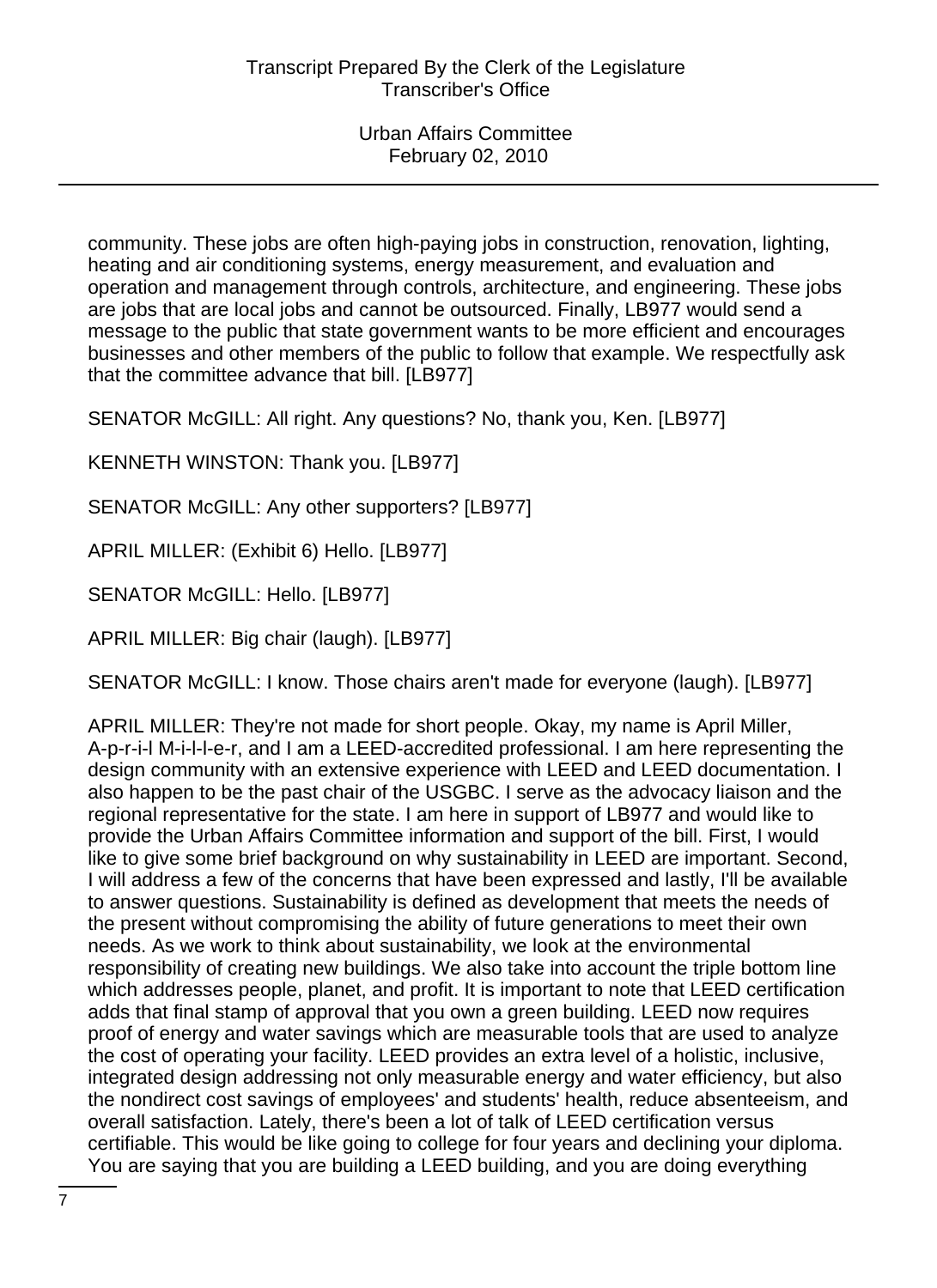Urban Affairs Committee February 02, 2010

you're supposed to be doing, but no one can prove that unless there is a third-party certification. This not only ensures that you are getting maximum designed facility, but also is a measuring tool for years to come and also provides a tool for the state and also a marketing aspect to the buildings that do agree. Like said to us before, Nebraska is one of only a handful of states that has not adopted any formal regulation for some sort of level of certification. There are various reports...I have some reports here that do show some numbers, and there are also some payback numbers. And we talk about payback for energy cost which can occur in as early as five years, possibly. We know that all of these buildings impacted are buildings that are owned for 30-plus years, so we should be looking at the life-cycle cost, not necessarily just the initial cost. These reports here show that no or minimal initial construction cost to achieve LEED providing a payback in energy reduction and occupant health and performance during the entire life of the building. We continue to hear that LEED building costs more than non-LEED building. The direct measurable additional cost associated, largely are related to the registration process, submitting documentation, and the design professionals use for these services. These costs can be offset by a variety of methods such as utilizing an inhouse commissioning team, having on-staff or student energy modelers, and allowing students to complete the documentation aspect for school credit. There are also a variety of grants to offset these costs. A revolving energy loan program could be established for the state agencies, state colleges, and universities to borrow money to pay for energy-reducing technologies and then payback would occur at an extremely low rate with savings from those energy efficiency improvements. Nebraska is behind most states in requiring LEED or other measurable factors for state buildings. I have worked to give some background on sustainability and LEED and I've tried to discuss some of the cost issues, and if you have any further questions... [LB977]

SENATOR McGILL: Can those be handed out? [LB977]

APRIL MILLER: Yes. [LB977]

SENATOR McGILL: Oh, oh she's run away (laugh). We'll leave them up there, and I'll make sure she passes those out when she comes back. [LB977]

APRIL MILLER: Okay. So does anyone have any questions? [LB977]

SENATOR McGILL: Are there any questions? Senator Coash. [LB977]

SENATOR COASH: Thank you, Senator McGill. Thanks for being here today, April. Since you sound like in your opening you've worked with lots of different states and...is that correct...you? [LB977]

APRIL MILLER: I have worked on multiple LEED projects here in the state of Nebraska. [LB977]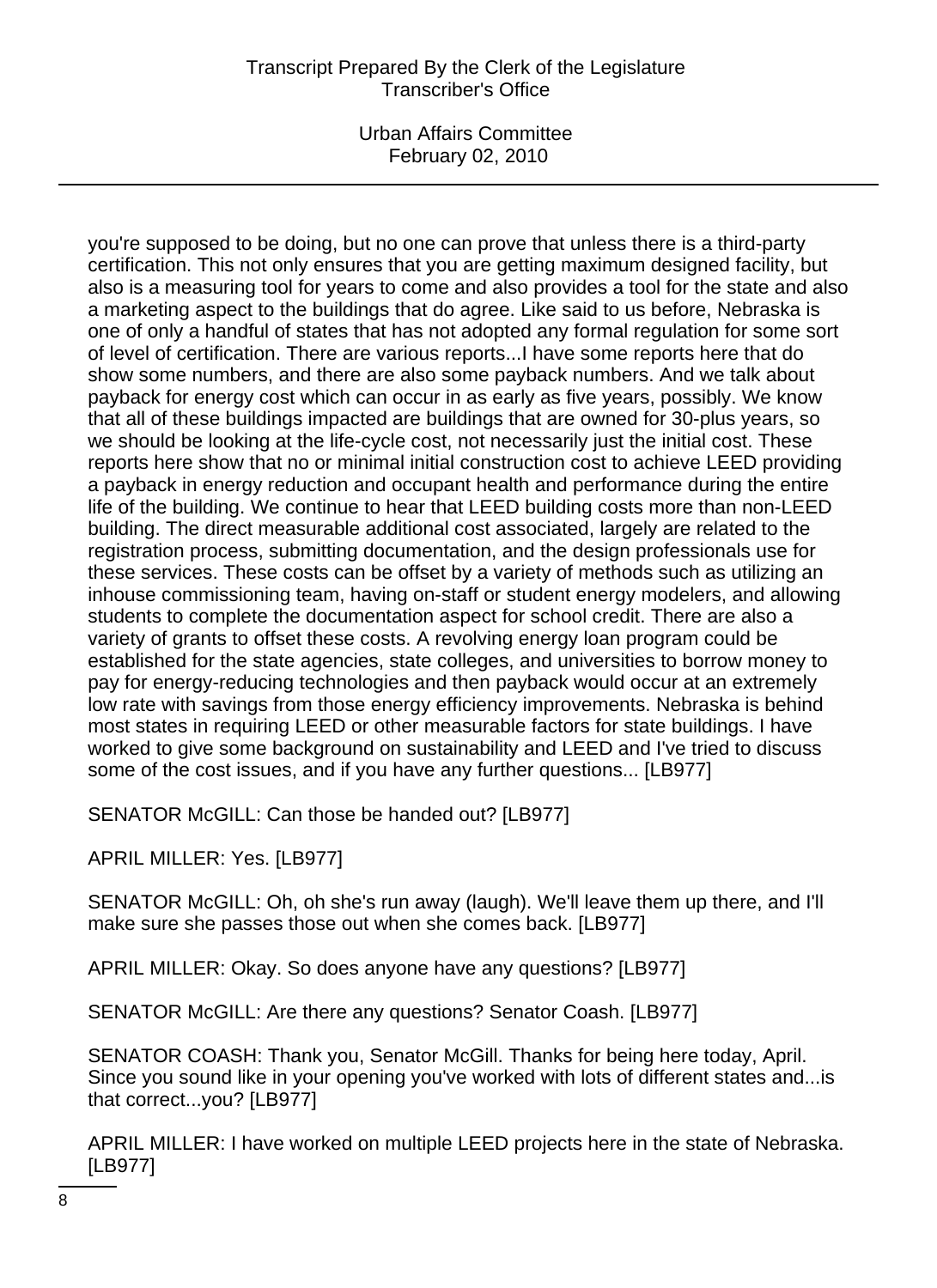SENATOR COASH: Okay. [LB977]

APRIL MILLER: And I also am on the U.S. Green Building Council, and so I work with other states, mainly, right now in our direct region which is our heartland region. [LB977]

SENATOR COASH: Okay, all right. Do you know...are there state...pieces of state government like the universities or municipalities or anything like that...or...in Nebraska or in other states...are they doing any of these...getting LEED certifications voluntarily? Do you find that entities find it valuable to do that or are typically laws like this put on the books which then force them to be LEED-certified? I'm just...I'm trying to get a feel for if any...if entities ever do these kinds of things voluntarily versus... [LB977]

APRIL MILLER: Right. [LB977]

SENATOR COASH: ...being forced through legislation. [LB977]

APRIL MILLER: Well, currently, we have a quite high number of states that have adopted--202 localities, 138 cities, 36 counties, etcetera--so they have made some effort to make some sort of mandate. To me, a lot of people are doing it because it's the right thing to do and because they are...in the last eight years there have been multitude of reports that are proving that there are energy savings, and that there are reduction of costs. And so a lot of people are just doing it just because they know it makes sense, and they know that they will see a reduction in operating cost. There are still those individuals and companies and etcetera, that will not do it unless there is a mandate for it. You know, they see...they may not understand the full scope of what needs to be done, but there are definitely ways to, you know, take advantage of the programs and follow through. [LB977]

SENATOR COASH: But did you find prior to all those communities mandating it that people were... [LB977]

APRIL MILLER: Mandating... [LB977]

SENATOR COASH: ...taking advantage of becoming LEED-certified? [LB977]

APRIL MILLER: I think a lot of people were taking advantage of it in the marketing sense because I know I worked on the first LEED EB project in Houston, and we wanted to be the first LEED EB project in Houston. We wanted to have that title, and so a lot of people want to say, I want to be the first Gold. I want to be the first in Omaha. I want to be the first in Nebraska. And so, I think a lot of it took shape with a marketing sense and wanting to get their company or organization out there as being the first and achieving this. A lot of people are doing it for social responsibility aspect, but of course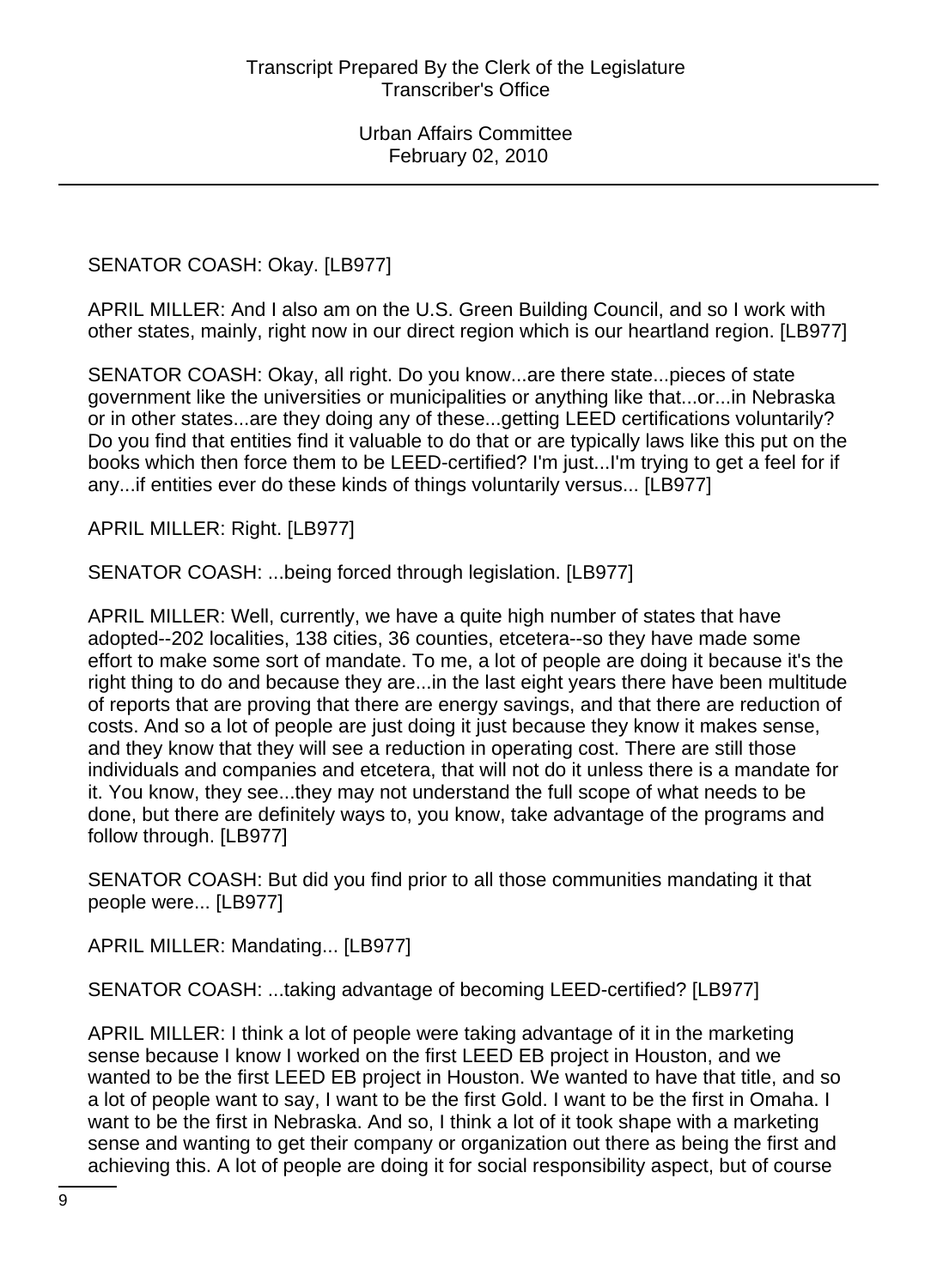the requiring helps. But I know plenty of people that aren't involved in this that do it just because. [LB977]

SENATOR COASH: Those that did it voluntarily...because I know a lot of companies, you know, when they plan growth they do that as a socially responsible thing to do. [LB977]

APRIL MILLER: Right. [LB977]

SENATOR COASH: Any of those that you can think of that did it voluntarily, were any of those state-government-types of places or were they just...were they private industries that were doing that voluntarily? [LB977]

APRIL MILLER: Trying to think of...I think the perfect example of a company, of a large company is Interface Carpet which is a commercial carpet company that did take this without having any mandates and ran with it and has significantly reduced their...not only their manufacturing and operating process, but has completely redefined the way carpet is made and have taken it, in a sense, beyond their product to their facility and to their manufacturing process. So, I mean, it's a fine example of a company and an individual CEO that took it and ran with it without being told they had to do it. [LB977]

SENATOR COASH: Okay, but that wasn't a state government. [LB977]

APRIL MILLER: And then... [LB977]

SENATOR COASH: So, what I'm trying to get at, April, is, are state governments going to do this voluntarily or do we have to force them to do it? What's your feeling on that based on your experience with...? [LB977]

APRIL MILLER: I would...personally, I would say you would have to make some form of mandate whether it's the current bill that was introduced or it's a variation. It's much like the American Disability Act, and it's much like the energy code. No one is going to do it unless they are told to do it. I...you know, as an architect, people...why do I have to make this building handicap-accessible? No handicapped people are going to come. Not until it was made a law did people actually do it, so. [LB977]

SENATOR COASH: Okay. Thank you very much. [LB977]

SENATOR McGILL: Thank you. Senator Krist. [LB977]

SENATOR KRIST: Thank you, Chair. Are you familiar with any federal reservations--Offutt Air Force Base or anything in the state of Nebraska where there's been LEED-certified buildings? [LB977]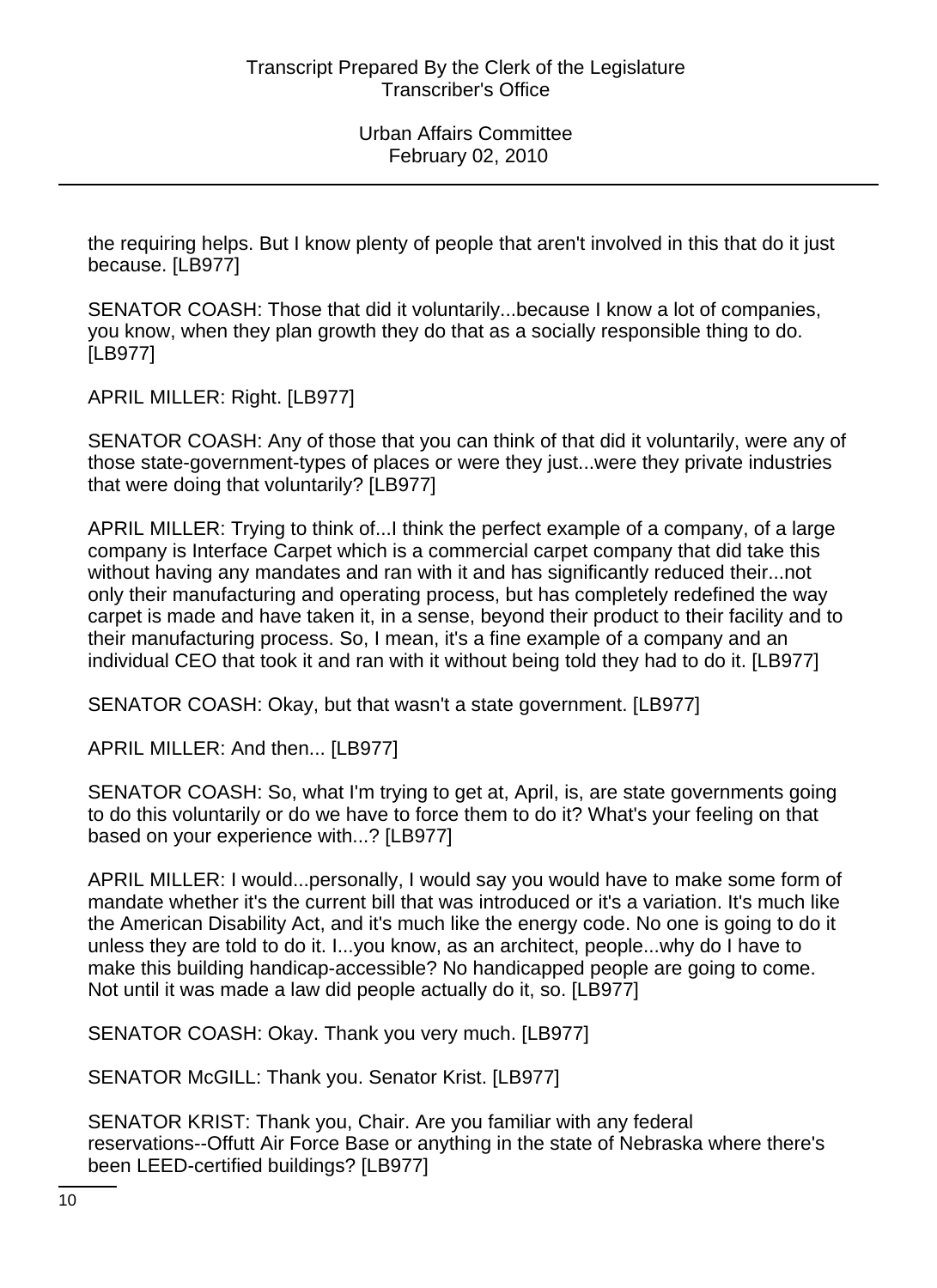APRIL MILLER: Yes. There is a fine list of federal initiatives and the Department of Energy, the Department of Interior, General Services Administration, U.S. Air Force, U.S. Army. I work with the Army National Guard and they require a minimum of LEED Silver. Offutt Air Force Base does have LEED-certified projects on their base right now. [LB977]

SENATOR KRIST: And let me recommend to anybody that hasn't seen it that has access to the base...the LEED-certified buildings that have just gone up, the weather headquarters... [LB977]

APRIL MILLER Um-hum. [LB977]

SENATOR KRIST: ...as well as the 97th Reconnaissance Squadron, are outstanding. But no one is going to...I totally agree with you that no one is going to do that unless they're mandated to. There isn't a Malecon dollar that's going to go out on a major construction project on a federal level without some kind of compliance to LEED or... [LB977]

APRIL MILLER: Or some other. [LB977]

SENATOR KRIST: ...some other standard. And would you...could you agree with that or could you...? [LB977]

APRIL MILLER: Absolutely. You know, it's been a sigh of relief, you know, in the last ten years to see people take the initiative and make a mandate. I know that the U.S. Army, you know, here in Nebraska, I'm personally working on a project that...just some fine examples of going above and beyond technologies and strategies for energy conservation. It has been amazing to work with people like that who want to go beyond their mandated LEED Silver, so. [LB977]

SENATOR KRIST: Thanks, April. Thank you, Chair. [LB977]

SENATOR McGILL: Other questions? Real quick, I know Senator Mello talked about maybe adding some of those other certifications or standards in. [LB977]

APRIL MILLER: Um-hum. [LB977]

SENATOR McGILL: Is that a problem at all overlapping? [LB977]

APRIL MILLER: Well, he did mention LEED certification is more of a United States widely-known rating system now. Green Globes is mainly in the northern western region, and so...and then Energy Star only deals with the energy efficiency. If you want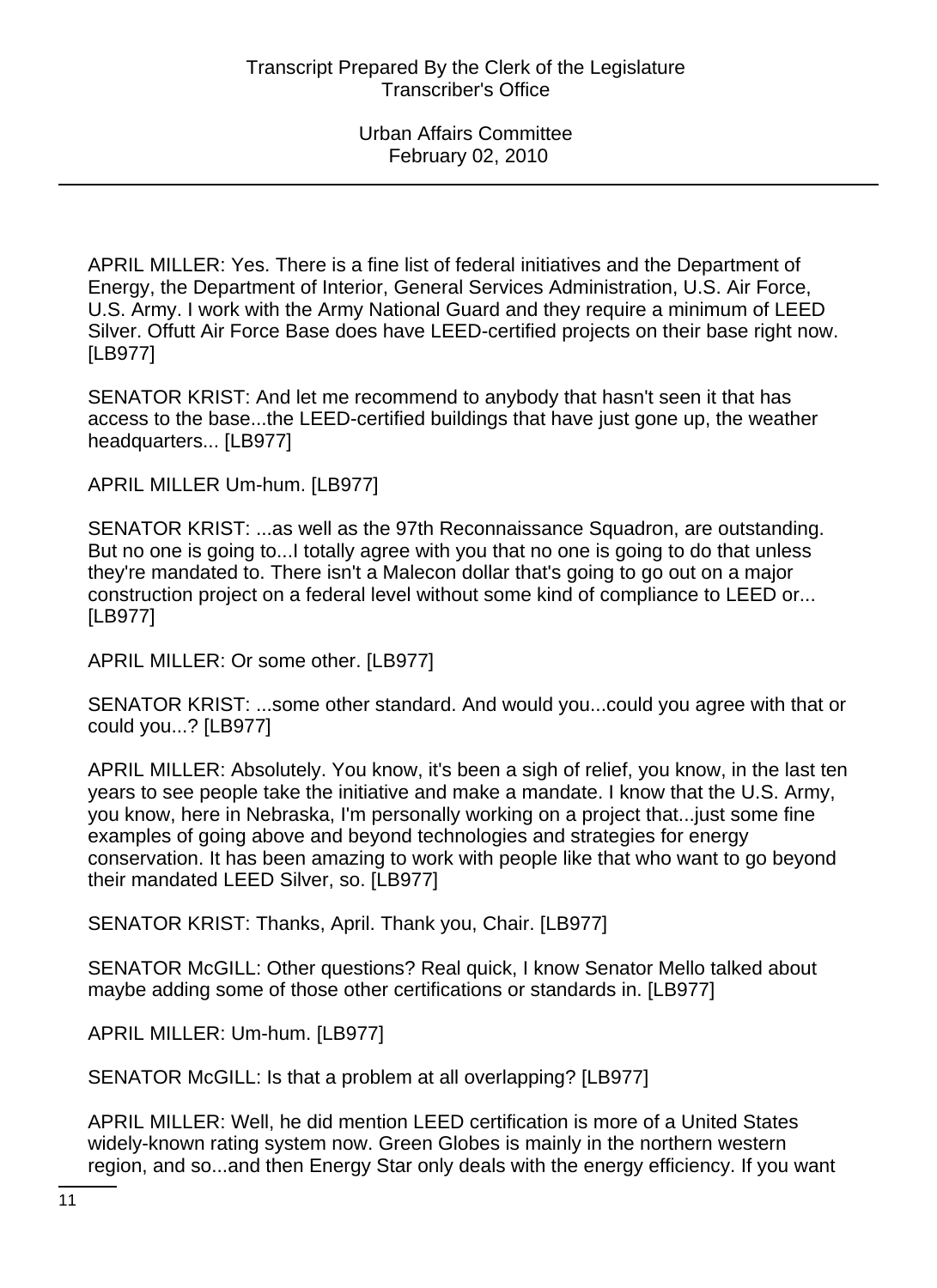all of these agencies to look at beyond energy efficiency, LEED looks at it in a comprehensive holistic manner, looking at the sites, looking at how you're addressing water, storm, irrigation, water. You know, it's looking at everything included in the building. The indoor air quality, there have been some amazing reports about schools and the indoor air quality and the increased performance test scores. And, I mean, some amazing, amazing things. In fact, we do have a LEED for schools right now in the process in Omaha, so very exciting things going on in the state. The private sector is moving forward and, I think just to top it all off, would have the government leading by example and showing that it can be done and how it can be done, and then having those measurable results so that when people say, I want to see those numbers, then we're able to show them the numbers. [LB977]

SENATOR McGILL: Great. Well, thank you very much. [LB977]

APRIL MILLER: Okay. Thank you. [LB977]

SENATOR McGILL: Any other supporters? [LB977]

W. CECIL STEWARD: Good afternoon. [LB977]

SENATOR McGILL: Good afternoon. [LB977]

W. CECIL STEWARD: Madam Chairman, members of the committee, my name is W., initial W. Cecil, C-e-c-i-l Steward, S-t-e-w-a-r-d. I am dean emeritus of the College of Architecture at UNL. I also am former president of the American Institute of Architects on a national level, and I created in 1996 the Joslyn Institute for Sustainable Communities with offices both in Lincoln and Omaha. And we have been working as hard as we know how over these 16 years to help communities understand why it's important to become sustainable. Very often buildings are at the forefront of that discussion. If you think about the building stock of this country, and Nebraska is typical, 85 to 90 percent of all of the buildings that exist today will still exist in 50 years from now. And 70 to 80 percent of those buildings that do exist are the most energy inefficient consumers of energy resources that we have. We just deconstructed a residence in the Knolls. You know, not much deconstruction goes on in the Knolls, but this particular property owner wanted the building removed to be able to put up a new residence. There's not one ounce of insulation in the building that we took down, not in the attic, not in the walls, and it was a brick veneer ranch-style, nice-looking, contemporary home. This is part of the unseen problem that we have. I think Senator Mello's introduction, the key words were thinking long-term. LEED standards will lead to long-term performance. LEED standards are more effective and more efficient for new buildings. We need to pay as much attention to retrofits, remodels, and deferred maintenance operations on existing buildings as we do with new buildings if we're going to have an impact on energy reductions. There's another unstated reason why energy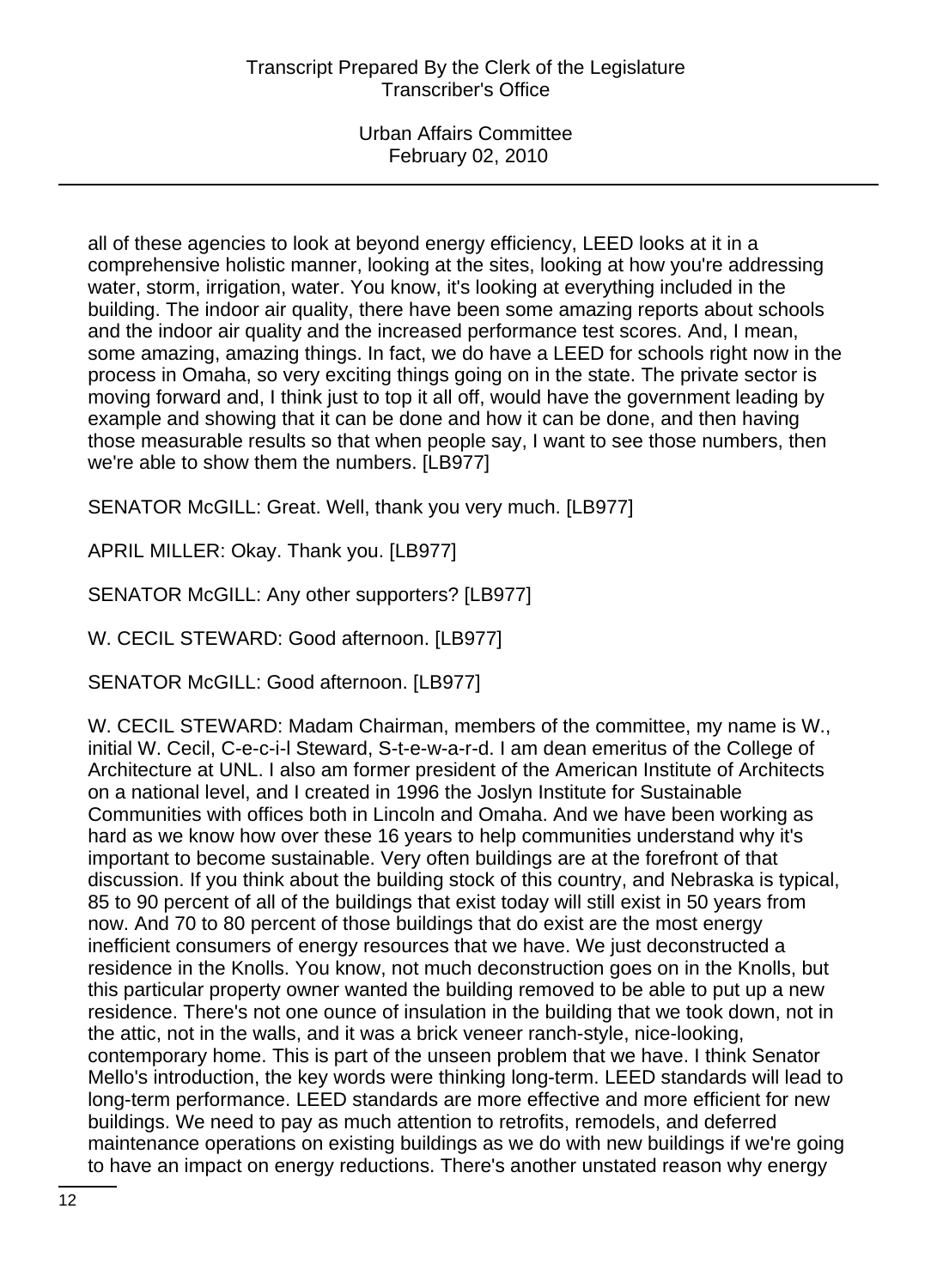Urban Affairs Committee February 02, 2010

efficiency is so important in this state, and it's because we have public utilities. If we do not slow our growth of energy consumption in this state, it's not just going to be the energy that we save on a building-by-building basis, it's going to be the fact that we still will have to build new power plants, and that is public money. And we need to be saving twice up-front, if you will, on operations as well as the future investment that we can conserve by being conservation oriented. So I think this is a very important bill. The matter of the LEED standards is it the only standard? No. There's another standard in Canada that sometimes is referred to; it's called Breeze. These can all be measures, but the fact is that U.S. Green Building Council has established this as the extant operative, best-use standard in this country. And everyone is beginning to recognize LEED, so let's use it. I would mention for your future consideration, it's related to this, that we need baseline assessments of our building performances, the existing buildings. We need the 309 deferred maintenance division to be thinking as effectively and efficiently about energy consumption and energy efficiencies as possible, and we need somehow new standards for deconstruction of buildings versus demolition. The net embodied energy in materials is a huge waste. Forty to sixty percent of what goes into the landfill comes from buildings, and yet the state has a standard that if you take materials down, and someone assumes that it has reusable life, that it can't be taken by any other source other than thrown away or the state itself sells it. There is more and more operation that pits deconstruction--saving the materials, reselling the materials and maybe the state picks up new money from this kind of operation. But it's all connected to energy efficiency, and I would encourage this as a first step. [LB977]

SENATOR McGILL: Well, thank you. Do we have any questions? Senator Krist. [LB977]

W. CECIL STEWARD: Yes. [LB977]

SENATOR KRIST: I didn't understand specifically, so I just want you to clarify for us. You're saying that if you deconstruct a building, that currently we're not allowed to take any profit from selling the material? [LB977]

W. CECIL STEWARD: Well, you can take a profit, but you have to sell it. For instance, I started an operation called Ecostore here in Lincoln, and anyone can donate materials rather than it go to the landfill. I had a situation in Omaha of being facility managers of a particular property--took some material out of the property, and it had to go back to the state, and the state didn't really have any value for it. I couldn't take it to the store... [LB977]

SENATOR KRIST: I see. [LB977]

W. CECIL STEWARD: ...and resell it. So there's no donation condition. It's either use it or lose it, and it's very wasteful to lose it, so. [LB977]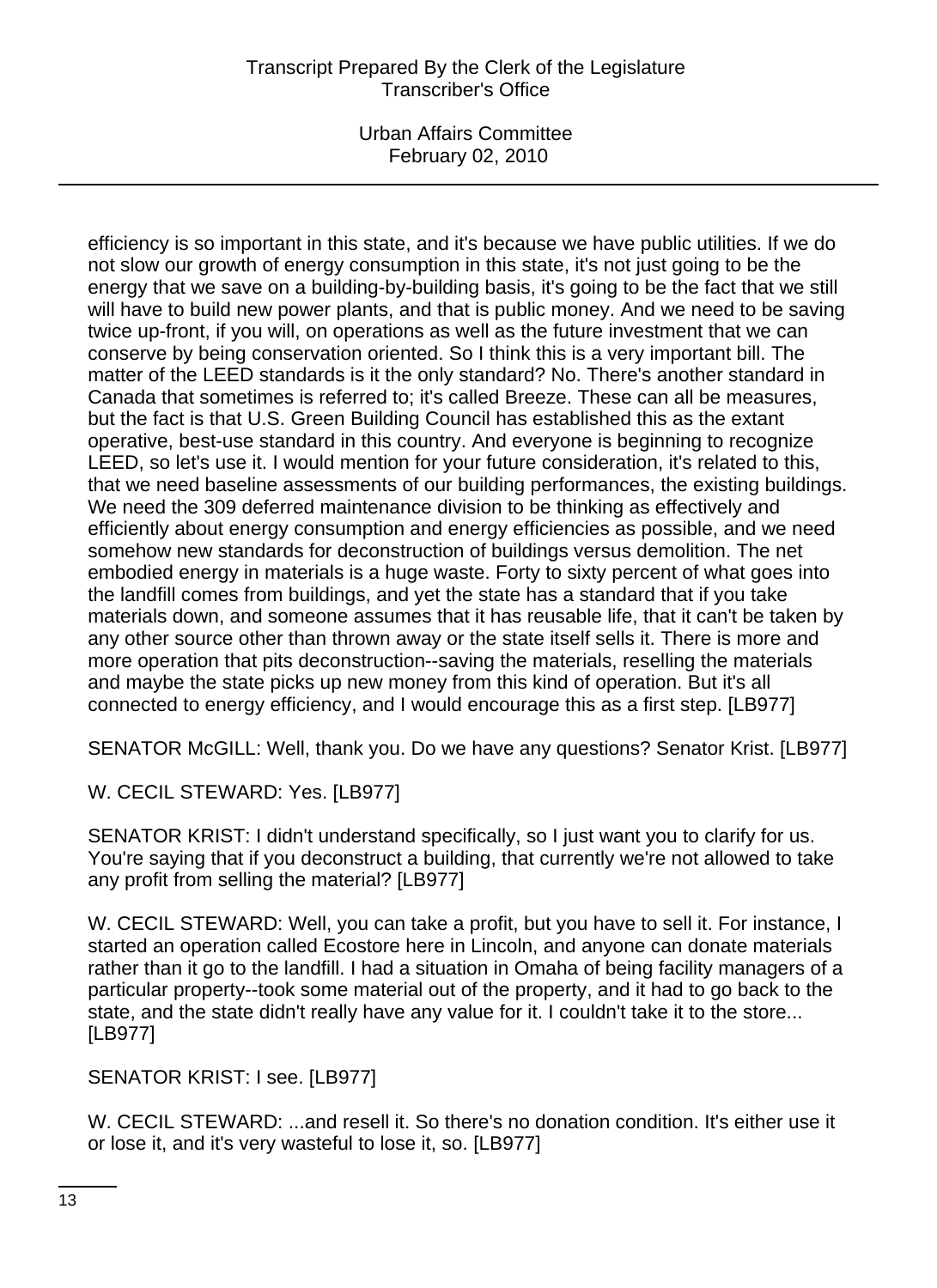SENATOR KRIST: Interesting. Thank you, sir. [LB977]

SENATOR McGILL: Yeah, that was very informative. Thank you for your expertise. [LB977]

W. CECIL STEWARD: Thank you. [LB977]

SENATOR McGILL: Is there anyone else here in support? [LB977]

DAVE JOHNSON: Good afternoon. I'm Dave Johnson, D-a-v-e J-o-h-n-s-o-n. I'm a licensed architect here in the state of Nebraska as well as four or five others, past president of AIA of Lincoln, and I'm currently on the Government Affairs Committee of AIA. As a architect here in Lincoln and in the state of Nebraska, I echo April's sentiments and Cecil's sentiments in support of the bill, although today I am here representing the AIA Nebraska Chapter. AIA supports the development and use of rating systems and standards that promote the design and construction of communities that contribute to sustainability. As architects, we utilize many resources in the implementation of sustainable practices. I came prepared with all sorts of statistics and information for you but since we've already been down that road, I'll be brief. AIA Nebraska is in support of the intent of LB977 except for the language pertaining to the specific use of LEED, and that is in compliance with AIA National's policy to not specifically mandate the use of any one measuring device. [LB977]

SENATOR McGILL: All right, any questions? Senator Krist. [LB977]

SENATOR KRIST: Yet the United States government is using LEED as a measuring tool for the federal. Could you address that? What is the...I understand you don't want to be...I understand your organization does not want to endorse one. [LB977]

DAVE JOHNSON: Um-hum. [LB977]

SENATOR KRIST: However, I'm trying to come to grips with why we shouldn't do...not that the federal government has always done things right, but why not use that standard? What is your...what's the issue with that standard? [LB977]

DAVE JOHNSON: AIA's standard? AIA's position? [LB977]

SENATOR KRIST: Uh-huh. [LB977]

DAVE JOHNSON: AIA's position, to the best of my knowledge, is that they are steering away from specifically mandating the use of any one specific organization for the measurement of sustainability. [LB977]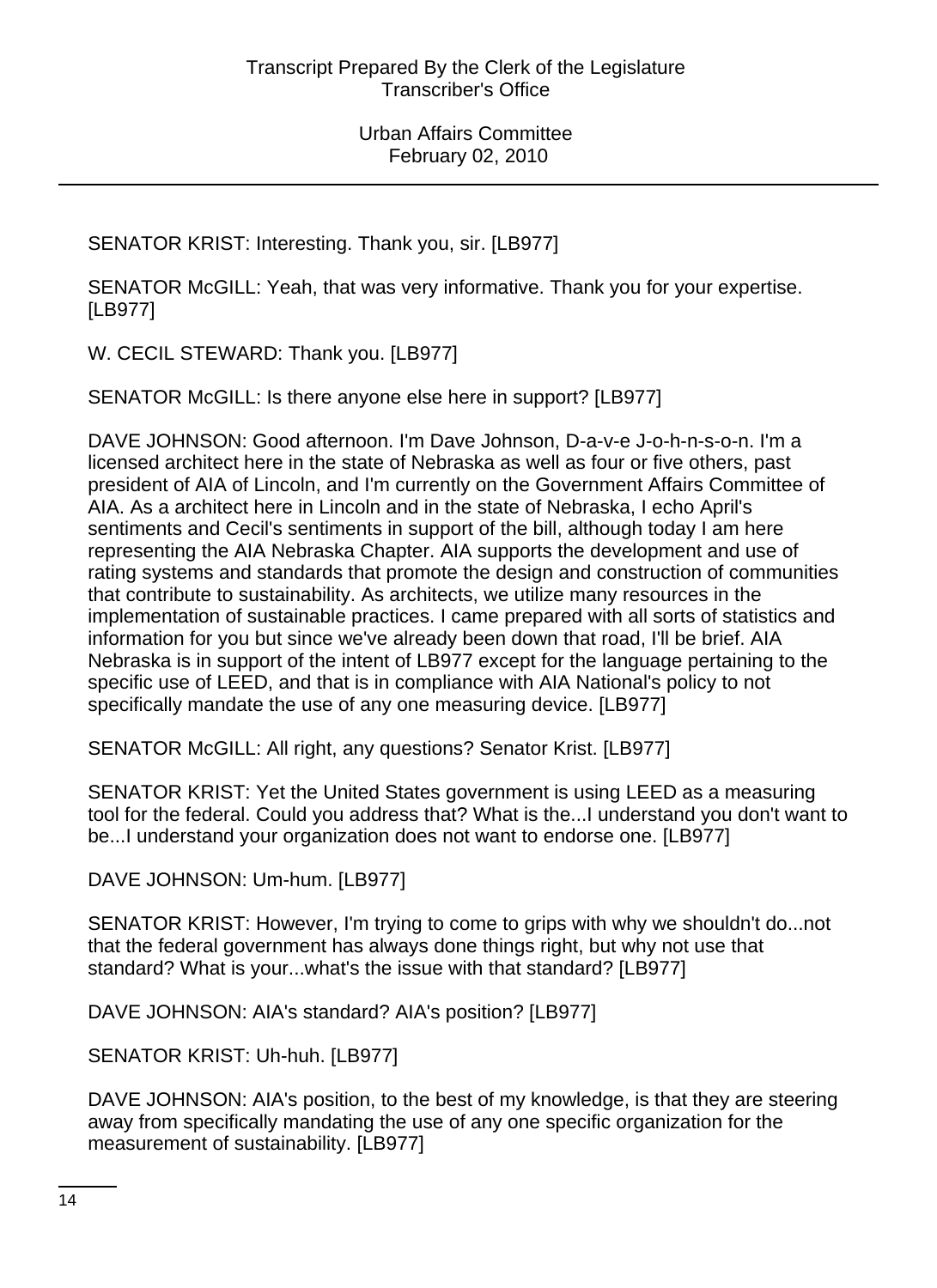SENATOR KRIST: Okay. So a following question would be, how many standards are out there that you know of? [LB977]

DAVE JOHNSON: The only ones I know of, and I learned about one of them here today, is LEED and Green Globes, and then Cecil brought up Breeze. I think there's another one referred to as Green Build Initiative or Green Building Initiative. I don't know if they specifically have a rating system and a certification system or not. [LB977]

SENATOR KRIST: Okay. Thank you, sir. Thank you, Chair. [LB977]

SENATOR McGILL: Thank you. I don't see any other questions. [LB977]

DAVE JOHNSON: Thank you. [LB977]

SENATOR McGILL: Thank you very much. Next proponent? A whole line of you (laughter). [LB977]

DOUGLAS CLARK: Good afternoon, Chairman McGill and Urban Affairs Committee. My name is Douglas Clark. I'm vice president of marketing and government affairs for the Metropolitan Utilities District. My last name is spelled C-l-a-r-k. I'm here today in support of the bill. From a perspective of conservation of resources, we've been in the water business in Omaha now for about a hundred years, and the last plant we built as far as water goes was in 1968. And through conservation efforts and education of the public, we were able to delay the new construction of our third water treatment facility for almost 25 years. That's an expenditure of \$325 million that took place about 20 years after we anticipated we were going to have to build that plant. So there's strong evidence that conservation and efforts like this will pay off for the public in the long run. On the flip side, on the gas business, we have roughly 200,000 customers. Since 1977, natural gas consumption by our customers in the metro area has been reduced by 42 percent. We're selling roughly 42 percent less natural gas to a home than we did in 1977. Once again, it's an attribute to conservation, thoughtful construction, high-efficiency appliances, and we feel a little bit like a dentist. We're always trying to put ourselves out of business. Now, the money savings that can occur in this is not always as evident as you might think because as you reduce consumption, our overheads stay the same. So your consumption level might go down which is good for the environment and in general, but it doesn't necessarily mean your bill will go down because as you become more efficient, we still have to have the...in most cases, you have to have the same number of employees to service those 400,000 customers that you had prior. So the cost savings gets a little dicier, at times, and so I would caution that we can't always say we'll save money. It will save resources; it can postpone large construction projects which we've discussed, new power plants, new water treatment facilities which is a plus, but because of the overheads associated with the utility business, your bill may not go down if your efficiencies are so great that your overheads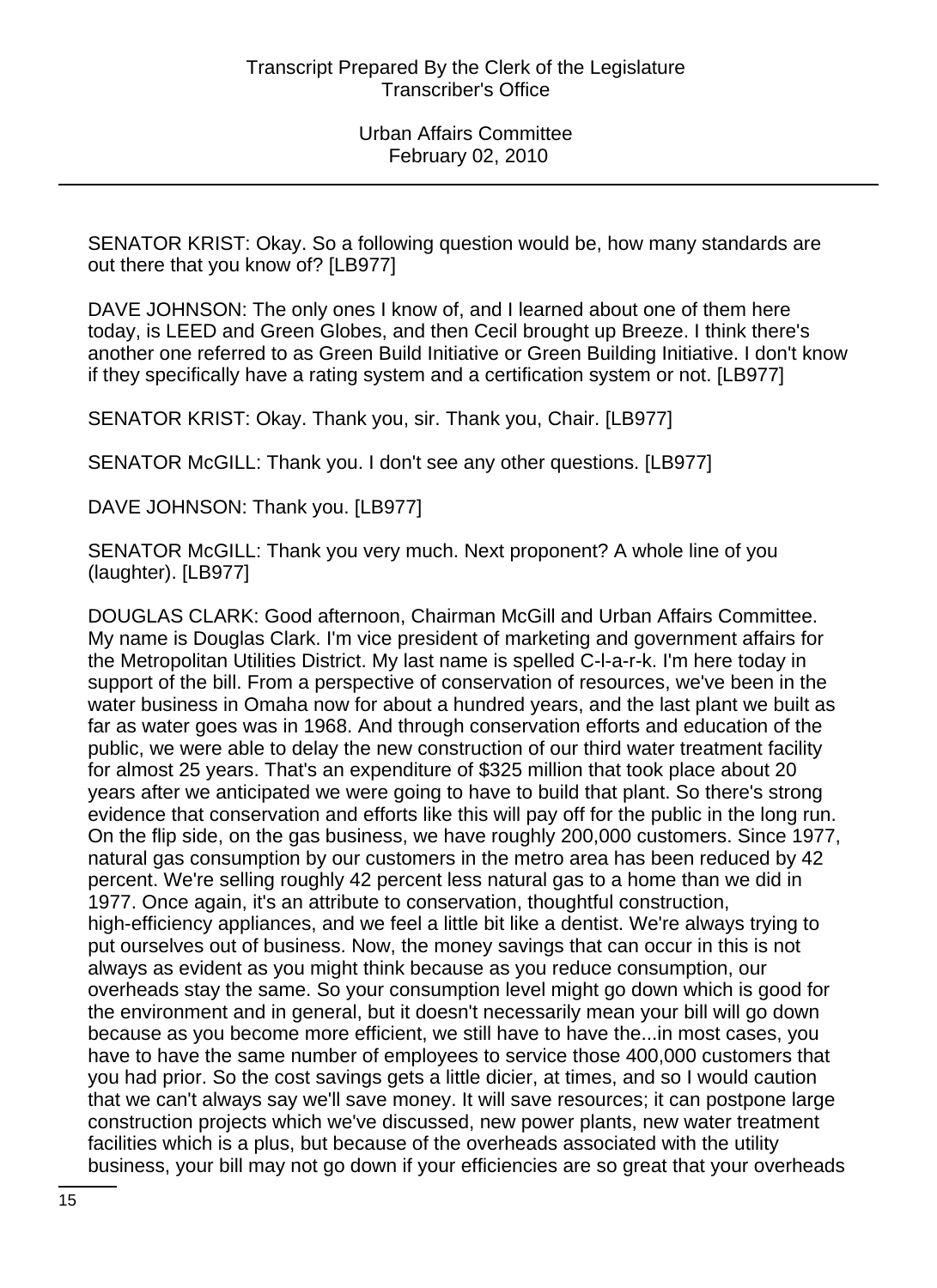can't go down with them. So we support this type of legislation because as we move forward as a country and as a state, we need to be more conscientious about how we're utilizing our resources. And with that, I'd be happy to answer any questions. [LB977]

SENATOR McGILL: Yeah, thank you for that clarification. Questions? No? Thank you, Doug. [LB977]

DOUGLAS CLARK: Thank you very much. [LB977]

SENATOR McGILL: Any other proponents? Any supporters? Okay. Any opponents? Anyone here opposed? Okay, anyone here in a neutral capacity? [LB977]

SHELLEY SAHLING-ZART: Good afternoon, Chairman McGill, members of the Urban Affairs Committee. For the record, my name is Shelley, S-h-e-l-l-e-y Sahling-Zart, S-a-h-l-i-n-g-Z-a-r-t. I'm vice president and assistant counsel for Lincoln Electric System, the municipal electric utility here in Lincoln. It's my pleasure to talk to your committee about energy efficiency. We spent a lot of time with Senator Cook in the Natural Resources Committee talking about energy efficiency, so it's a pleasure to talk to some new faces about the issue. With regard to the bill, we're not...I'm not really here one way or the other with regard to LEED certification, but wanted to be on record as supporting energy efficiency. It is one of the most important power supply resources we have, and I reference that as a power supply resource. It's really a matter of megawatts which is a negative megawatt of electricity or the one you never have to produce. It is the most efficient megawatt that we can generate. We have supported a number of energy efficiency measures. We certainly think the aim of Senator Mello's bill is certainly in the right direction, trying to promote greater energy efficiency. While it may not be true on the water side, on the electric bill, it will lower your electric bill, and it certainly will lower our costs. From an electric utility standpoint at LES, power costs are three-quarters of our costs of doing business. So to the extent that we can push off that next power plant, it saves carbon, it saves money for our ratepayers, and it certainly helps the environment. So to the extent that you can support anything that furthers energy efficiency, we would encourage you to do that. [LB977]

SENATOR McGILL: Thank you, Shelley. Any questions? No? Thank you. Anyone else here to testify neutral? You can all kind of move to the front, if you'd like. [LB977]

REBECCA KOLLER: Senator McGill, members of the Urban Affairs Committee, my name is Rebecca Koller, R-e-b-e-c-c-a K-o-l-l-e-r. I am director of facilities, planning, and management for the University of Nebraska, and I'm here today to testify in a neutral position. The university strongly applauds the intent of energy efficiency and accountability LB977 purports, but has concerns with the manner of achieving those goals. The university has had in place since 2008 a sustainable design policy requiring all new and major renovation projects to meet LEED-certified level. The policy benefits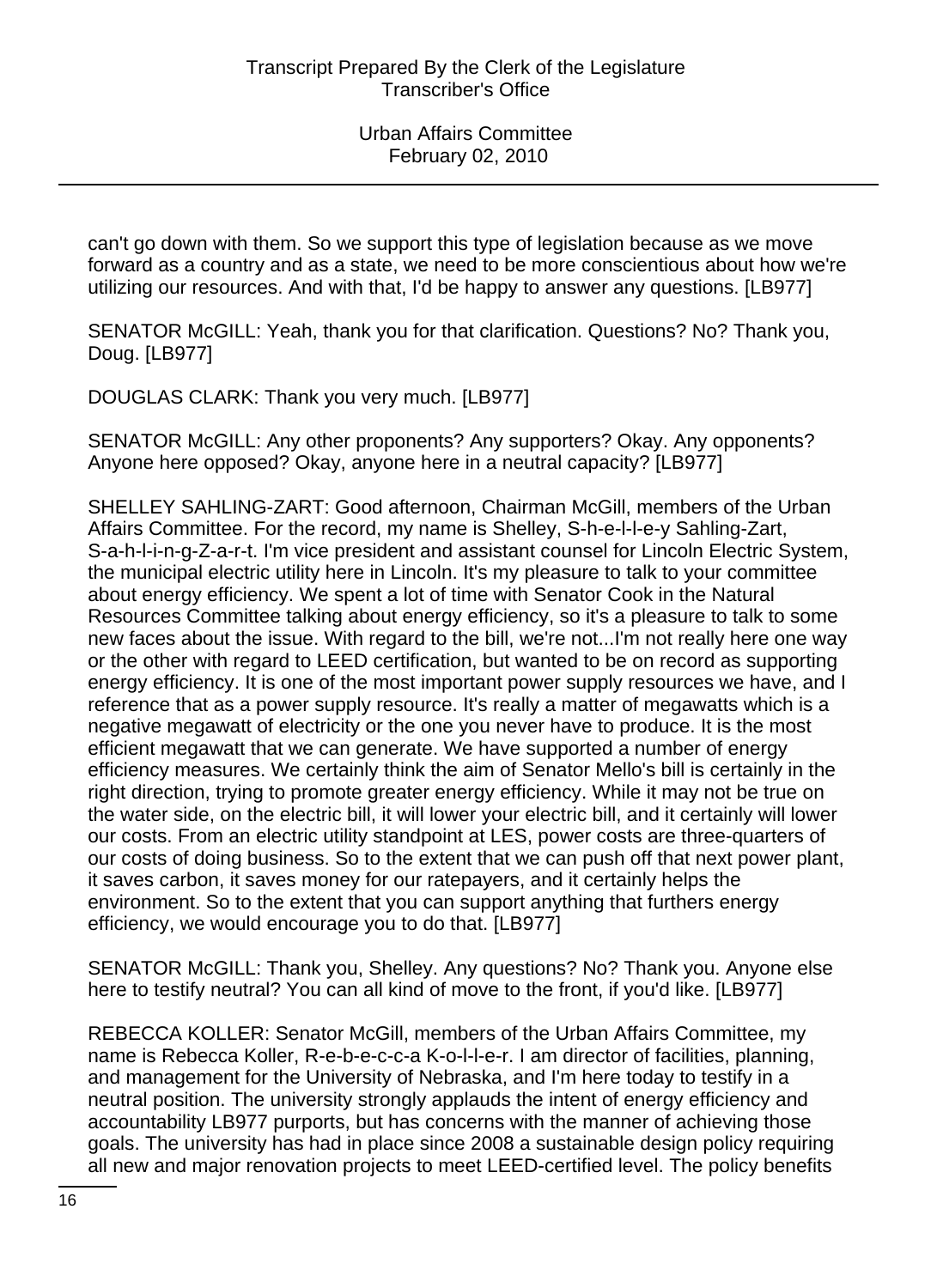Urban Affairs Committee February 02, 2010

the university, building occupants, communities, and the global environment by optimizing energy performance, improving indoor environmental quality and health, supporting our local and regional communities by reducing infrastructure and promoting economic development, and impacting our global environment through use of less resources and creation of less waste. Our policy can be found on our Web site at www.Nebraska.edu/docs/policies/sustainabledesignpolicy.pdf. As the cost of certification is approximately 1 percent of project costs, the university's policy does not require certification, but instead requires the project to achieve a minimum of 40 to 49 LEED credits from six categories. The categories are: sustainable sites, water efficiency, energy and atmosphere, materials and resources, indoor environmental quality, innovation in design, and regional priority. LB977, as written, not only would require the university to certify our projects at a cost of 1 percent, but also to obtain an additional one to ten LEED points. Those additional points could potentially do nothing to enhance energy efficiency as they could be gained in one of the other five categories and apply to anything from community connectivity to recycled materials. In addition, the legislation as written, requires the university to submit projects to the State Building Division and the coordinating commission for compliance with LEED Silver certification. Neither entity reviews our projects once the building program statement has been approved by the coordinating commission. The commission's constitutional authority ensures projects built with state tax funds are consistent with the comprehensive statewide plan and do not result in unnecessary capital duplication. Given the fact that we cannot know what certification level a project will receive until it is approved by the U.S. Green Building Council, and that over the last five years general funds were used to construct or renovate only 12 of 78 buildings at the university. The additional level of review would not achieve the intent of the legislation. While the university has in place both policy and review to meet the goal of this legislation, we would like to commend Senator Mello for raising the important issue. Sustainably designed buildings are critical. They are a critical part of being good stewards of the environment. In addition, we would support legislation requiring design to LEED-certified level if the requirements for the coordinating commission and state building division review were removed. Are there any questions? [LB977]

SENATOR McGILL: Thank you. Are there any questions from the committee? I don't see any. Thank you, Rebecca. Next neutral. [LB977]

STAN CARPENTER: Good afternoon, Chairman McGill, members of the committee. My name is Stan Carpenter, S-t-a-n C-a-r-p-e-n-t-e-r, and I'm Chancellor of the Nebraska State College System, and like Mr. Winston, this is my maiden voyage before this committee, so (laughter) be gentle. The state college system very strongly supports the principles contained in this bill, and we commend and thank Senator Mello for bringing this bill forward and for his leadership on it. As a matter of practice, the State College System designed our buildings and mostly renovations, basically, to LEED standards and implements those to the greatest extent that we possibly can, but it does not come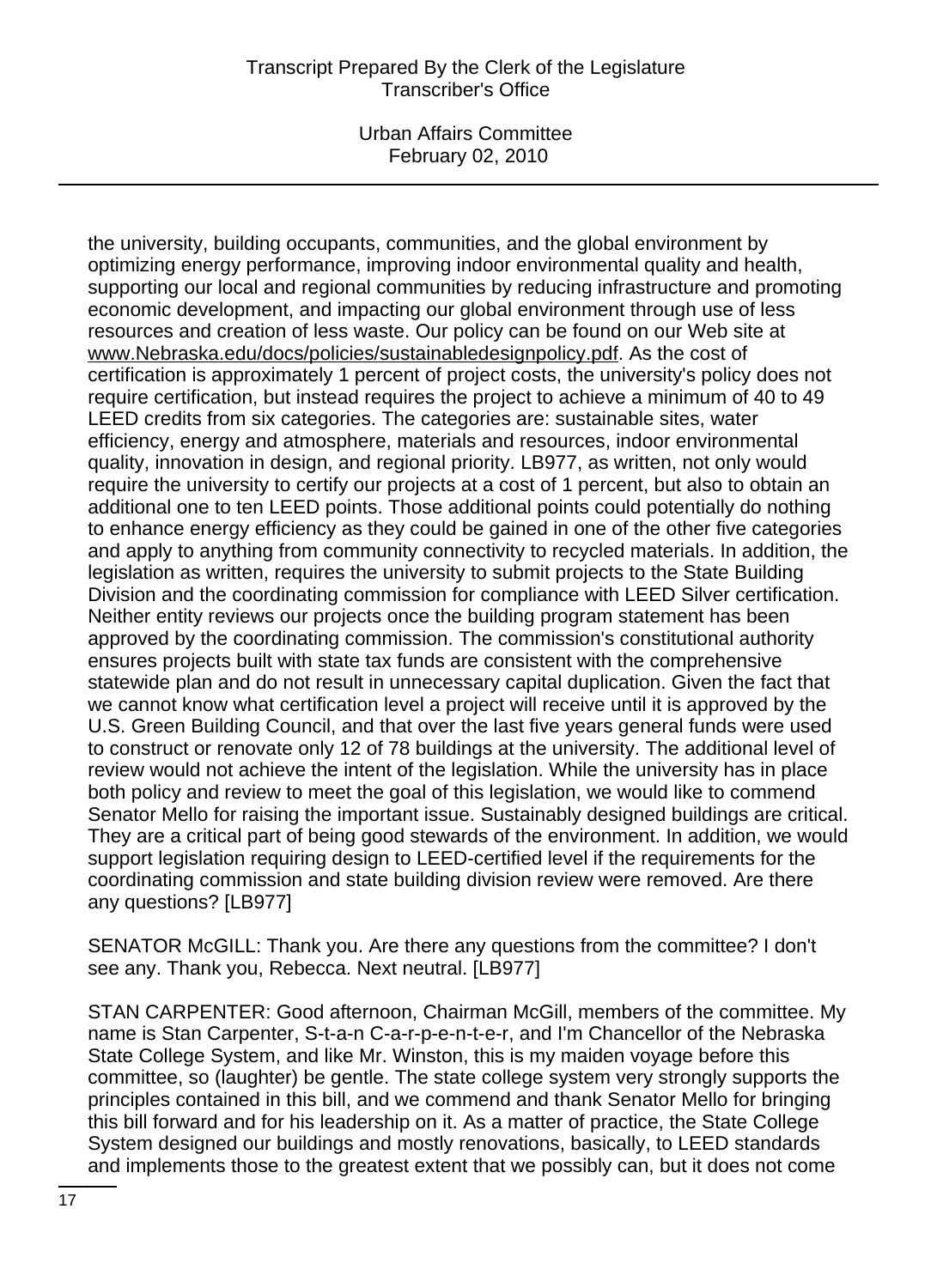Urban Affairs Committee February 02, 2010

without costs, and we are not a deep-pockets organization, as most of you know. And so the first additional cost is one that we put forth in our fiscal note which is about a 7 percent cost to the addition for the professional services that are used to design our buildings and our renovations to the LEED Silver standard. The second cost, of course, is a minor cost, but still a cost nonetheless, and that is the application for the certification at the end of the project. More importantly for me, however, is a couple of circumstances that I think could be difficult for us to deal with as we go through this if we are required to build and have certified a building to the LEED standard. If, for example, part of the design project said that we needed to use, let's say, recycled material for flooring, and we all agree we're going to do that. We get to the point where we've got to buy that flooring, or it could be windows, or it could be lighting, any of those kind of things, there could be and in talking with the Vice Chancellor for Facilities, oftentimes you find those costs can escalate if there's a great demand because people are using that kind and the same and similar product. Or it could be that the products are not available at that point and won't be available for some period of time to come. Both of those then have a direct impact on the cost of the project as we go through the process. So that's one serious cost issue that we would be concerned about. Another serious cost issue that we would be concerned about would be one that I'm sure that we've never faced in our renovation processes, and that is to run up against an unforeseen circumstance where you talk a wall down or you take a ceiling down, and you find a tremendous amount of, let's say, asbestos or some other issues that require cost that we hadn't planned on. And so, at that point then, since we have a finite pie with which to do these renovations, we have to move into something that's known as value engineering. And I'm sure you all are familiar with that where you have to decide which portion of this project are we going to change, and which portion of this project are we going to keep, and how are we going to pay for those sets of circumstances? And so without additional funding, that's a problem for us, and it could be that we would decide that the recycled flooring materials might not be worth the additional cost or the additional time, but that the energy savings from everything else would be good. But we could not attain then the LEED Silver kind of certification. So as we testify here in that capacity, we would be satisfied if we could change the bill to...that we were required to design to that, and work to that, and try to implement that, if possible. But there may be times when it simply would be impossible for us to achieve that given the kind of circumstances that we find ourselves in, and as you all know, we haven't built a new building in quite a long time. Mostly our work is in renovation, and that can be somewhat troublesome as you go through those new...find those new set of circumstances that you're not prepared for. So those are our concerns. They're fairly simple, but they're cost-driven for us, and I'd be happy to answer any questions you might have. [LB977]

SENATOR McGILL: All right. Senator Coash. [LB977]

SENATOR COASH: Thank you, Senator McGill. Now, Mr. Carpenter, I don't mean to pick on you for this, but neutral, really? (Laughter) I mean, you know, you can't...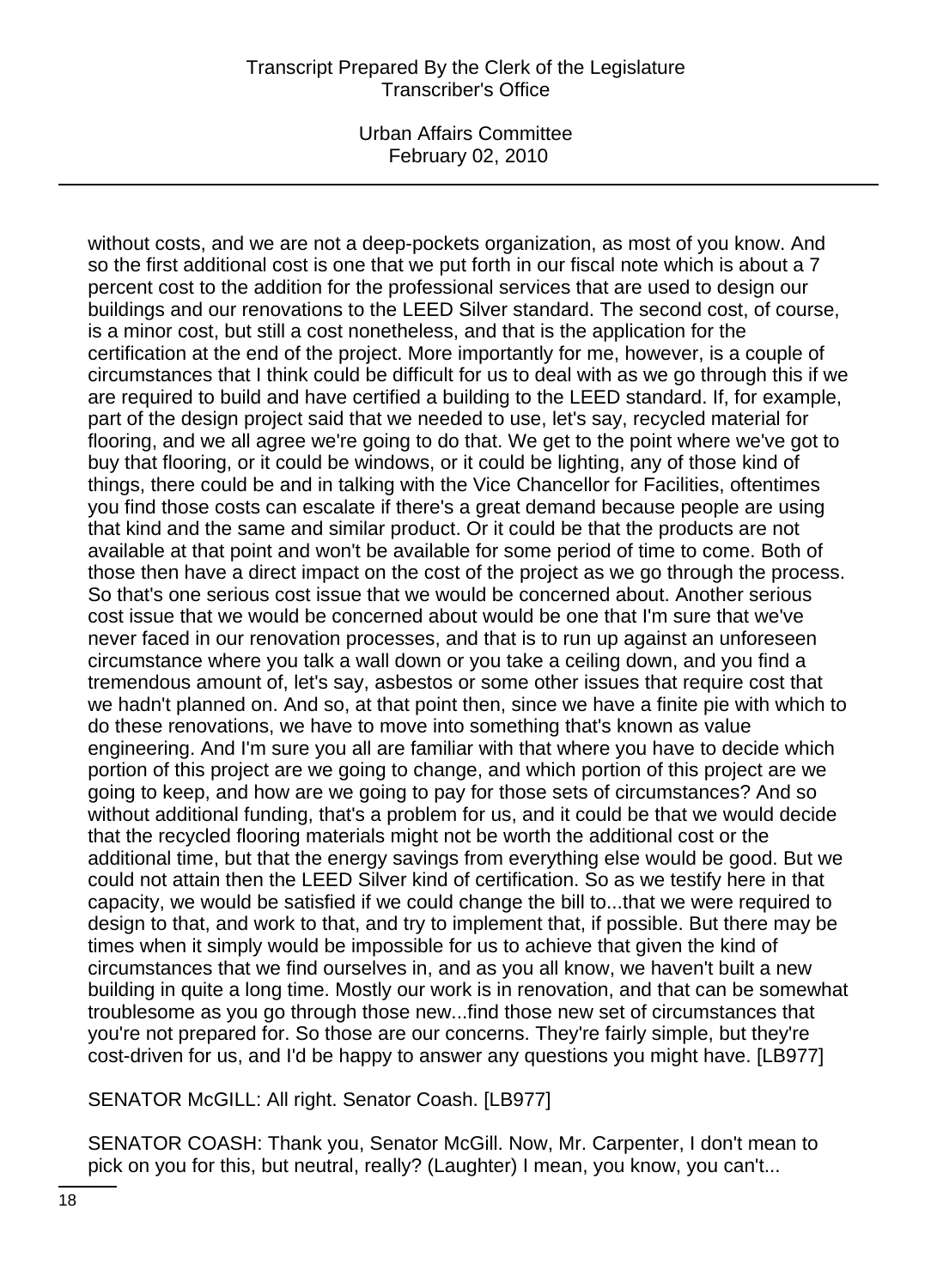[LB977]

STAN CARPENTER: As neutral as I can be (laugh). No, seriously, Senator,... [LB977]

SENATOR COASH: You know, and to be fair and the previous testifier I would have asked her the same question. But it sounds like a cost issue, and those...that's a legitimate issue. [LB977]

STAN CARPENTER: They are. [LB977]

SENATOR COASH: It's a legitimate thing for you to come and say. This will increase the costs, and we're all tight as it is. But, you know, I appreciate your suggestions but, you know, coming in neutral and then saying, well, this is going to cost us a lot of money... [LB977]

STAN CARPENTER: Well, Senator, I think we certainly debated the position we would take on this (laughter) and we do support the concept, and we do all that we can in our renovations and in our building projects to be as energy efficient as we possibly can be. It's why we use the design, the LEED design to do that. So it's not that we're opposed to the concept at all, and we're trying to save energy costs and utility costs like everybody else. So if I was a negative-neutral, I apologize for that. [LB977]

SENATOR COASH: Okay. No, I wasn't looking for an apology. I just...it's... [LB977]

STAN CARPENTER: But that's... [LB977]

SENATOR COASH: You got a legitimate issue with the bill and... [LB977]

STAN CARPENTER: There's a legitimate issue for us in terms of costs, that's right. [LB977]

SENATOR COASH: Fair enough. [LB977]

STAN CARPENTER: But conceptually we agree with the principles. [LB977]

SENATOR COASH: Is there a...and maybe I'll ask Senator Mello when he closes. Maybe...is there a Bronze standard that you could say, yeah, we can meet that one or, I mean, I'm not sure how the LEED works,... [LB977]

STAN CARPENTER: Yeah. [LB977]

SENATOR COASH: ...so I'll find out from Senator Mello. You don't have to answer. [LB977]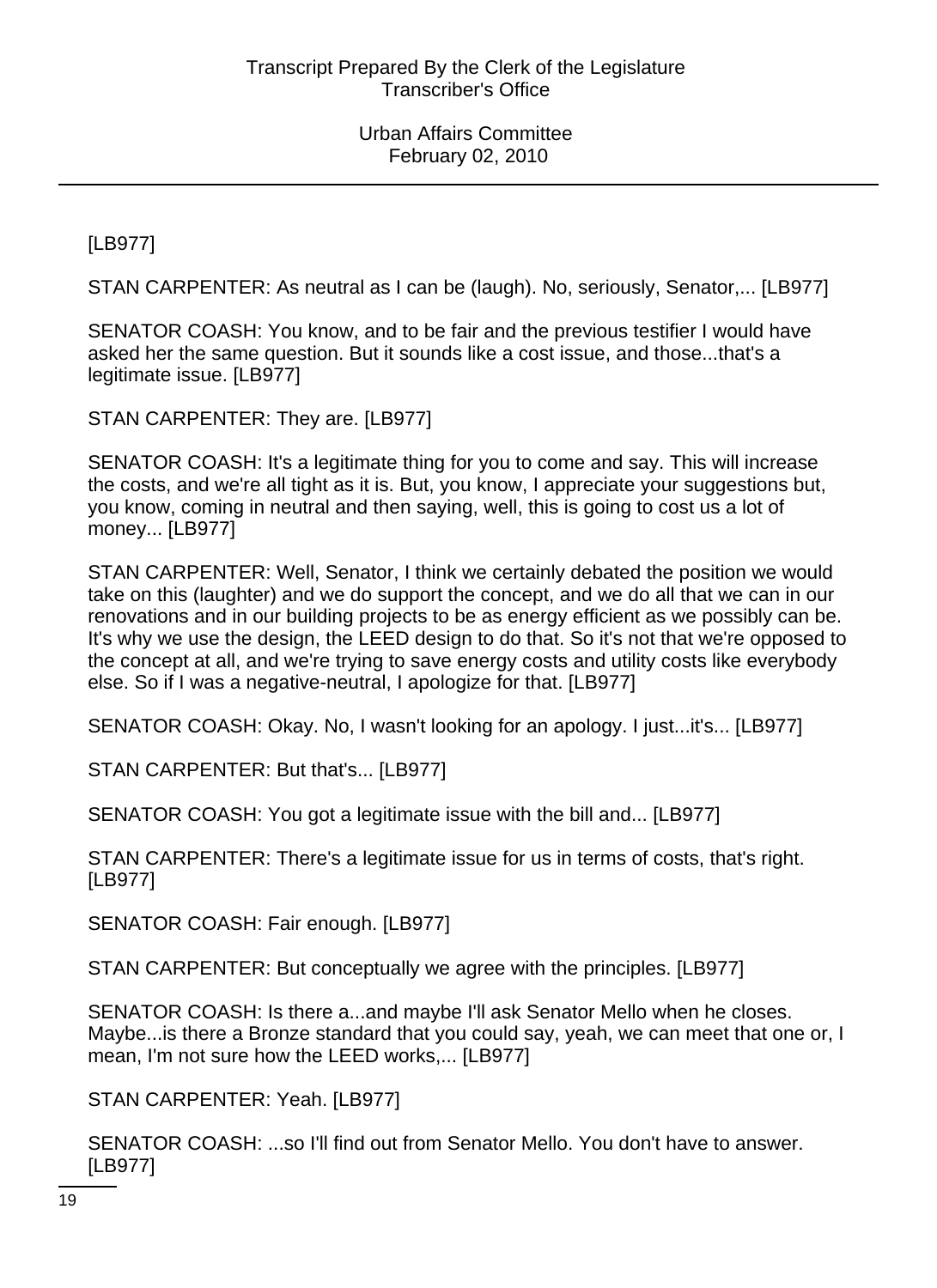STAN CARPENTER: Okay. Thank you, Senator. [LB977]

SENATOR COASH: Thanks (laugh). [LB977]

SENATOR McGILL: All right. Any other questions? No? Thank you. [LB977]

STAN CARPENTER: Thank you very much. [LB977]

SENATOR McGILL: Anyone else neutral? After him, is there anybody else in the room that was set to testify on this bill? All right. [LB977]

MARC NICHOLS: Chairperson McGill and other members of the Urban Affairs Committee, my name is Marc Nichols, M-a-r-c N-i-c-h-o-l-s. I'm division manager of environmental stewardship for the Omaha Public Power District. OPPD has no specific comments related to the issue of requiring any particular state agency to comply with any specific standards relating to sustainability. However, I am here to testify that any measures taken that will improve the energy efficiency of buildings, assuming that it's economical, is something OPPD believes strongly in. OPPD is currently encouraging all of our customers to be far more energy efficient than they ever have been in the past, and we have either put into place or are putting into place programs to encourage our customers to be more energy efficient. So programs like proposed here would certainly go a long ways to help state agencies become more energy efficient. The value of energy efficiency programs helps our customers through lowering their energy bills not only today but in the future. Energy efficiency programs allow utilities, as was referred to earlier, to defer what we call base-load generation, building new big power plants which can save our customers literally millions of dollars a year. In order to be assured that energy efficiency is actually saved, we highly recommend that any programs developed must have a measurement and validation component to them in order to make sure that the savings have been achieved. Thank you. [LB977]

SENATOR McGILL: All right. Thank you, Marc. Questions? No? Thank you very much. And Senator Mello, would you like to close? [LB977]

SENATOR MELLO: Chairwoman McGill, members of the committee, I'll be brief. I think in hearing the testimony, this is a longer term issue, and I think there's many ways to look at it, and I think the cost component that we might have heard from some of the testifiers doesn't fully, I think, explain or take into account the long-term cost savings. When you make an investment up front on something that will save you money in the long run, you're making an investment with the assumption that you're going to make that money back in the long term. And I think Dr. Steward was able to express that in the length of buildings that will be around for our state government for years to come well beyond our terms in office. So I think in that sense, this is an issue that deals with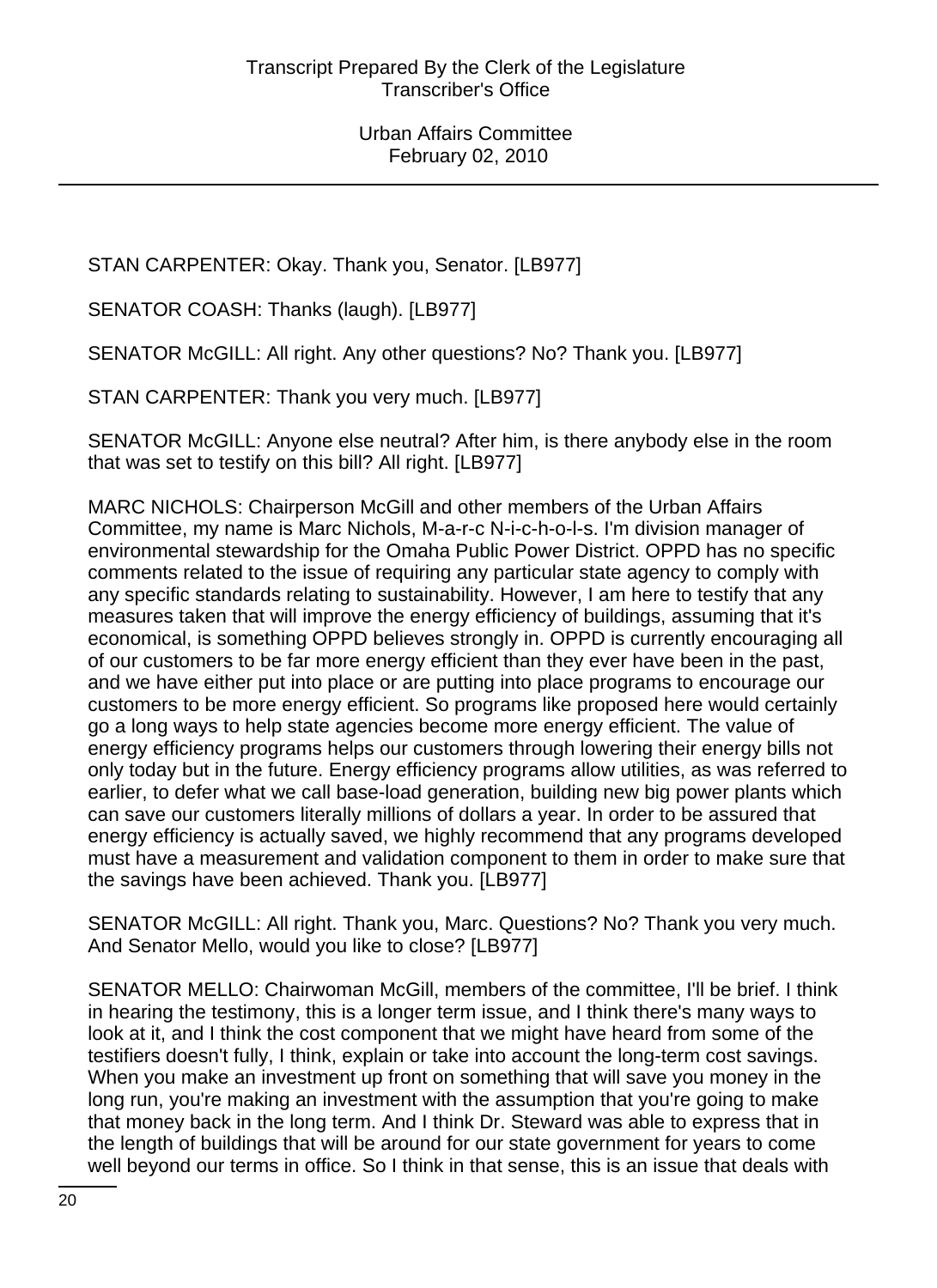Urban Affairs Committee February 02, 2010

the long-term cost savings of, once again, a number of roughly \$70 million that's spent on utilities--water, natural gas, and electricity, let alone the other components that are involved with sustainable building. I'll try to answer real quick...Senator Coash who's going to lead in that question which is other standards...the university, as stated in their testimony, they currently bill to LEED the initial LEED standard. There's a LEED-certified Silver, Gold, and Platinum. So the university already builds to that LEED-certified standard, and if I heard them correctly, they would support amending the bill to move it from a LEED Silver to LEED-certified. And if I'm mistaken, I've encouraged them to correct that, but I believe that's what I heard that was their statement. That is obviously,...that is a step below where currently the bill takes us in regards to cost savings, long-term cost savings. But I think that's...that some of that...I would be more than willing to sit down with the committee as well as with the university and have that dialogue again to build that LEED-certified standard. But I think we heard from one of the testifiers, though, the certification standard...building something to a certifiable standard compared to certified is different. Once again, if you...I...her example was better than the one I could come up with which is, you wouldn't go to college for four years not to get your diploma. And that's essentially what building to a certifiable standard is, not knowing that there is someone who will check that building design actually meets with what the intended purpose was, and that those cost savings are actually realized because I believe, in conversations I've had with many of you, from an Appropriations Committee standpoint, benchmarks in performance need to drive our state government. And it should be no different in regards to driving the building construction of our state government buildings, so we can let taxpayers know that here is the performance of what your tax dollars are doing, and here is the value that you are receiving. So I think that's...that is a big component, I think, of what LB977 does. And I'm more than willing, like I say, to some of the other...there's a letter I know that was sent on behalf, I think the American Chemistry Council who raised some of the similar concerns in regards to opening up that third-party certification standard beyond LEED which as I will reiterate, I'm more than willing to meet with the committee and discuss that more in length to find a compromise. But Senator Krist asked a question or raised an issue in regards to the leadership that's being shown already and has been for years through the federal government. And currently, right now, United States Air Force is the leading entity, leading agency, federal agency in regards to energy efficiency in the United States and has the most ambitious energy efficiency goals through LEED building and LEED certification of any agency in the United States of America. I think if it's good enough for the United States Air Force, it should be good enough for the state of Nebraska. It will take leadership to do that. It will take leadership from this committee and leadership from the Legislature and the Governor to lead by example. But I think this bill is not going to break the bank. I think it's only a small number of buildings that actually are new buildings that are built to this 5,000-square-foot size or renovated to the 50 percent value. And I think it's going to be something that we can explain to taxpayers that we're making a smart investment in energy efficiency and resource conservation to save the taxpayers money 10, 20, 30 years from now. So with that, I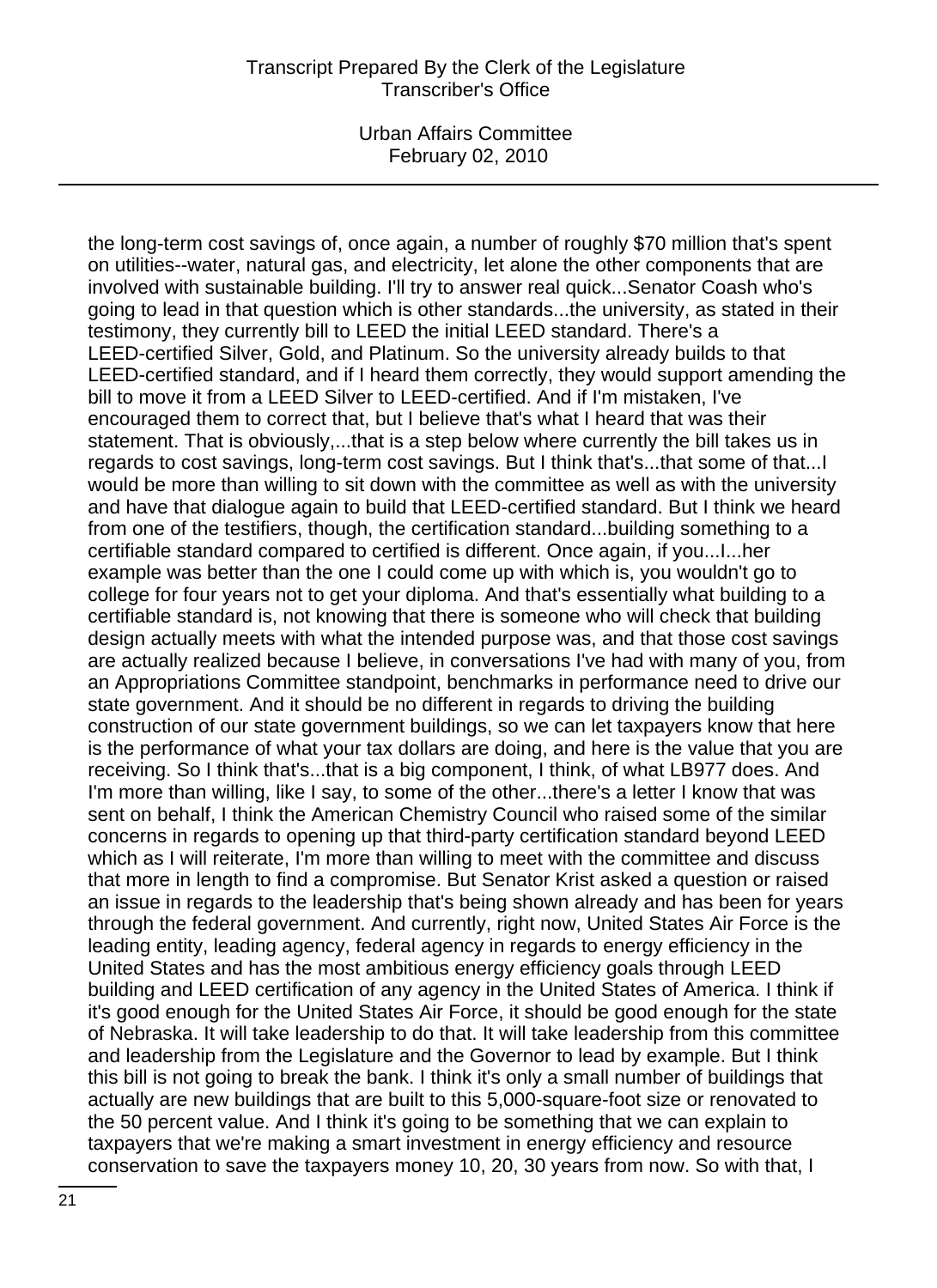look forward to working with the committee on LB977 and would love to answer any questions you may have. [LB977]

SENATOR McGILL: Any last questions? Nope. [LB977]

SENATOR MELLO: Thank you. [LB977]

SENATOR McGILL: Thank you, Senator Mello. All right, we can move on to our second bill of the day. Senator Krist with LB799. I'm going to give people just one more moment to filter out. All right. Whenever you're ready. [LB977]

SENATOR KRIST: Thank you. Good afternoon, Chairperson Senator McGill and fellow members of the Urban Affairs Committee. First time for me testifying on this side in front of you. For the record, my name is Bob Krist, that's B-o-b K-r-i-s-t, and I represent the 10th Legislative District in northwest Omaha. I appear before you today in introduction and support of LB799, a bill I introduced on behalf of the Nebraska State Historical Society Foundation. LB799 would do two things: First, it repeals the obsolete and defunct uniform code of building conservation which is no longer recognized as a building code by any municipality in the state of Nebraska. Second, it adopts the International Existing Building Code. It is on the second point that I became interested in bringing this bill for your consideration. However, property owners...I'm sorry, where am I at here? The International Existing Building Code is one of the family of building codes promulgated by the International Code Council, a membership association dedicated to building safety and fire prevention that develops the codes used to construct residential and commercial buildings, including homes and schools. Most US cities, counties, and states that adopt codes choose the international codes developed by the International Code Council. The International Building Code recognizes broad-based principles that are intended primarily for new construction. It was adopted in 2003 as Nebraska's state building code, Nebraska Revised Statute 71-6403. However, property owners and code officials recognized that rehabilitation of older and historic buildings can be more difficult by conflicting, more costly, and inflexible code requirements intended primarily for new construction. The International Existing Building Code, that is the IEBC, however, continues requirements intended to encourage the use and reuse of existing buildings, including historic buildings. The scope of the IEBC covers repair, alteration, addition, and change of the occupancy for the existing buildings while achieving appropriate levels of safety by offering options to new construction requirements in the building code. The passage of LB799 would provide benefits to both cities and states and would allow local governments the authority to adopt the IEBC if the jurisdiction chooses. It allows alternatives to the current state building code which is now aimed at new construction. It does not sacrifice life safety. It does not supersede fire codes. Codes officials in Papillion, Hastings, Ashland, North Platte, and Valley are currently using the IEBC as a guideline and with the passage of LB799 would now have the ability to formally adopt the IEBC. The bill also would provide benefits to property owners,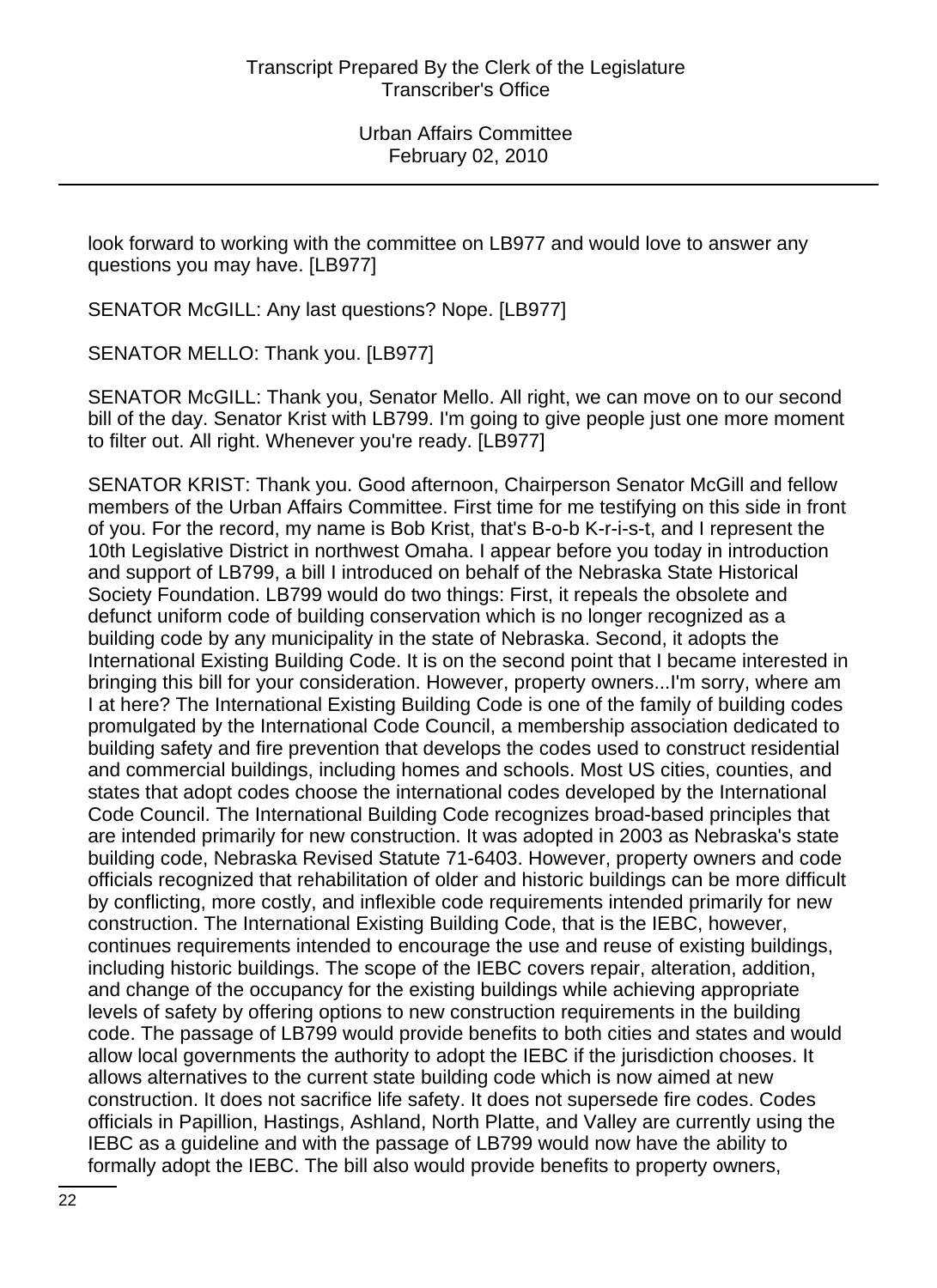Urban Affairs Committee February 02, 2010

including: reducing the cost of rehabilitation; it makes rehabilitation of the existing buildings more feasible; it preserves and maintains existing building stock; and contributes to the revitalization of older neighborhoods and commercial districts. In addition, it is my understanding that there are special tax incentive financing programs available to those performing these kinds of rehabilitations. These are aimed at historic preservation, housing, and community development activities. As previously stated, I introduced this bill at the request of the Nebraska Historical Society who I know has been working closely with codes officials across the state. I do have an amendment that I have provided to the committee counsel. It strikes the language that was inadvertently left in the bill when the final three part was presented and requested with regards to the Fire Marshal. Concerns have been raised by some of the codes officials that this language would somehow confuse the fire code and building codes. As such, I offer it for your consideration. There are experts who will testify subsequently who can explain the benefits of the legislation as well better than I can. I encourage you to direct any specific questions to those folks who follow me. I'd be happy to answer any questions about LB799 at this time, and I will be here for closing, Madam Chair. [LB799]

SENATOR McGILL: All right. Thank you, Senator Krist. [LB799]

SENATOR KRIST: Thank you. [LB799]

SENATOR McGILL: Questions? No. Okay, we'll start with proponents. [LB799]

BOB PUSCHENDORF: (Exhibit 7) Senator McGill and members of the Urban Affairs Committee, my name is Bob Puschendorf, and that's spelled P-u-s-c-h-e-n-d-o-r-f. I'm associate director and Deputy State Historic Preservation Officer with the Nebraska State Historical Society, and I'm extending our agency's support for LB799. In our agency's work across the state, we've noted that there are common perceptions that the rehabilitation of older and historic buildings can be more difficult by applying codes used primarily for new construction. The subject of LB799 is to authorize the International Existing Building Code as part of state building code. The scope of this code covers repair, alteration, addition, and change of occupancy for existing buildings while achieving appropriate levels of safety. If passed, LB799 offers the following benefits to cities and the state: It allows local governments the authority to adopt the International Existing Building Code if they so desire; it allows alternatives to achieve life safety standards but does not supersede fire codes; it preserves and maintains the existing building stock and historic buildings; and it contributes to the revitalization of commercial districts and older neighborhoods. And I am joined today by several code officials and local government officials who will address the use of the International Existing Building Code in these areas. And, finally, LB799 offers the following benefits to property owners: It reduces the cost of rehabilitation; it makes rehabilitation of existing buildings more feasible. And I am joined by several testifiers who represent what the International Existing Building Code could provide to property owners that choose to rehabilitate an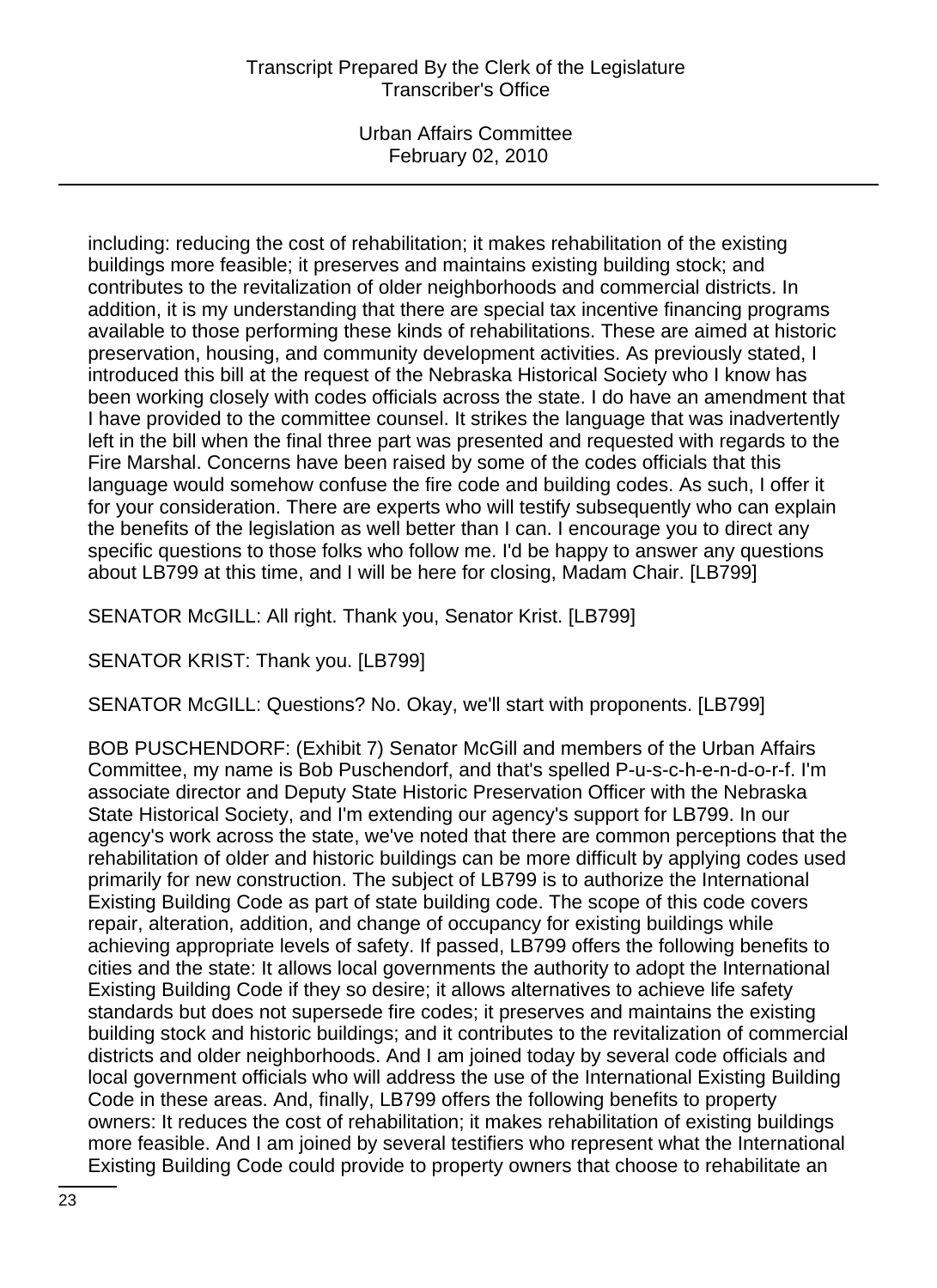older property. And I would certainly be pleased to answer any questions you have. [LB799]

SENATOR McGILL: Thank you, Bob. Are there any questions? I don't see any. Thank you very much. Next person here in support of the bill. [LB799]

DAVID HAHN: My name is Dave Hahn, H-a-h-n. I'm here representing the city of North Platte. We actually, probably in the last eight or ten years have utilized this code on a couple of buildings that come into mind. We actually adopted it for one building which was probably a forties or fifties apartment complex that was just...it was worn out. And to try to make that building come up to a current code, it would have been very cost prohibitive, and we actually adopted this code during the renovation of that building and we utilized it. It was a tiered approach. They didn't really change a lot. I mean, they just updated the building, the doors, the windows, heating, electric systems, plumbing systems, those type of things. And this actually helped them in the long run save quite a bit of money where they didn't have to strip walls or re-drywall, those type of things, just because of the codes that it had to. In another property, we actually used this. It was an occupancy change but it was an occupancy change and they didn't really change any of the layout of the structure, so the existing building code, again, worked pretty well there. So I think it's a good code. [LB799]

SENATOR McGILL: All right. Thank you. Any questions? No. Thank you very much. [LB799]

DAVID HAHN: Thank you. [LB799]

SENATOR McGILL: You come in all the way from North Platte. Next person here in support. [LB799]

J.L. SCHMIDT: (Exhibits 8, 9, and 10) Good afternoon, Senator McGill, members of the committee. My name is J.L. Schmidt, it's J.L. S-c-h-m-i-d-t. I'm the executive director of Heritage Nebraska, which is a statewide preservation education organization. I'm here today to speak in support of LB799. Our 19-member board voted unanimously on January 14 to support this measure because we believe it's an essential tool in the revitalization of Nebraska's main streets and historic building stock in both commercial and residential neighborhoods. In addition to a copy of my testimony, I have also given you copies of the letter from our board; from Jim Byrk in Plattsmouth who has restored four buildings in downtown Plattsmouth; Randy Chick in Hastings who has done a building of his own; and as well as one from the executive director of AIA Nebraska, Sara Kay who could not be here today. Many of our downtowns have historic buildings. The reuse of these buildings is economically advantageous because such rehabilitation often creates more jobs than new construction and results in more money spent locally for goods and services. Existing building codes favor new construction and the owners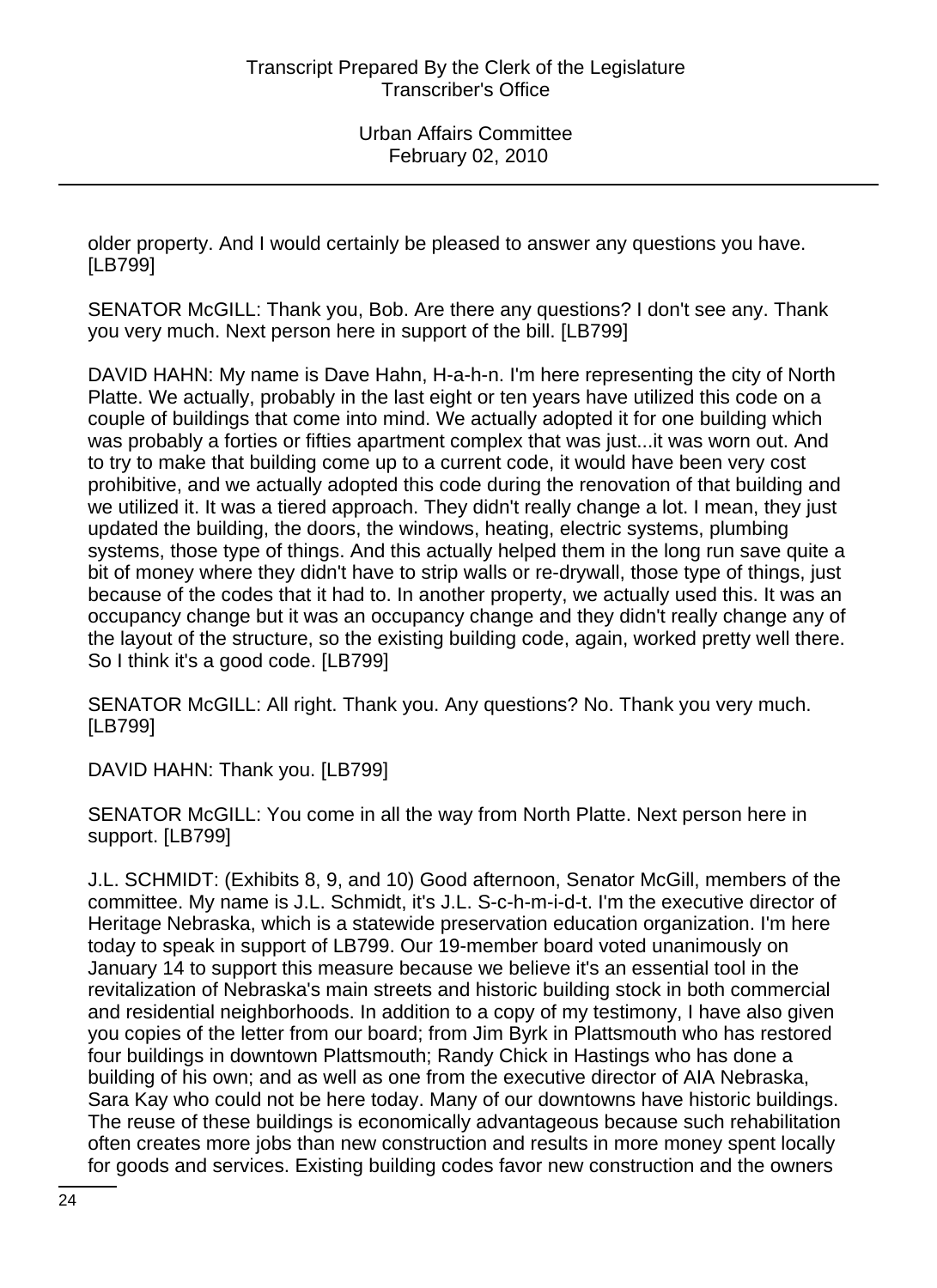Urban Affairs Committee February 02, 2010

and would-be developers of old buildings are often faced with expensive options to meet these new construction standards. Hastings, Nebraska, has recognized the IEBC since 2005. And in his letter, which I handed out to you, he will...Randy Chick will point out that he and his wife were able to purchase and rehabilitate a downtown building where they now live on the second floor. Mr. Chick said without the IEBC allowed alternatives to the infrastructure, he would not have been able to afford the project. We hear this same call for alternatives from building owners across the state. In December, I worked with two couples in Alliance who want to breathe new life into a vacant, three-story building on a prominent corner in the downtown of that Panhandle community. So this is an issue with statewide impact. The International Existing Building Code contains requirements intended to encourage the use and reuse of existing buildings such as the ones I've mentioned in Hastings and Alliance. It provides the tools needed for all important downtown revitalization in these challenging economic times. Property owners benefit from reduced rehabilitation costs and increased feasibility, which leads to the preservation and maintenance of more existing building stock, which in turn contributes to the revitalization of older neighborhoods and commercial districts. Heritage Nebraska is pleased to join Senator Krist and others in supporting this bill. Thank you for your time and favorable consideration for advancing LB799. Any questions? [LB799]

SENATOR McGILL: Thank you, J.L. I don't see any. Thank you. [LB799]

J.L. SCHMIDT: Okay. Thanks. [LB799]

ERVIN PORTIS: (Exhibit 11) I'm going to give you more than a letter. (Laughter) I'll explain why I'm giving you what I am. Good afternoon, Chairman, Madam Chairman. I'm Ervin Portis. I'm the city administrator, Plattsmouth. I'm here representing the city of Plattsmouth and the Plattsmouth City Council. [LB799]

SENATOR McGILL: Could you say and spell your name real quick? [LB799]

ERVIN PORTIS: I'm sorry. [LB799]

SENATOR McGILL: That's okay. [LB799]

ERVIN PORTIS: Ervin, E-r-v-i-n, Portis, P-o-r-t-i-s. What I've given to you is a facade survey for all the buildings in the Plattsmouth Historic District. I've given that to you because I want you to, in time, take a look at it, look at those buildings, look at the magnificent potential, the current value, and the magnificent potential of those buildings. Downtown Plattsmouth was placed on the National Register of Historic Places as a historic district in 1985. The historic district is the heartbeat of our community, without question it's the heartbeat. Most of that district's existing building stock was built between 1870 and 1900. It's primarily two-story, masonry, commercial buildings, and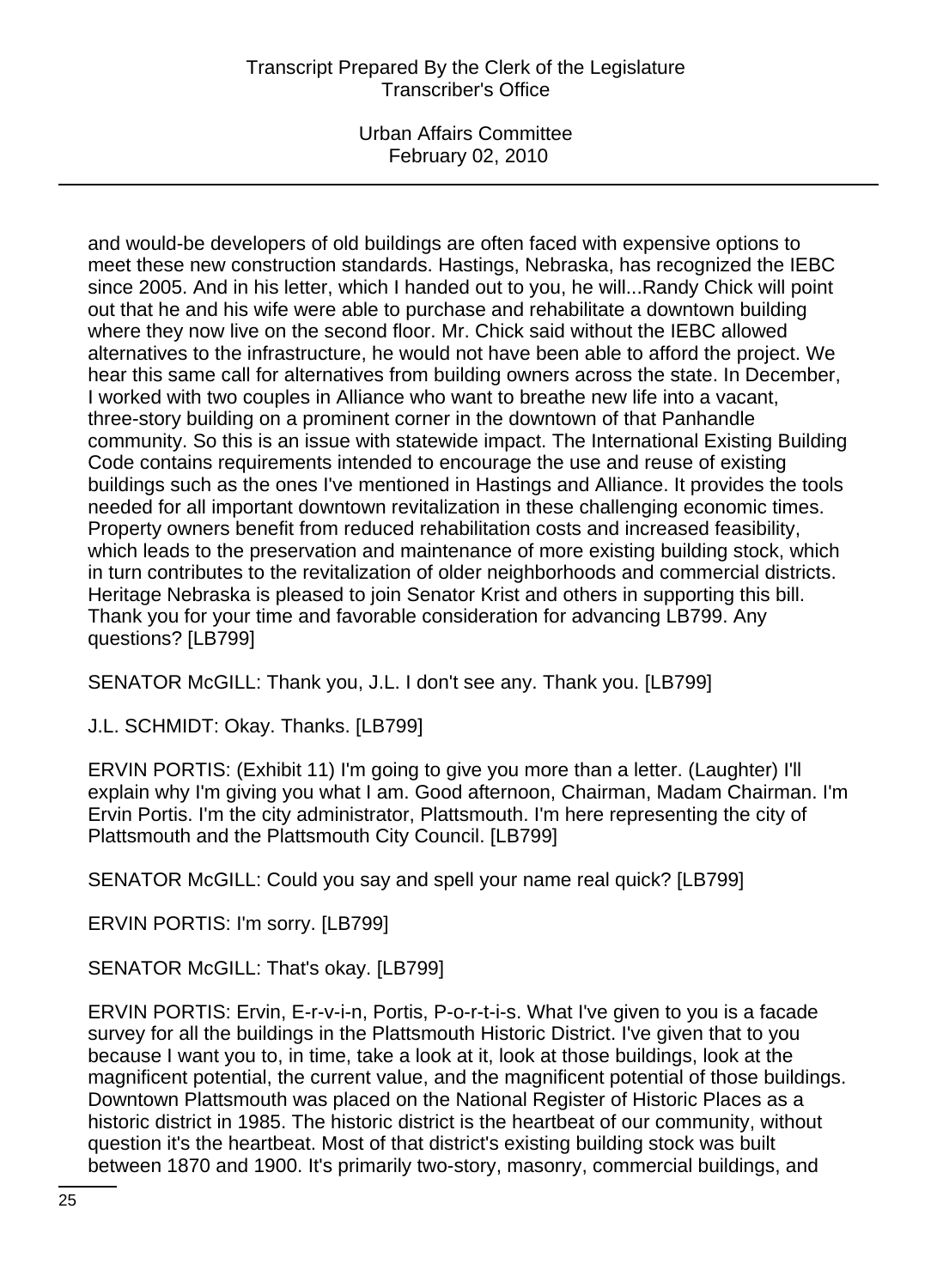Urban Affairs Committee February 02, 2010

most remain in fairly good condition but several are in peril. Most were built in the Italian style with more neoclassical revival influence than those built after 1900. Most share side walls. Plattsmouth is working very, very hard to preserve its architectural history. Two years ago with funding systems from...by the State Historical Society, we completed the detailed facade survey that you have in your hands. We also drafted historic district guidelines. We know the condition of the facade of each of the...each building within that district and what would be necessary to improve the facade of those buildings consistent with the historic district guidelines, but we want to go farther. We're on the verge of codifying the guidelines as an ordinance. With the historic district guidelines in ordinance and a \$5 million-plus investment in the public infrastructure that we're about to make, you know, we hope to encourage rehabilitation and even restoration of the buildings within the district. The International Existing Building Code would be a very, very important tool in our toolbox. It will provide the flexibility that the building owners may need. Restoration of those historic buildings with shared side walls in some cases shared public utilities is very expensive. Without the IEBC remodeling and restoration, it may be cost-prohibitive. It's for those reasons the Plattsmouth City Council has voted unanimously to support this bill. Let me share with you an IEBC success story, and this comes from another community in another state in which I worked. In the previous endeavor, I worked as the community development director in a Michigan community. Developers sought to redevelop 100-year-old American Lady Corset factory. The building had sat vacant for 15 years. It was an Albert Kahn designed building, but it was...the wrecking ball was imminent. We worked with the developers and the architects and they wanted to remodel this into a downtown, luxury condominium complex and it was critical towards the revitalization of the downtown of that community. Our buildings inspectors, even though the state had adopted the IEBC, weren't familiar with it and attempted to hold the developers to the IBC. And it nearly derailed the project. The building had sat empty for 15 years, wrecking ball was imminent. When we learned of the IEBC and properly applied it, the result was a beautiful exterior restoration with an interior of 25 luxury, downtown condominiums of a historically significant building. Clearly a success story from another community in another state, certainly possible in Plattsmouth, Nebraska, so. Any questions? Thank you, Madam Chair. [LB799]

SENATOR McGILL: Thank you. I don't see any questions. Oh, okay. [LB799]

SENATOR LATHROP: Can I ask... [LB799]

SENATOR McGILL: Oh, Senator Lathrop. [LB799]

SENATOR LATHROP: Just a practical question. This is neat. I've always enjoyed going down to Plattsmouth for various things. [LB799]

ERVIN PORTIS: Come down some more. (Laughter) [LB799]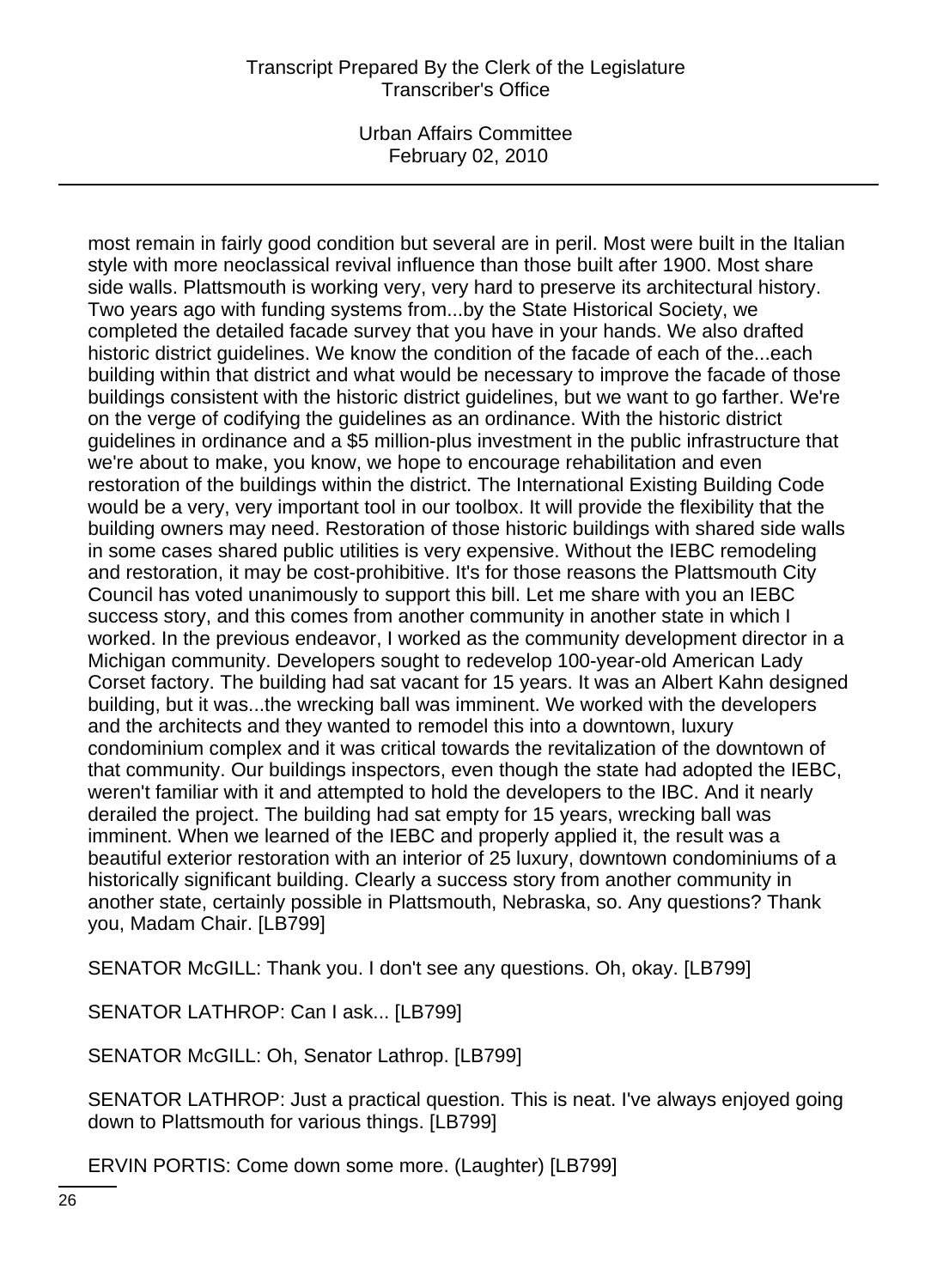SENATOR LATHROP: Yeah. Well, it's really neat to see these buildings. But if you have this code and I can see what you want to do and where you want to go... [LB799]

ERVIN PORTIS: Um-hum. [LB799]

SENATOR LATHROP: ...how do you make the owners do this? [LB799]

ERVIN PORTIS: Well, we're going to try to do that through incentives. Now, we're...in our downtown revitalization plan, one of our strategies will be the facade loan/grant program with public assistance. [LB799]

SENATOR LATHROP: Okay. [LB799]

ERVIN PORTIS: Through an incentive base rather than a mandatory program. [LB799]

SENATOR LATHROP: Yeah, this would really be neat if the whole downtown got, you know, the makeover that you're looking at. [LB799]

ERVIN PORTIS: Just watch us over the next few years. [LB799]

SENATOR LATHROP: All right. I'll be down there from time to time to check up on you. [LB799]

SENATOR McGILL: Wonderful. We can...our committee will go on a field trip. It would be a before and after. (Laugh) [LB799]

ERVIN PORTIS: We'd love to host you. [LB799]

SENATOR LATHROP: Yeah, that's very cool. [LB799]

SENATOR McGILL: Thank you. [LB799]

ERVIN PORTIS: Thank you. [LB799]

SENATOR McGILL: And just to clarify with the old code in place, you were still able to adopt in the town this standard in order to do some buildings already or how is that working? [LB799]

ERVIN PORTIS: No. [LB799]

SENATOR McGILL: Okay. [LB799]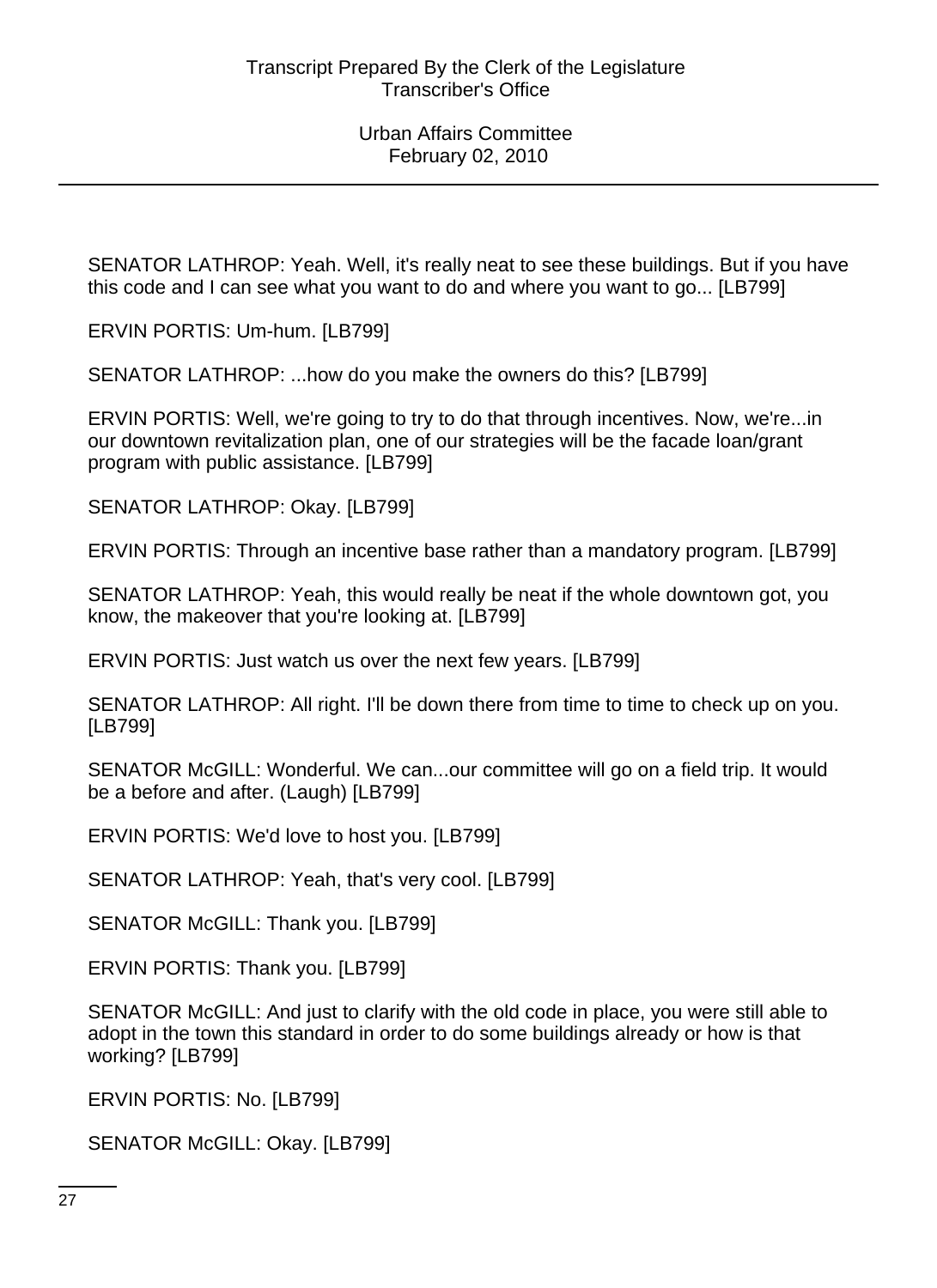ERVIN PORTIS: The buildings in the jail referred to that have been remodeled and rehabilitated have been done under the IEBC. [LB799]

SENATOR McGILL: Okay. [LB799]

ERVIN PORTIS: Or the IBC, International Building Code. [LB799]

ERVIN PORTIS: The IEBC will provide greater flexibility, you know, without jeopardizing life safety and make it, you know, it's going to make it more affordable. [LB799]

SENATOR McGILL: Okay. [LB799]

ERVIN PORTIS: It's still going to be expensive. [LB799]

SENATOR McGILL: All right. All the initials, getting all confused here. [LB799]

ERVIN PORTIS: Um-hum. [LB799]

SENATOR McGILL: All right. Sounds good. [LB799]

ERVIN PORTIS: Thank you. [LB799]

SENATOR McGILL: Thanks. [LB799]

JON CAMP: Good afternoon, Chair McGill... [LB799]

SENATOR McGILL: Hello. [LB799]

JON CAMP: ...and members of the committee. I don't get to sit on this side of a dais that often. I appear before you with a couple of hats on my head. My first I was referring to there, I am a member of the Lincoln City Council and have been in that position for 11 years, but probably first and foremost before that for the last 27 years, I've had the privilege of being a developer here in Lincoln's Historic Haymarket District. In fact, I'm proud to claim stake that I was the first developer who came down here and I had lost my sanity in doing so. Senator Lathrop, your question a moment ago of Mr. Portis is right on target. In fact, about... [LB799]

SENATOR McGILL: Can you say and spell your name real quick? [LB799]

JON CAMP: Oh, I'm sorry, Senator. [LB799]

SENATOR McGILL: I know, I know who you are. (Laugh) [LB799]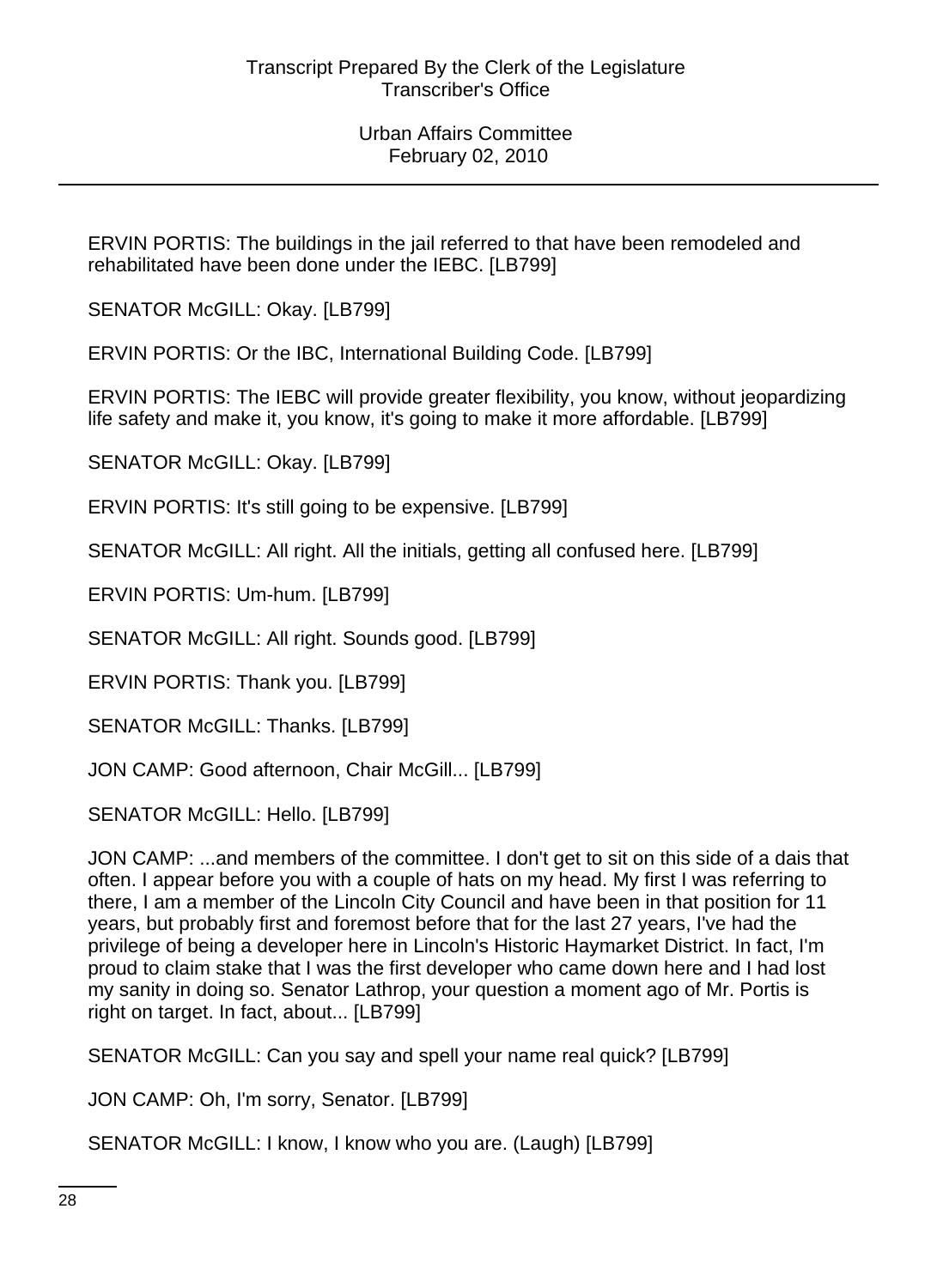JON CAMP: Yes, I apologize. Yes, again, I'm Jon Camp, that's J-o-n, no h in there, and Camp, C-a-m-p. I apologize. Thank you, Senator. [LB799]

SENATOR McGILL: No problem. [LB799]

JON CAMP: Yes. As I was starting to say, too, with what Senator Lathrop asked about, one of the most challenging elements that we have in approaching an old historic building or older property is the cost factor. And while there can be incentives and so forth, the public can want such elements as condominiums and so forth, but it is a daunting task. And what I found over the years is as several architects with whom I've worked is that we've really observed that we're trying to combat a conflicting group of standards, whether they be fire and safety, you get historic guidelines, we have the Americans with Disabilities Act, so it is a very daunting task. And I think the measure before you that Senator Krist has introduced, which would implement the International Existing Building Code, gives some latitude so that when I come forward or another developer comes forward to work with the local officials in the building and safety department, that we're able to more easily come up with solutions, still preserving fire safety and the necessary standards, but do it in a way whereas with a new property where you're able to take a virgin piece of land, throw a concrete block or concrete foundation on it and build it accordingly, we're taking existing footprints and sometimes and, in fact, more often than not it's very, very challenging to take that existing footprint and conform to the standards to the exact specification on certain footage and so forth. So that's what the IEBC will do. It will allow the localities to adopt this as well as at the state level. And from a developer's standpoint what it will do is serve a very good environmental purpose. You know, you have the legislation that you heard about a moment ago on energy efficiency and so forth. There is so much to be gained by the renovation and the restoration of our existing properties. Just think of the energy savings that we'll have by not having to rebuild a structure. It's just really a wonderful effort on behalf of a green society that we're all working toward. So from a personal standpoint, my 27 years of experience, I can tell you it would have made my job significantly easier. And I think what also I might say is, I came into a lot of my development with a purpose in mind. I've been privileged to be a native Lincolnite and I wanted to give back to the community and was able to do so. Unfortunately...and it meant a lot of sacrifices, and I'm also a lawyer by background, so that has helped me in some cost savings and I've had to probably use every tool of my own personal book or toolbox along with associates to make it work. Unfortunately, it's almost too daunting for others. And I'd like to see the entry door much more accessible to other parties who would like to develop these structures. So as you peruse the materials on Plattsmouth or others, you know, it's very doable and not only just in Lincoln and Omaha which several of you represent, but in the smaller communities that you're hearing from. Those main streets are vital and we hate to lose that existing stock and have urban decay. So first, I'm appearing with you on...before you on practical experience. Secondly, I'm not here representing the Lincoln City Council. I'm here on my own behalf as a member for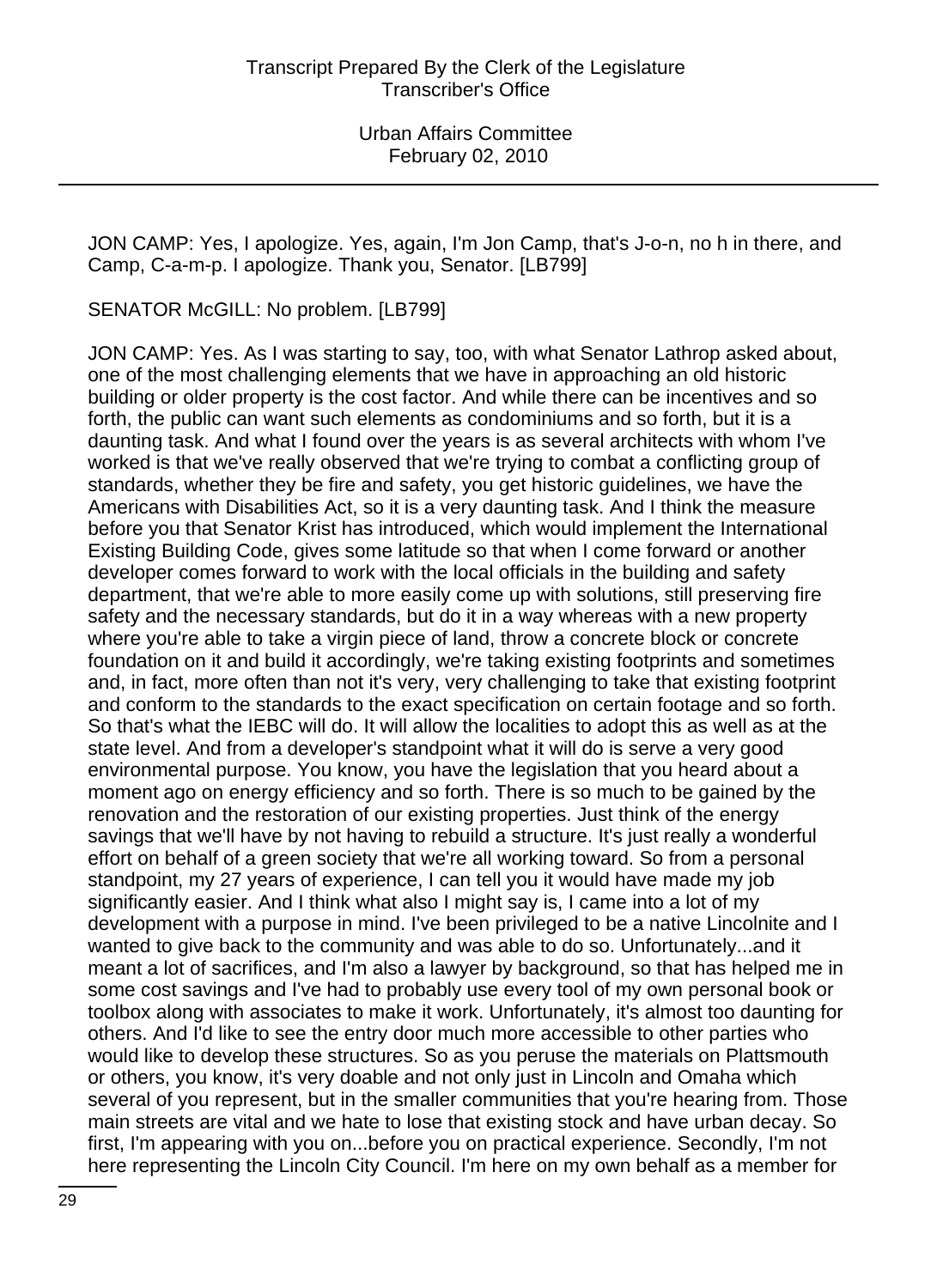11 years, but I want you to know that much like yourselves as you're reviewing legislation and so forth, it's helpful to have a standard like this because we do look to the national standards a lot when we adopt building codes, and this will help make our function at the city level here in Lincoln much more easy with your approval of this. And then finally, I want to just say this is one of those pieces of legislation and being a legislator at the local level, I would just tell you it just makes common sense. It really does. To my knowledge, I don't know if anyone is going to appear in opposition of this, but from all of the elements of encouraging restoration and saving of our existing stock, revitalizing communities, saving energy, helping do it in a way that is more cost-effective, I very much encourage you to continue this bill to its fruition and passage. And with that, I'd be glad to answer any questions you may have. [LB799]

SENATOR McGILL: Any questions? No. Thank you, Councilman, for coming in, sharing some time with us today. [LB799]

JON CAMP: Thank you for your time. [LB799]

SENATOR McGILL: Next supporter. [LB799]

JAMES HARPER: Good afternoon. My name is James Harper, J-a-m-e-s H-a-r-p-e-r. I'm plans engineer for the Omaha Planning Department and in charge of reviewing plans for commercial and residential buildings. The Nebraska Code Officials Association supports LB799. Also, the city of Omaha supports LB799. The Nebraska Code Officials Association has been in contact with the State Historical Society for several years regarding inclusion of the International Existing Building Code 2009 edition into the State Building Construction Act and retiring the Uniform Code for Building Conservation from the act. The bill also corrects what was an oversight when the original Building Construction Act was drafted. The present language in the statute makes all three codes that are referenced mandatory by municipalities to adopt if they want to have a local building code. The bill allows a city to select which of those codes they wish to adopt by ordinance. A community may not see the need for the International Building Code and elect to use the International Residential Code just to regulate dwellings and townhomes. A community may want to adopt the International Existing Building Code instead of or to complement chapter 34 of the IBC. That option would be available and, in reality, that is how it is currently being done by cities. The International Existing Building Code regulates existing buildings whether they are historic or not. The IEBC regulates repairs, alterations, and change of occupancy in a consistent way to achieve a safe building while not imposing all the requirements that of the International Building Code for new buildings. A city can use the IEBC along with the IBC because they are compatible by design. The International Code Council develops and publishes these codes. The ICC further has a code coordinating committee to check that all I (sic) codes complement each other. There are 13 codes presently. The IEBC has a systematic approach for change of occupancy that could be useful in older and historic buildings.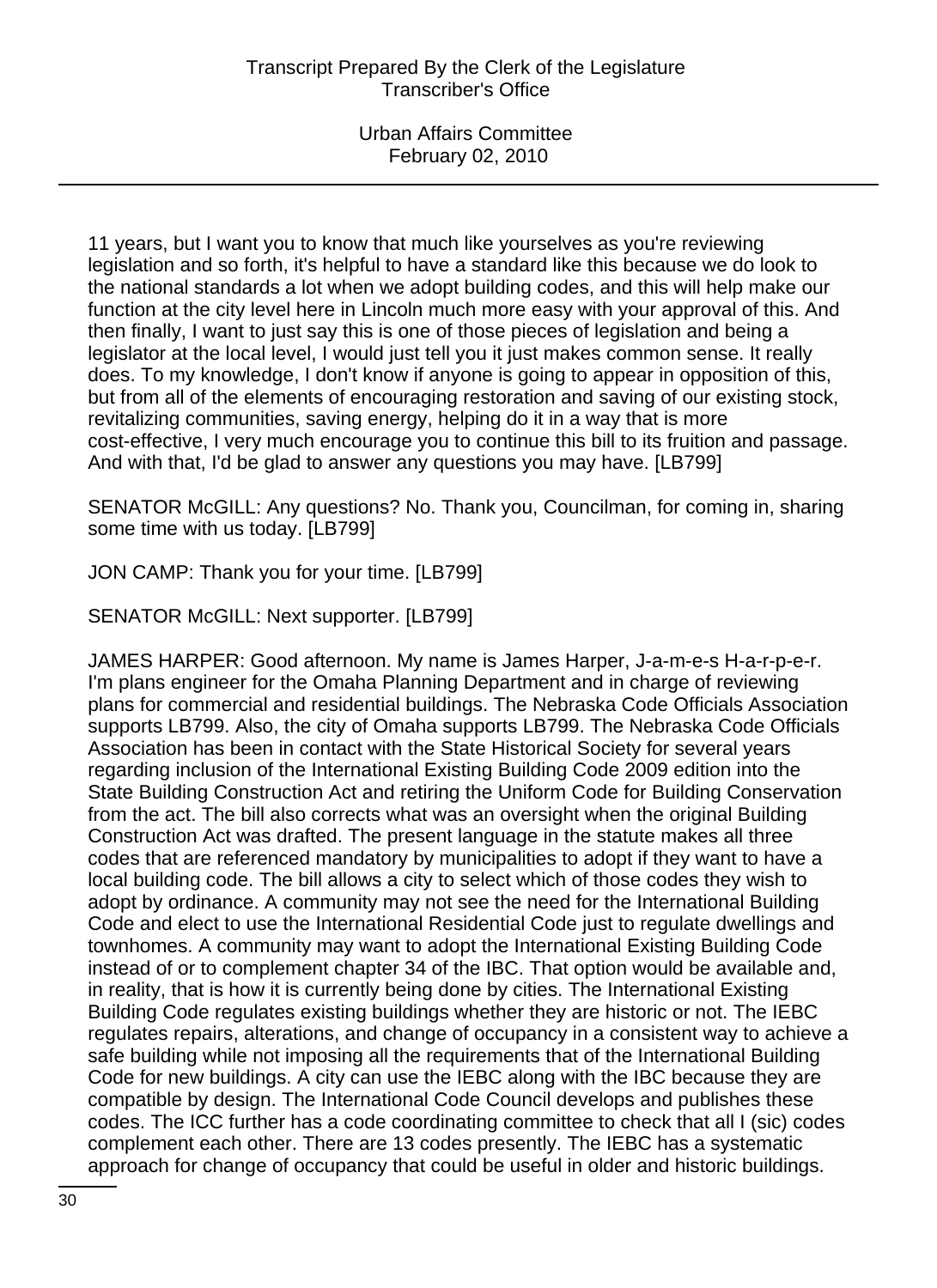This code would have applications to all areas of Omaha but most notably in areas like South 24th Street, Old Market, Railway and Commerce, Nicholas Street, Park Avenue Apartment Historic Districts, and specific buildings like the Livestock Exchange Building, and many buildings that have been surveyed as historically significant like those listed in the reconnaissance survey of portions of south Omaha. The reuse and preservation of our existing building stock is important in reducing waste in landfills, making our communities greener, and preserving our heritage. LB799 does this. Thank you. Are there any questions? [LB799]

SENATOR McGILL: Thank you. Any questions? No. Thank you, James. [LB799]

JAMES HARPER: Sure. [LB799]

SENATOR McGILL: Any other supporters? Is there anyone else after Ken Winston? Okay. [LB799]

KENNETH WINSTON: (Exhibit 12) Good afternoon. [LB799]

SENATOR McGILL: Hello again. [LB799]

KENNETH WINSTON: I'm back again, already. (Laughter) Good afternoon, Senator McGill, members of the Urban Affairs Committee. My name is Ken Winston. I realized I didn't spell my name last time and it's, K-e-n W-i-n-s-t-o-n, appearing on behalf of the Nebraska Chapter of the Sierra Club in support of LB799. Just have two things to say. We support conservation of resources, and maintaining and reusing existing buildings is one way that resources can be conserved. [LB799]

SENATOR McGILL: All right. Short and sweet, we like that. Any questions? [LB799]

KEN WINSTON: Thank you. [LB799]

SENATOR McGILL: No. Thanks. Any other supporters? Okay. Anyone here in opposition? Anyone here neutral? It doesn't look like it. Senator Krist, would you like to close? [LB799]

SENATOR KRIST: I've been known in my short time here in the Legislature to ask people if they've done their homework and prepared their bill before they brought it to committee. I hope that you will acknowledge the fact that we've done a great job of making sure that the support is there, it's well-thought-out, and the bill has the right words to make sure that this legislation can move forward. And I will take any questions that I can. [LB799]

SENATOR McGILL: It doesn't look like it. Thank you. [LB799]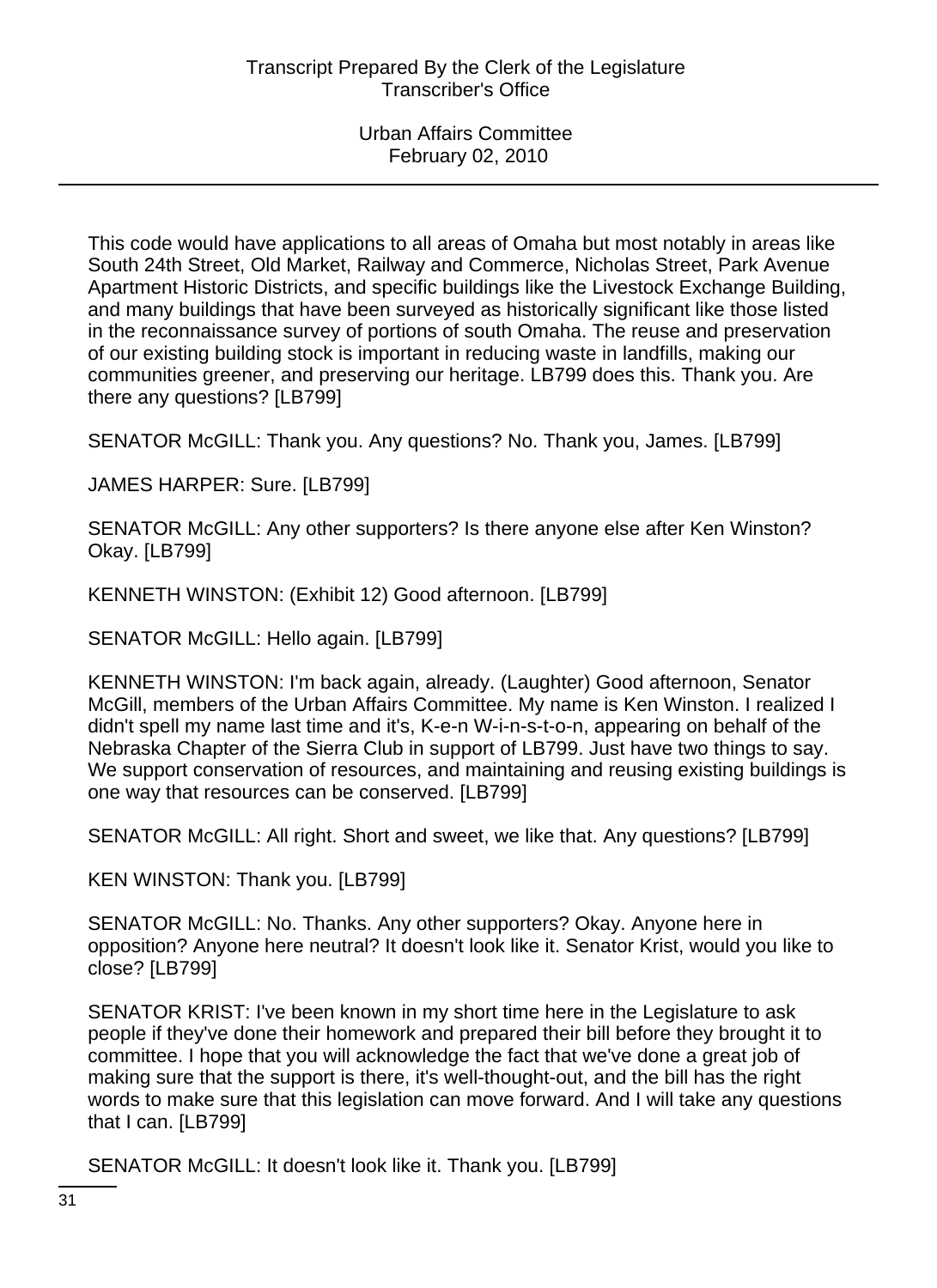### SENATOR KRIST: Thank you. [LB799]

SENATOR McGILL: That closes the hearing on LB799. And I know Senator Gloor has been waiting very patiently over there. Let's start the hearing on LB949. All right, whenever you are ready to begin. [LB799]

SENATOR GLOOR: (Exhibits 13-15) Thank you, Chairman McGill, and fellow Senators. This has been your code day, obviously. [LB949]

SENATOR McGILL: Yes. [LB949]

SENATOR GLOOR: And I'm glad that I could bring your day to a close with a simple, mundane little bill that I'm sure you'll want to whisk along to the floor. (Laughter) Building codes. You've heard reference to the International Building Codes. This is the code book for residential dwellings, one- and two-family dwellings. And thumbing through it, even though I come from a family of builders, and I know what they're talking about when they talk about screws for underlayment and vapor barriers and headers. I would tell you that for the most part it's Greek to us but it means a lot to the architects and the engineers and especially the builders who use this and are required to use this as a guide. And they do so to make sure our homes are strong and safe, meet a certain minimum level of expectations. The first part of the bill that I want to talk to you about is the fact that this book is put together every three years by an industry group that meets and develops what they think are appropriate upgrades. We made a decision legislatively that we would automatically defer to those upgrades. And so we've run into a big of a conflict and part of what LB949 attempts to do, and I'm going to read here to make sure I get the right terminology is that instead of automatically adopting language for future code revisions, Nebraska Supreme Court says it's an unlawful delegation of legislative authority. So in addition to adopting all but one provision, which I will talk about in a little bit, LB949 takes out the questionable language of future adoption automatically. Each one of these every three years will have to come back to the Legislature for adoption, formally. So that's part of what LB949 does. And as I said, there's one component that would be the exception to the rule and this is the provision that speaks to, that mandates installation of sprinkler systems in all new, not existing at this point in time, but new residential dwellings. I mentioned that I came from a construction family. My father owned lumberyards and quite a bit of my youth was spent hauling materials out to new homesites. And so I had a firsthand experience watching families, retirees, build homes, build new homes, their first home. It was a nice experience to see but there was one common theme I could tell from home to home. I took out different types of material and that's because each individual person had to do their own cost-benefit analysis. You know, what level of spacing would they have for rafters, what sort of energy efficiency would they have for windows. We all understand the cost-benefit analysis and, obviously, when you go into the process of building a new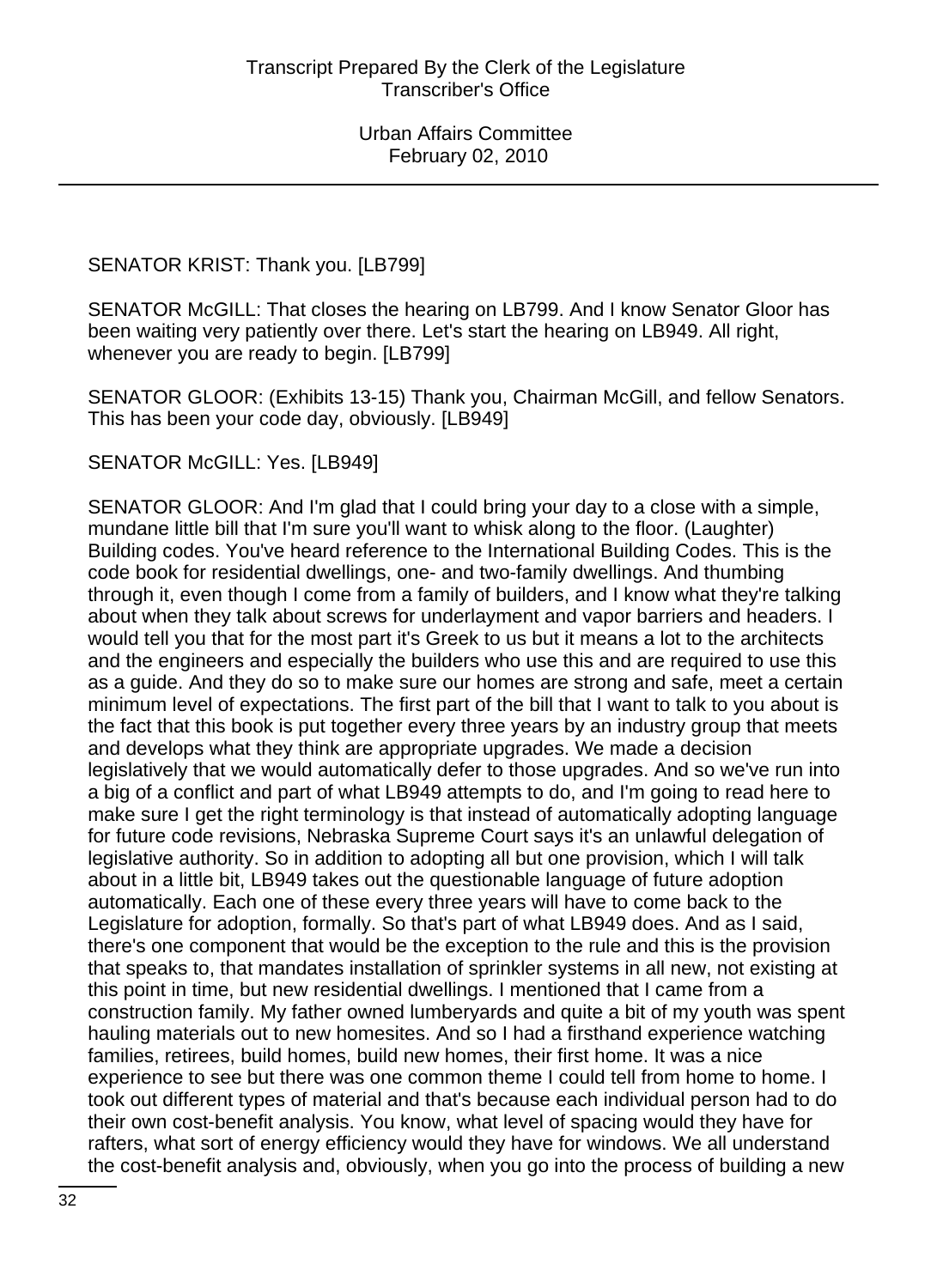Urban Affairs Committee February 02, 2010

home, you have to sit down and decide how much money you have and what you can afford to do--cost-benefit analysis. Here's another cost-benefit analysis that homeowners now consider. Go to a local hardware store, \$2.99 for a simple smoke detector. And by the way, these codes several years ago spoke to putting in hard-wired smoke detectors in all new residential homes. I think a wise decision from a cost-benefit standpoint. It's \$54.99 for a wireless interconnected detector. And we know from experience now that these have been in for about 20 years, that we save a considerable number of lives. In fact, the number of deaths from fires has dropped by half as a result of...during the period of time where smoke detectors have been by code placed in new homes. But here the cost of fire sprinklers. Based upon some industry numbers, some of these come from states that have already installed sprinkler systems. Four thousand dollar average home on municipal water. It's about \$2 a square foot. Eight thousand dollars for rural homes on wells. That works out to almost \$4 a square foot. Eight thousand dollars for an average home in Lincoln for installation and impact fees. And the impact fees in Lincoln have a significant impact on the cost because you're also paying for infrastructure. And the opportunity to use more water through sprinkler systems means you're underwriting more of the infrastructure, the water pipes that feed your area. Seven thousand homes times an average of \$4,000. Seven thousand homes would be the number of homes built annually in Nebraska over about the last three years. That's \$28 million a year and monies that would go into home sprinkler systems. My concern is that this expense, dollars taken away from people who are building a home, and the not yet proven efficacy of sprinkler systems in terms of how they function, the ongoing maintenance is a problem and does not justify the installation of these in all new homes across the state. What kind of problems come from sprinklers? As you know I ran a hospital. We had and needed to have very sophisticated sprinkler systems and we always had problems with those sprinkler systems. It was just a given. This was sprinklers that are far more high-tech, this with a maintenance staff able to go around and do routine maintenance on them. This, when we were required to, and the provisions in this do not require regular inspections, in that even with regular inspections in my institution, we had chronic problems. I talked to a woman who I have known from the past who owns motels about their sprinklers. We require sprinklers to be installed in institutions or facilities like motels. Broken sprinkler heads common, water damage from sprinklers being set off without a fire was also common. Her insurance premiums are higher because of the water damage claims she's had and I know there will be testifiers from the insurance industry who for obvious reasons like the concept of having sprinklers. It would reduce, I'm sure, claims or the level of claims when you have sprinklers installed in homes. The challenge again for the consumer and the home builder is, that has to come, it certainly does in some states, with a rider so that if you're going to get reimbursement for the water damage, you're going to have to pay more for that water damage. That's part of the added cost, I believe, sprinklers will cause to the homeowner. You have a letter of support from her in the material in front of you and, of course, when it was 20 below a couple of weeks ago there was an eatery, Panera's, just down the street from here that had a broken sprinkler line that did considerable damage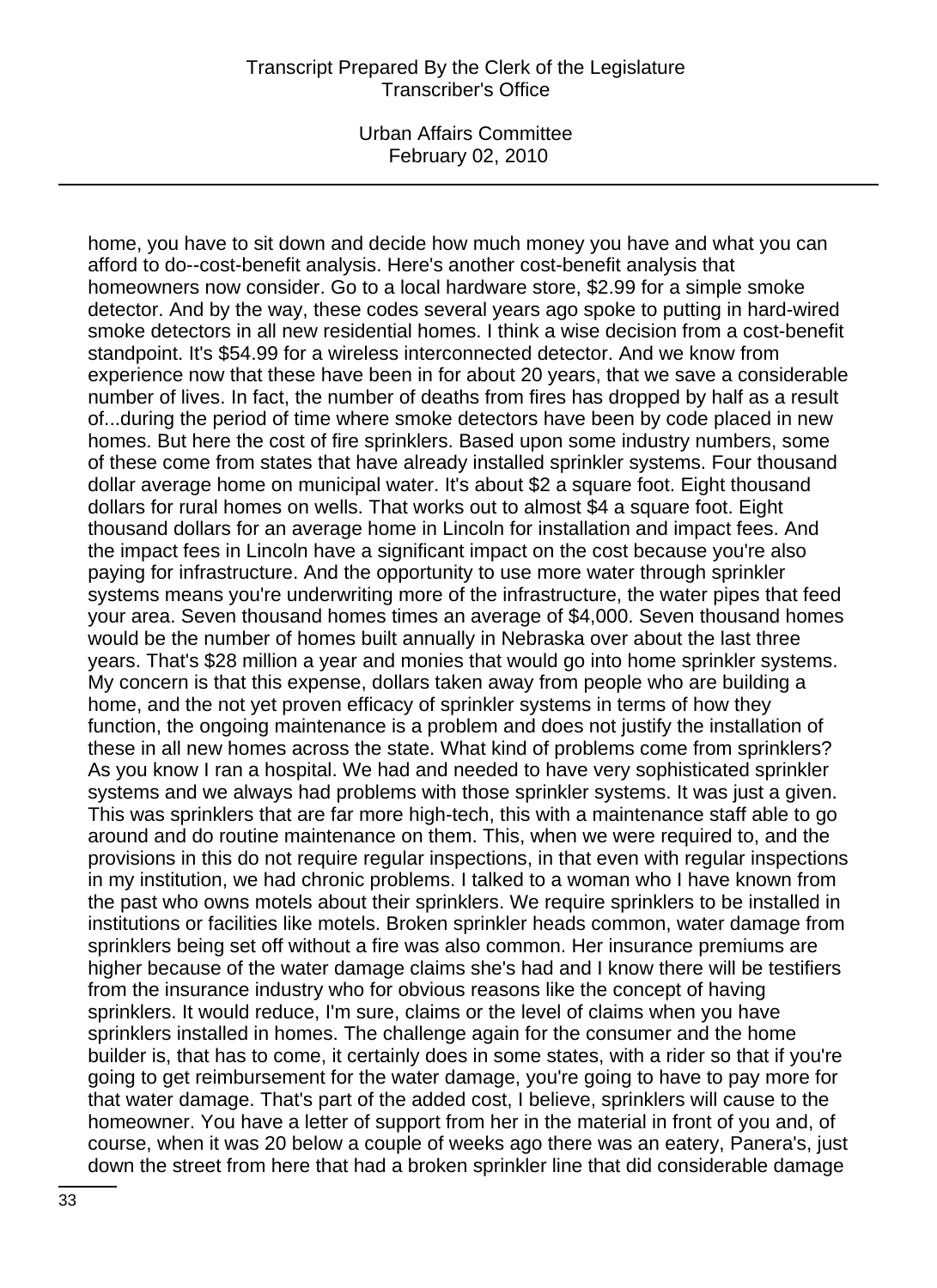Urban Affairs Committee February 02, 2010

to that institution. Imagine, if you would, hundreds, eventually thousands, of homes across the state of Nebraska with sprinkler lines for sprinklers when it gets to be 20 below outside, problematic. I know the argument will be that maintenance will be simple for these. But we've had a hard time in this country convincing people to change the batteries in smoke detectors so we eventually moved to hard-wiring them. How many of us have trash compactors that have since broken and serve as very expensive trash receptacles? We don't, in our society, get it when it comes to more complicated. The upkeep of our homes is difficult enough is my point. This makes it even more complicated. Is there a government agency that will check the systems? There isn't. So how long before we're expected by way of enforcement to authorize more monies for inspections of these sprinklers? In states that have adopted the 2009 code with the sprinkler mandate, there have been agencies to enforce it. We don't have that. And there is no state building code enforcement agency in the state of Nebraska. And numerous states have adopted the code without a mandate for sprinklers. They did, in fact, leave it out. Enforcement will fall to local building code law enforcement agencies. Will that be an additional cost to cities? I believe it certainly will. The cost of a home on a well system is over double that of a house on a municipal water system. Above ground storage tanks is an example. Pressure tanks have to be there to be able to handle the sudden surge that may be necessary for fire. Those usually reside outside. We'll be talking about antifreeze and bubblers that will need to be placed in there so that they do not freeze and are available. So now you've got antifreeze in the system. If you have a leaky sprinkler head, you have antifreeze dripping into your home on a regular basis. Plumbers installing these will not be the same people who do your tub and toilet. From a standpoint of liability, there will be life safety concerns. You'll end up with plumbers who have a degree of certification on these systems. Where will they come from? What will your options be if you and your cousins are building a home in Mullen, Nebraska, and it's now time to put in the sprinkler system? You make a phone call to the installers in Lincoln and everything gets put on hold until they show up to do this. This hasn't been explained to my satisfaction and I do think it puts, once again, an unacceptable burden on outstate Nebraska. Lower income families...and there will be a number of testifiers here I believe may find the \$3,000 to \$4,000, \$5,000 taking away the monies they had set aside for a down payment and now those same dollars now have to go into a sprinkler system. I believe we're disadvantaging not only rural and outstate Nebraska, but also disadvantaging the lower income people who want to get into the housing market for the first time, problematic. The bill, to be clear, does not say that you can't have fire sprinklers. It says that you cannot be mandated to have sprinklers. It does take away, and I've talked to I think all of you individually, it does take the fire sprinkler mandate out of the state building code and prohibits cities and counties from mandating sprinklers in residential dwellings. It will allow those same cities and counties to mandate that a builder must provide an estimate to the builder so that they know what it would cost if they choose to do it. Again, I know the argument will be that we're taking away local control, but I believe it moves local control to the best level, and that is the individual home builder, the person who is going to be paying for this. That to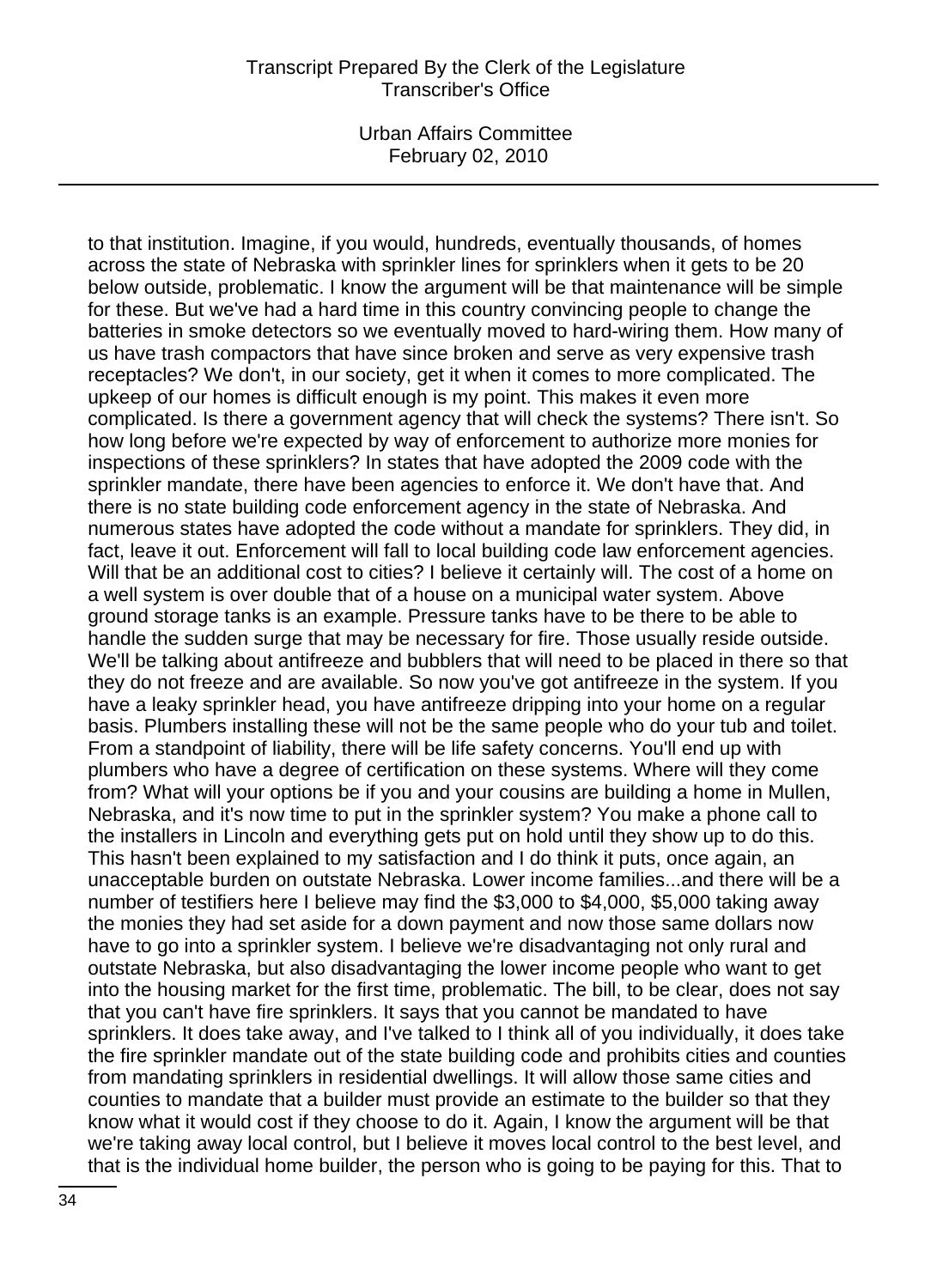me is the ultimate local control. The amendment that you have in front of you speaks to the discussion on the Supreme Court decision. At the request of Nebraska building officials, I have an amendment to update the International Building Codes, the IBC. It regulates commercial buildings to the 2009 code. The request came as a result of proposed rule of the automatic adoption of future unwritten law. LB949 makes no changes. It makes no exemptions in the IBC. Thank you, and I'd be glad to answer questions. [LB949]

SENATOR McGILL: All right. Any questions? Don't see any right now. [LB949]

SENATOR LATHROP: Maybe I do have one. [LB949]

SENATOR McGILL: Oh, Senator Lathrop. [LB949]

SENATOR LATHROP: Senator Gloor, is there a movement across the country for local communities to adopt these ordinances or these zoning requirements calling for sprinklers? What are you trying to get ahead of with this? [LB949]

SENATOR GLOOR: I believe, Senator Lathrop, there will be some additional testimony about this. The 2009 codes, when adopted, went through a process of committees that discussed whether it was wise to, at this point in time, build into your requirement for sprinklers in new residential homes. There were a number of committee meetings and those committee meetings and the committees that were assigned this responsibility came back and said no. For a variety of the reasons we talked about it was no. But when it came time to make the final vote, the process was manipulated. And that manipulation ended up including, contrary to the recommendations of the committee, that process ended up being sort of end run and we ended up with there being incorporated. I am concerned, and the reason that I proposed this legislation is, I am concerned it will be even easier for the process to be manipulated. [LB949]

SENATOR LATHROP: And that process would be for a local community to consider whether or not to drop an ordinance that would require that these sprinkler systems be put in new homes. [LB949]

SENATOR GLOOR: Yes, right now a city or a county would have to opt out of the sprinklers rather than opt into the sprinklers. [LB949]

SENATOR LATHROP: Okay. And so let me go back to the question, you brought this to us, is there a problem across the country? I mean, you're worried that it's going to land in Nebraska now and so we need to get ahead of these people that are going to manipulate the local governing bodies? [LB949]

SENATOR GLOOR: I believe...yeah, I believe, I mean every state will be going through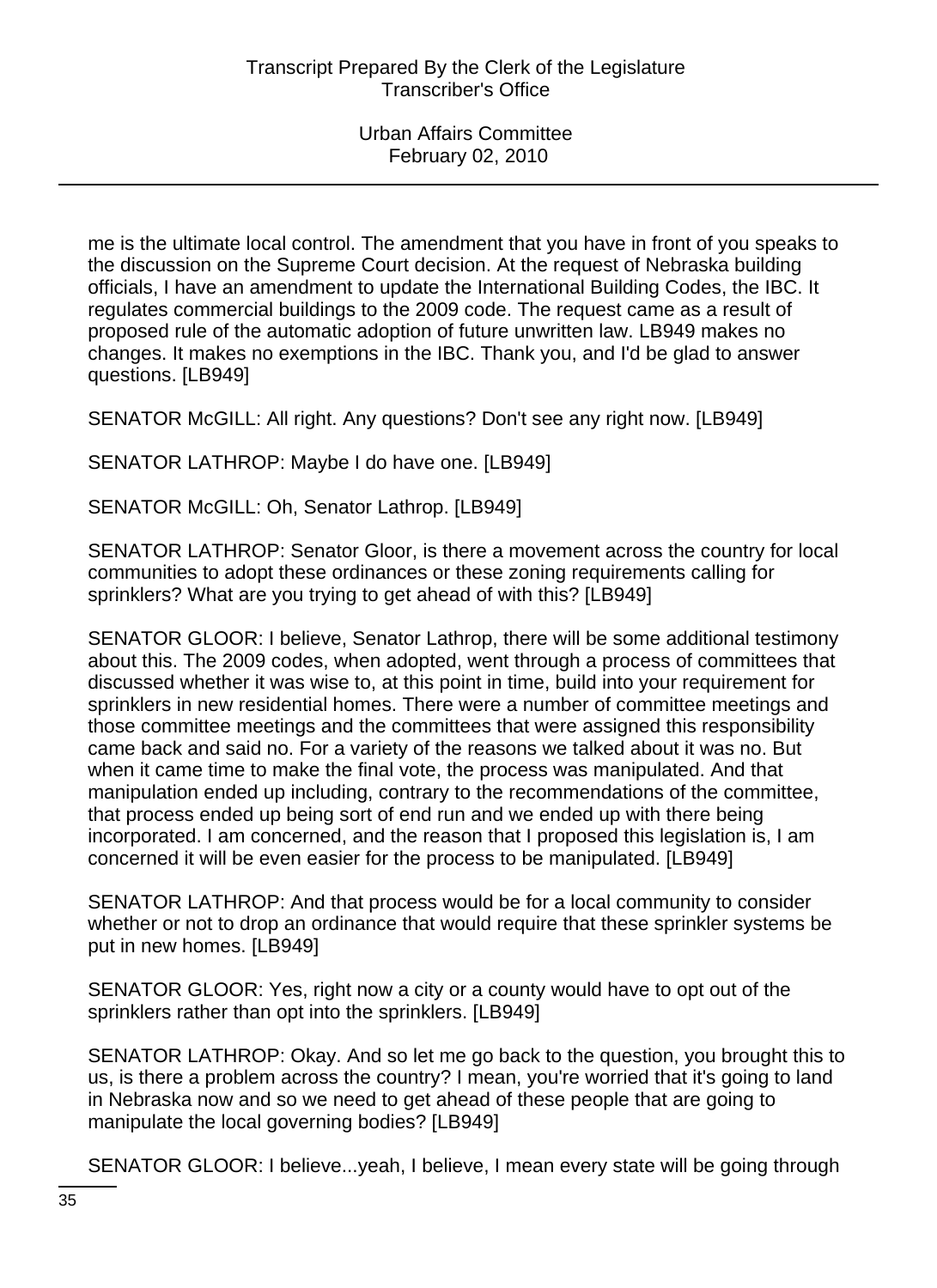somewhat of the same discussion we've been having as they update to the 2009. If they don't update to 2009, and want to put this on hold, there's an inevitability sooner or later everyone will adopt the 2009. I can't tell you what period of time that might take. There might be other testifiers who can. But sooner or later when you adopt these, you will be adopting the mandate that there are sprinklers in residential homes. [LB949]

SENATOR LATHROP: But doesn't...does that book currently, if it's adopted right now in a municipality, they can take out the requirement that there be sprinklers in homes. [LB949]

SENATOR GLOOR: They could opt out. That's my point on opt out. [LB949]

SENATOR LATHROP: After being around here for three years, it seems unusual to see somebody put a bill in that says, you know what, we're going to protect the municipalities from themselves. Rather than let them make this decision, we're going to make the decision that this will not be part of anybody's code. Why don't we just leave it up to them? [LB949]

SENATOR GLOOR: Well, I'll give you two specific answers. One would be that in the Omaha metropolitan area, and again there will be other testifiers that can speak to this with a greater degree of specificity, I believe you've developed between most of the communities there a commonality in code. It does a number of things. It reduces the cost because if the codes are the same for La Vista, Papillion, as you move around then enforcement of it becomes easier. It becomes easier for builders as they move from one community to the other to know it's going to be the same code. But if one of those communities falls out, then the whole thing as a domino begins to not work. And this has that potential, I believe, as controversial as it is to begin the fragmentation of some of the agreements that have been out there. The other problem we have is in rural Nebraska, and I don't think I did a very good job explaining it. But in many areas of rural Nebraska you don't have an enforcing agency when it comes to codes. And so you end up with homes being built here, there, and everywhere across the rural Nebraska who may not be up to code when they build these homes based upon what's out there in 2000, or 2003, or 2006, let alone 2009. I figure sooner or later somebody will say, if you built this home after this was adopted, how come you didn't put a sprinkler system in? And so how long before we find ourselves being asked to, as a Legislature, enforce something that was in statute that is, put in sprinkler systems. I prefer to have this out for those large, maybe not from a population standpoint, maybe not from the number of homes built out there, but large geographical area of the state that probably would find it hard to believe that they were supposed to put a sprinkler system in out in the wilds of the Sandhills someplace. [LB949]

SENATOR LATHROP: Okay. [LB949]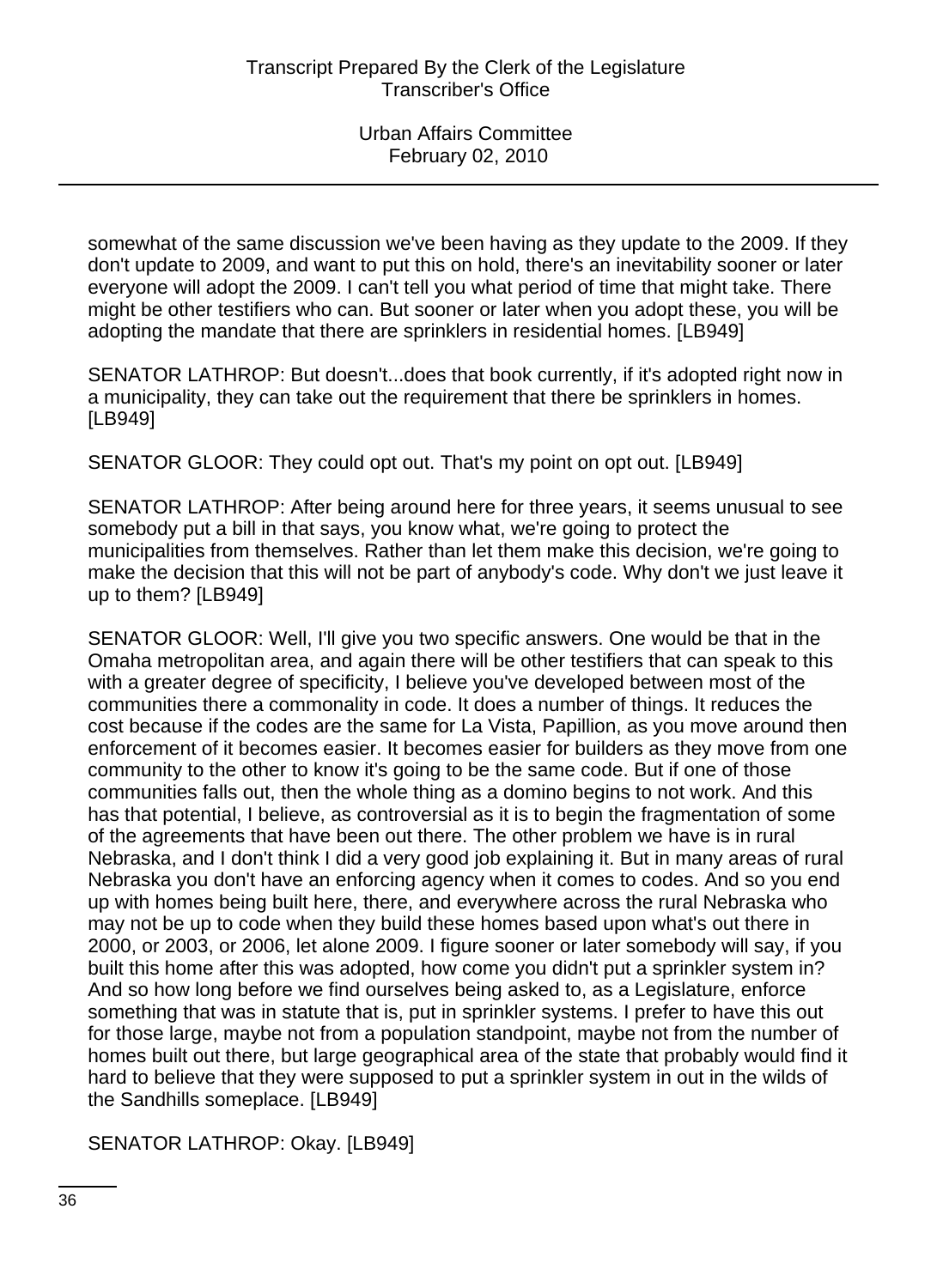SENATOR McGILL: All right. Thank you, Senator Gloor. [LB949]

SENATOR GLOOR: Thank you. [LB949]

SENATOR McGILL: We'll start taking proponents. [LB949]

SENATOR GLOOR: By the way, did I not introduce myself and spell my name? Senator Mike Gloor, G-l-o-o-r. I apologize. [LB949]

MICK O'BRIEN: (Exhibit 16) Good afternoon, Chairman McGill and members of the committee. My name is Mick O'Brien, M-i-c-k O'B-r-i-e-n. I'm with Hearthstone Homes. I'm here on behalf of the Nebraska State Home Builders Association. LB949 addresses only one- and two-family dwellings. These are the kind of places where when people are in them they're generally familiar with their surroundings. It's not as if they're usually unfamiliar or there's a large number of people, so it's home that we're talking about. The place they're most familiar with. We build beginner and start-up homes. In 2008, we were the 30th largest home builder in the entire Untied States. I don't know how we did last year, the numbers aren't in yet. But last year we built 1,038 single- and two-family dwellings in the Omaha metro area. We base the things that we offer to our buyers on their request. We get feedback from the people when they're buying the homes, when they're building the home, and after they close. We survey all the buyers. In the last five years, we do not have a single documented request for a fire sprinkler system in a new home. What we found is that people prefer to spend their available money on a fire extinguisher if they need it, swimming lessons to protect the life and safety of their children, a safer car, better health insurance, the comforts that take care of the immediate needs of their family. We find that the things that are immeasurable, you can measure statistics on fires and loss, but if two homes burn down every day, that leaves nearly 120 million that don't. And that's based on fire safe construction, good codes, quality workmanship. For the last nine years I've been chairman of the committee to adopt and amend the codes for the city of Omaha. What we found during the last code adoption was that for the first time in history, all of the municipalities that border Omaha adopted the same building code at the same time, the same way. We have consistency throughout the metropolitan area. Now when somebody builds a house in any part of the metro area, they can go to the rest of the metro area and the rules are the same. The inspectors find consistency. The home owners find the same quality in their homes. They know what the rules are. We increased the efficiency of the inspections team by nearly 30 percent because they aren't having to go back because there's mistakes. What we found with that consistency is that it evened the playing field. There are still subtle differences that are as small as permit fees that affect the pricing of homes. If one area adopted the provision of the code that mandated sprinklers, those homes immediately would be higher priced than the other homes in the surrounding areas. That would put that municipality at a disadvantage, that builder at a disadvantage, the developer of the area at a disadvantage, and anybody who doesn't have that would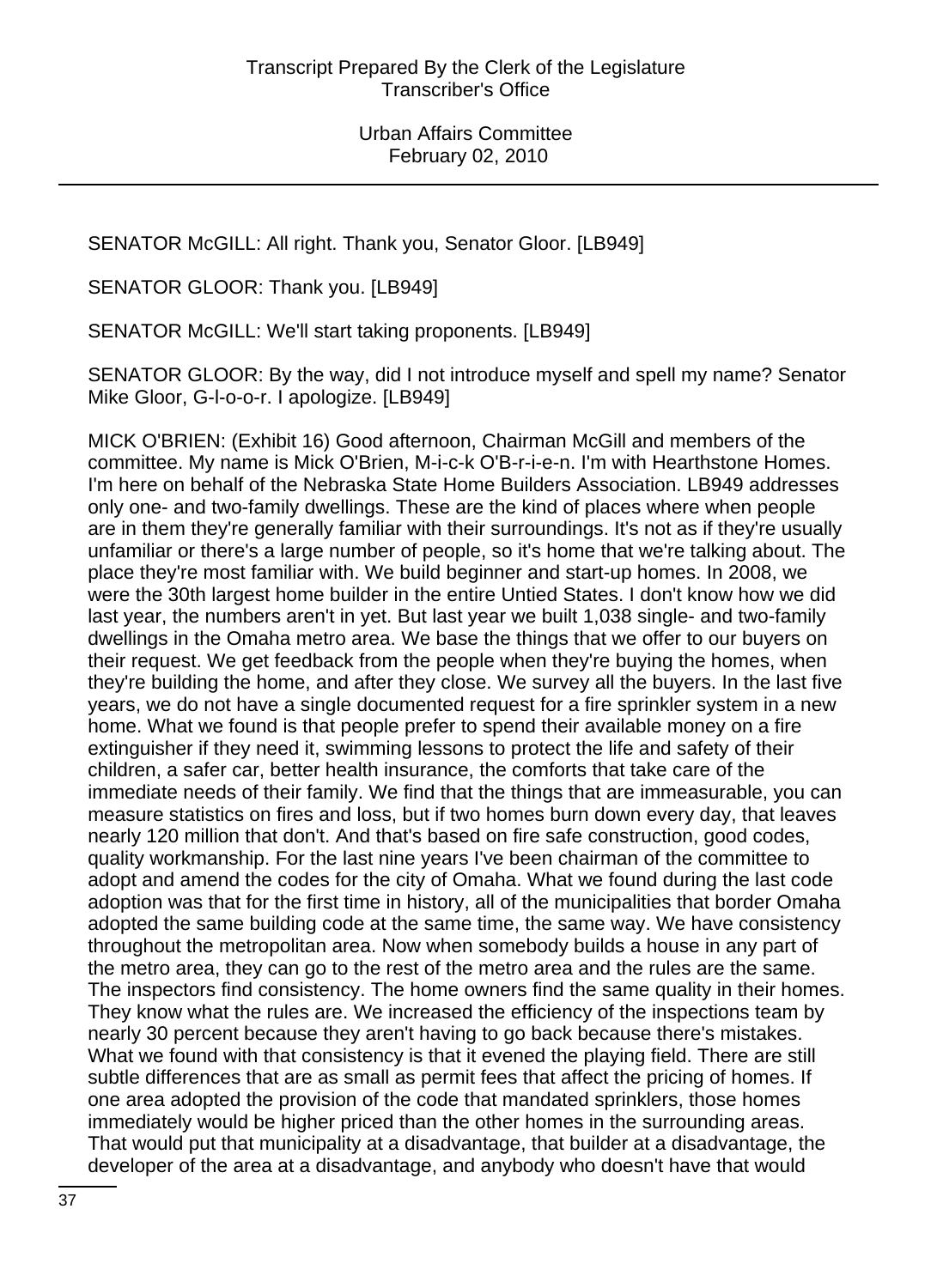have the advantage. We feel that if it's offered to every buyer as an option so they can make that choice, that puts things back into perspective for the average buyer. Our market analysis shows that for every thousand dollars you raise the sales price of a house, you have the potential to eliminate 6,000 buyers. You raise the price of a house by \$4,000. That's as many as 24,000 people who won't be buying their first house. And it's one of those things that people have felt they've grown to be entitled to, but with the economy the way it is, it's harder and harder for people to come up with that money. So we as builders support the option for buyers to install sprinkler systems, but we don't want it to be mandatory at the state level. And with that kind of consistency with each jurisdiction not having to make that decision, I think it keeps the playing field a lot more level. Any questions? [LB949]

SENATOR McGILL: All right. Thank you. Senator Lathrop. [LB949]

SENATOR LATHROP: The bill doesn't make it mandatory or it wouldn't become mandatory at the state level. What it would do would be to open the door so that local communities could decide, one community at a time that they could...they may or may not want to mandate these sprinklers. I think you misspoke and I want to make sure that the record doesn't reflect if we do not pass this, it doesn't automatically become a state mandate that people put sprinklers in their homes. What it does is, we defer to the local communities to decide one at a time whether they're going to mandate it or not. [LB949]

MICK O'BRIEN: You're correct. I did, yes. [LB949]

SENATOR LATHROP: And the argument that you make that if a community chooses to adopt mandatory sprinklers in new construction, that those people will be at a competitive disadvantage is an argument that can be made to the local city councils before they make this decision. You, among others, would be there to say, don't do this or we're not going to build in La Vista or Ralston or whatever community we're talking about, isn't that true? [LB949]

MICK O'BRIEN: You're absolutely right. [LB949]

SENATOR LATHROP: Okay. Okay. I just didn't want to misunderstand the bill. [LB949]

MICK O'BRIEN: Thank you. [LB949]

SENATOR McGILL: Other questions? Senator Coash. [LB949]

SENATOR COASH: Thank you, Senator McGill. Mr. O'Brien, I have a question. Right now we're on the 2000. You operate off the 2000 code book, is that correct? [LB949]

MICK O'BRIEN: We're on the 2006 in Omaha. [LB949]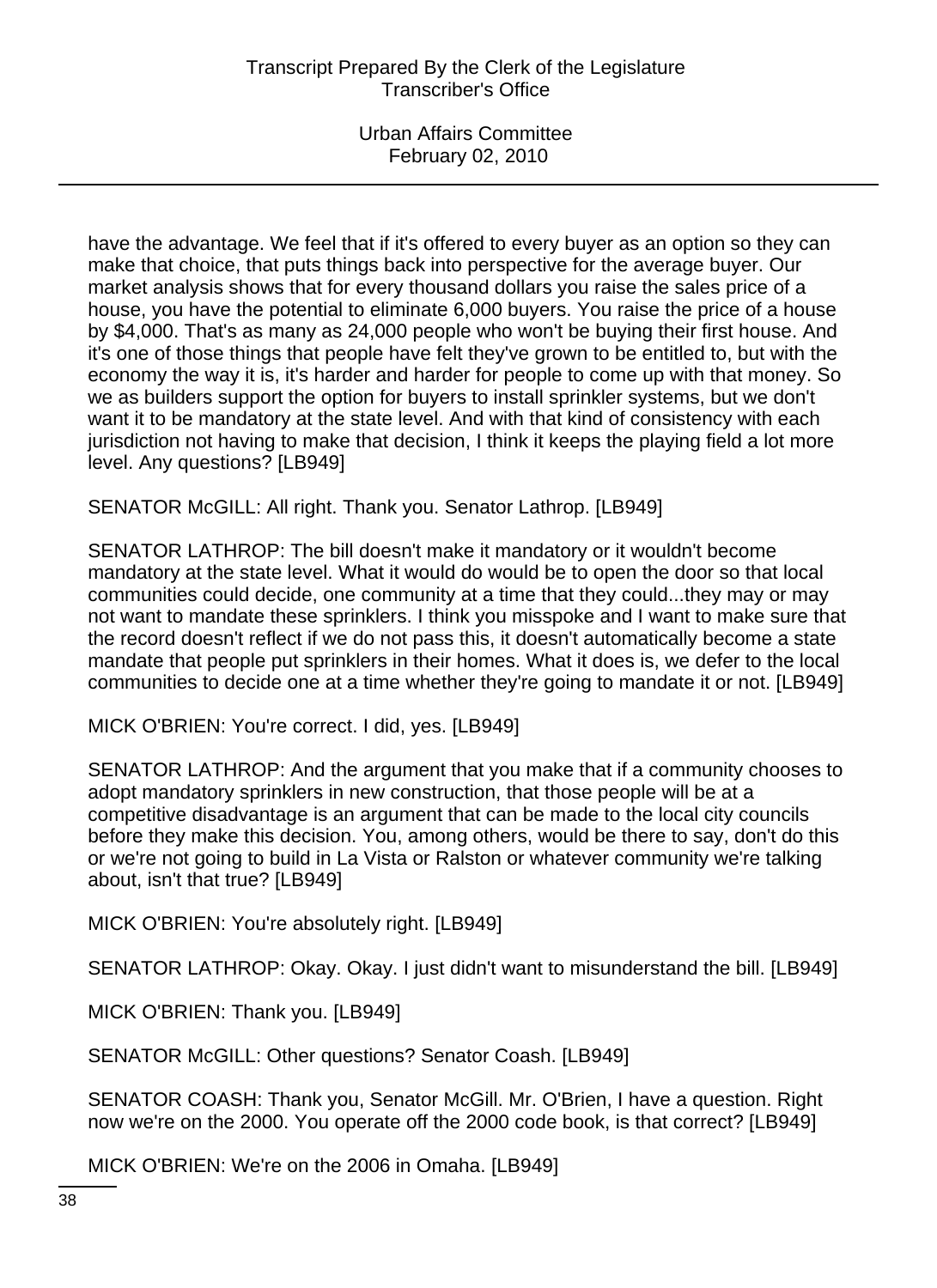SENATOR COASH: Okay, in Omaha, you're on the 2006 with the state. Okay. I'm concerned about other provisions of that code book, you know, if this bill doesn't...you know, the sprinkler issue aside, if we don't move this forward what are we...can you think of off the top of your head of what we might be missing out from '06 to '09 that might be important for safety, sprinklers aside? [LB949]

MICK O'BRIEN: A lot of the notable changes as I try to remember what they are, life safety especially that have come into play have to do with electrical items, arc fault receptacles, those kinds of things, those have gone through, they promote greater degree of life safety and protection. Over these last two code revisions from the 2000 to the '03, to the '06, some of the things that came in as far as life safety that helped really to supplement safer construction were the requirement to have an egress window in every single basement, anything over 200 square feet. If it's used for anything other than only your mechanical, your furnace and your water heater, has to have a way to get out. You have to protect your stairways from burning down. Is there another possible way out? Any part of your house that holds up a living area. If you've got part of a bedroom over a garage, you now have to have those walls protected to keep from burning out. So it's been a lot of those kinds of life safety things that have come in through the generations of code as they've been adopted. And I think it's those things that have provided a safer dwelling that really give the people a greater return than the money that they would invest in a sprinkler system. [LB949]

SENATOR COASH: Thank you. [LB949]

SENATOR McGILL: All right. Any other questions? Nope. Thank you very much. [LB949]

MICK O'BRIEN: Thank you. [LB949]

SENATOR McGILL: Next supporter. [LB949]

ROB KOPECKY: Senator McGill and Urban Affairs Committee, my name is Rob Kopecky, R-o-b K-o-p-e-c-k-y. I'm first vice president of the Nebraska State Home Builders Association. And with the residential sprinkler system they're expensive. According to a 2008 fire protection research foundation review of 30 different floor plans in ten cities in the United States, mandated fire sprinklers, the average cost of residential fire sprinklers installation was \$1.61 per square foot. By contrast on an annual insurance premium savings, it was around \$22 or 3.42 percent of the homeowners annual insurance premium. Current quotes in Nebraska to install home fire sprinklers range from \$1.75 to \$2 a square foot. At \$1.75 on a 1,500 square foot house would be \$2,668. On a 2,200 square foot it would be \$3,850. And that's with a walkout basement. However, the cost does not address the increase in water service lines,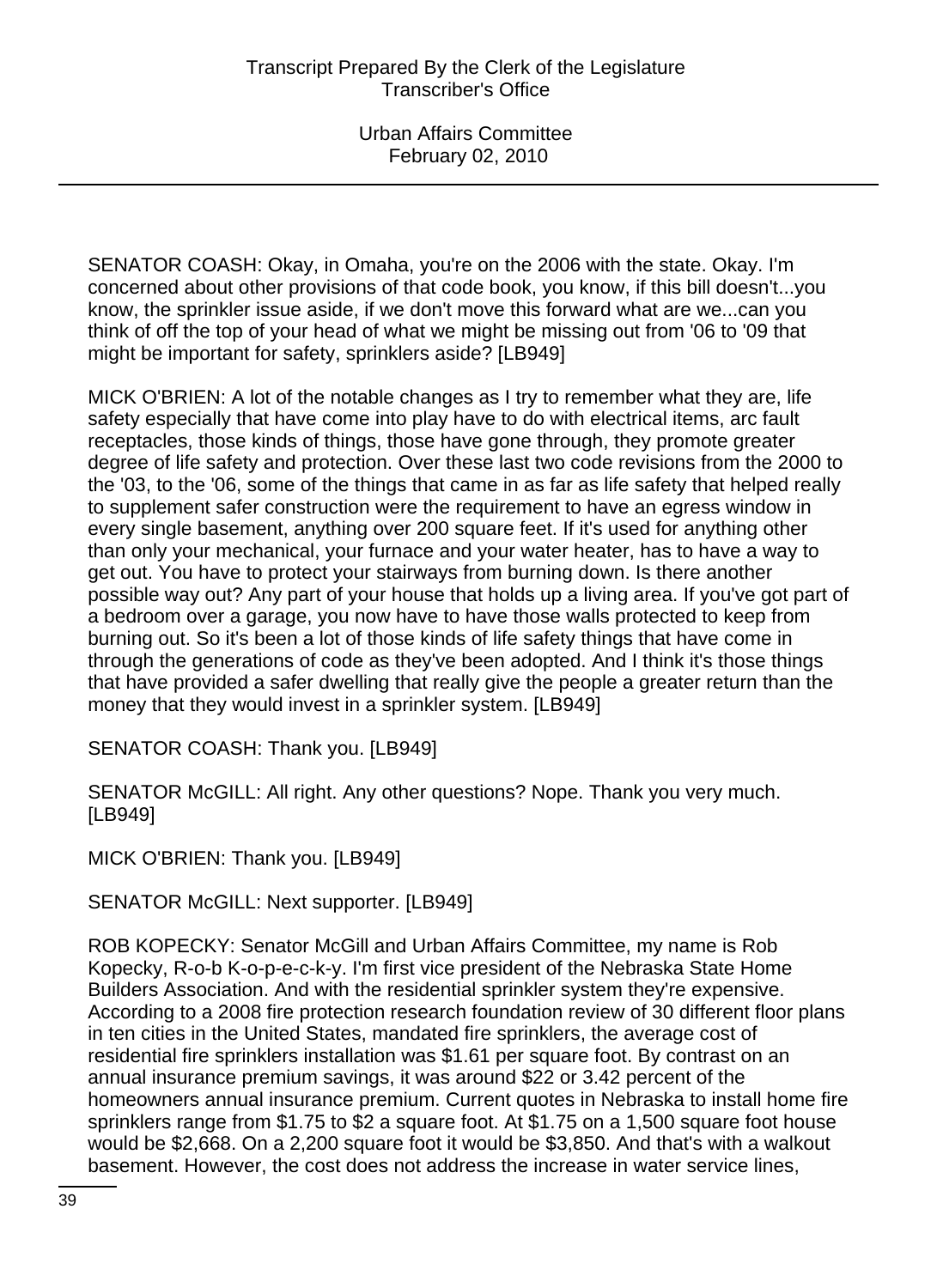meter requirements result of fire sprinklers. In Lincoln, the cost of such upgrades will raise the water impact fees from \$1,885 for a three-quarter-inch line up to \$6,281 for a one-and-a-half-inch line. The total cost of a fire sprinkler is well over \$8,000. In Omaha on a three-quarter-inch water line, you're at \$1,535. To go up to a one-inch line, you'd add about \$1,000 to that and then add to an inch-and-a-half line, you're going to add another \$3,000 on top of that. The cost of this sprinkler system is like Mick was saying, you just start adding \$1,000 to a house and it eliminates so many people from the affordable housing, you know, and that's the American dream, isn't it? And you add \$8,000 to the cost of a house, you know, now you're talking where it's almost prohibited for an entry-level buyer. And with the statistics that are coming up behind me, it will show you that the cost for what you're getting is not worth the value. Thank you. Any questions? [LB949]

SENATOR McGILL: Any questions for Rob? Nope. Thank you very much. Next proponent. [LB949]

KEVIN WOODWARD: How about supporter? [LB949]

SENATOR McGILL: Oh, yes. Supporter, proponent, it's all good. [LB949]

KEVIN WOODWARD: My name is Kevin Woodward, K-e-v-i-n W-o-o-d-w-a-r-d. Thank you for allowing us to speak today, Senator McGill and colleagues. I am also the president of the Nebraska State Home Builders Association as well as an executive board member of the National Association of Home Builders. I bring over 23 years of experience to the building industry with 13 of those years on the other side of the coin as an investigator for an insurance company. So I have played both sides of this fence. I can see the data as it works on both sides and can see how each side can use that data. Senator Gloor made reference to the IRC code in reference on how this got into the IRC code and I'd like to give the committee a little bit of background on that. The International Residents Code, or the IRC, governs how single-family houses, duplexes, and townhouses in the state of Nebraska are built. In 2009, a version of that code that mandates residential fire sprinklers came to the governance committee of the International Builders. As this came about, the governance of the International Codes Council allows anyone who is employed by a city to join as a voting member. Unfortunately, this allows special interest groups to take place and, if you will, pack the ballot box. The building code is updated ever three years and the years in between are to consider changes in that code, which are used as Senator Gloor said, in code hearings for the upcoming changes or upgrades to the code. As people behind me have spoken, we have switched primarily in the state of Nebraska to the IRC code as a general rule. There was the IBC code, the International Builders Code, and there were a couple others. But based on the IRC code with what it provides and in some of it's Dade County standards that being from Dade County, Florida, with the hurricane and tying things together, we've adopted to use the IRC code as our basis. It provides the best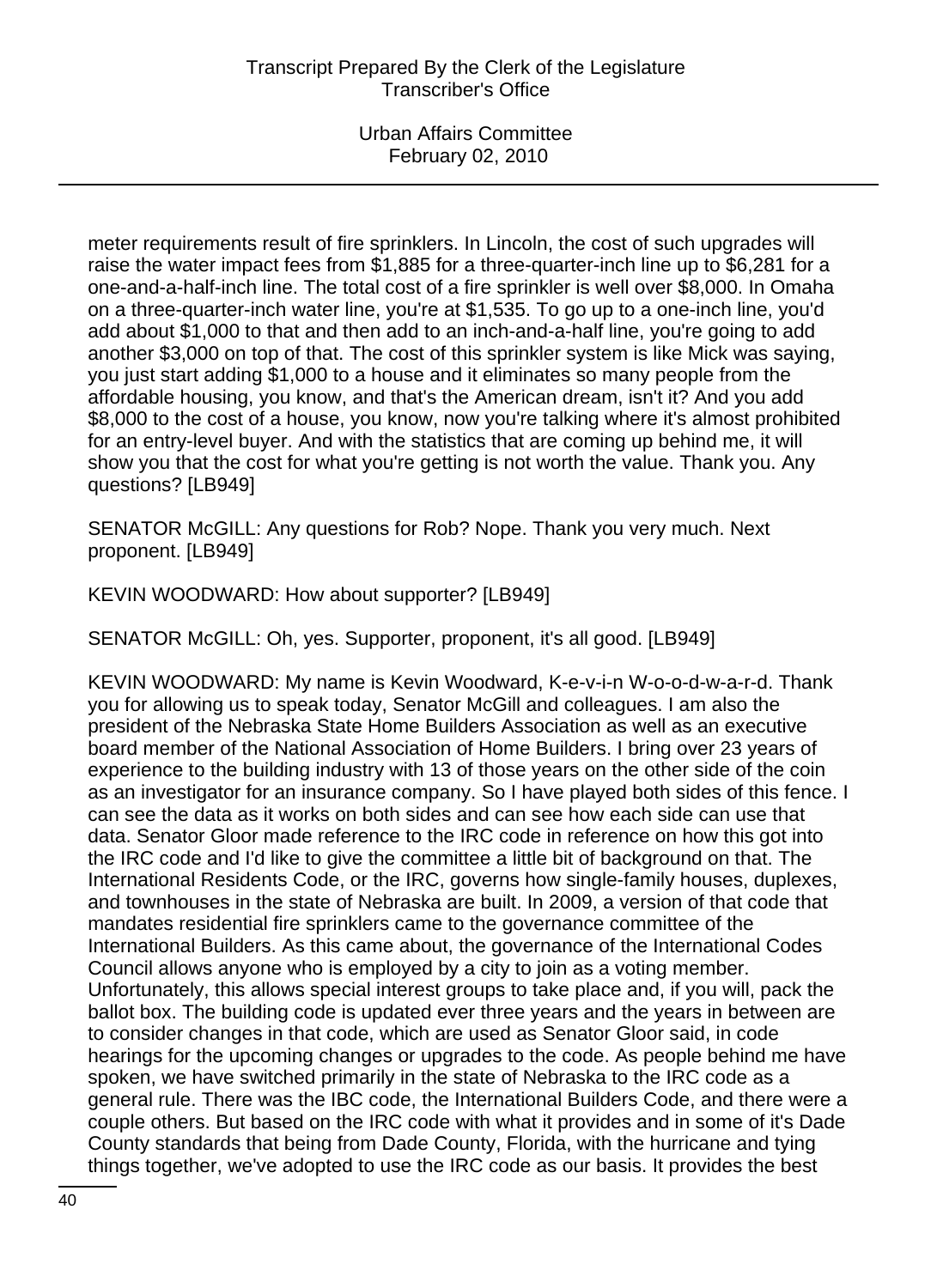Urban Affairs Committee February 02, 2010

safety for our homes that we build. It provides the best building envelope that we build, and it provides the best for our homeowners, ultimately our clients, and your constituents. At the International Builders Codes Council in Minneapolis in September of 2008 at the final action for adoption of the 2009 IRC, an amendment was passed by a vote of 1,283 to 470 to mandate residential fire sprinklers, even though such a requirement had been rejected at the various code hearings leading up to the final adoption of the 2009 IRC. At this meeting, about 1,200 firefighters showed up and joined the International Codes Council so they could vote on this one specific issue. About 1,200 voting devices were turned in immediately upon the voting of such issue. Therefore, you can see firefighters came to vote for one issue, left a three-day conference and all the other issues that were set before them, and failed to vote on any of those issues. The only one that they wanted to vote on was the residential sprinkler systems. This is also seen again in November of 2009 at the hearings, the code hearings in Baltimore, Maryland, where approximately 1,700 firefighters arrived and, again, the same action took place. After the vote, 1,700 voting devices were turned in leaving only about 453 board members on the floor to vote for the rest of the residential codes. The Nebraska State Home Builders contends that smoke alarms are effective in saving lives and preventing injuries. The risks are low from fire if these are all properly applied, properly installed, and effectively working in the home. Sprinkler systems are expensive, as Mr. Kopecky has said. The choice should be left to the home buyer and not mandated by the IRC, the state, or anyone else. Furthermore, it is also desirable that the Nebraska Unicameral address this issue concerning the state building code to avoid a city-by-city battle over residential fire sprinklers and a probable legal test over the state statute, 71-6406(2) which pertains to the ability of a city to adopt local amendments to the state building code. In the U.S., home structure fires fell 45 percent from 5,200 in 1980 to 2,865 in 2007. Almost two-thirds of the deaths resulted from fires in homes did not have working smoke alarms. This was prepared by Marty Ahrens of the Fire Analysis and Research Division of the National Fire Protection Association, better known as NFPA. If you have a working system in your home, hard-wired battery backup in all the proper locations, you have a 99.45 chance of escaping that fire. By adding sprinkler systems, your rate goes up to 99.8, .35 of a percentage point is the difference for the cost of adding sprinkler systems. Again you can see where it may not pay for itself. Also that was also presented by Marty Ahrens of the NFPA. Over five...in Nebraska over the past five years, 2004-2008, there were 67 civilian fatalities as a result of fires. Eighty-three percent of those homes that those civilians were killed did not have working smoke alarms. Over the five years, the same period, 2004-2008, there were 2,007 civilian injuries as a result of fires. Seventy percent of those homes did not have working fire alarms. In the U.S., 399,000 homes reported in 2007 are 46 percent lower than the 734,000 reported in 1980. So based on our building practices, the products we're using, and the rate of change that we have come through in our industry, it's showing that our building practices are reducing fires as well. We're using greater products with a higher Class A fire rating. Every day more products are being rated with a Class A fire rating. The products that we use are actually stopping the potential fire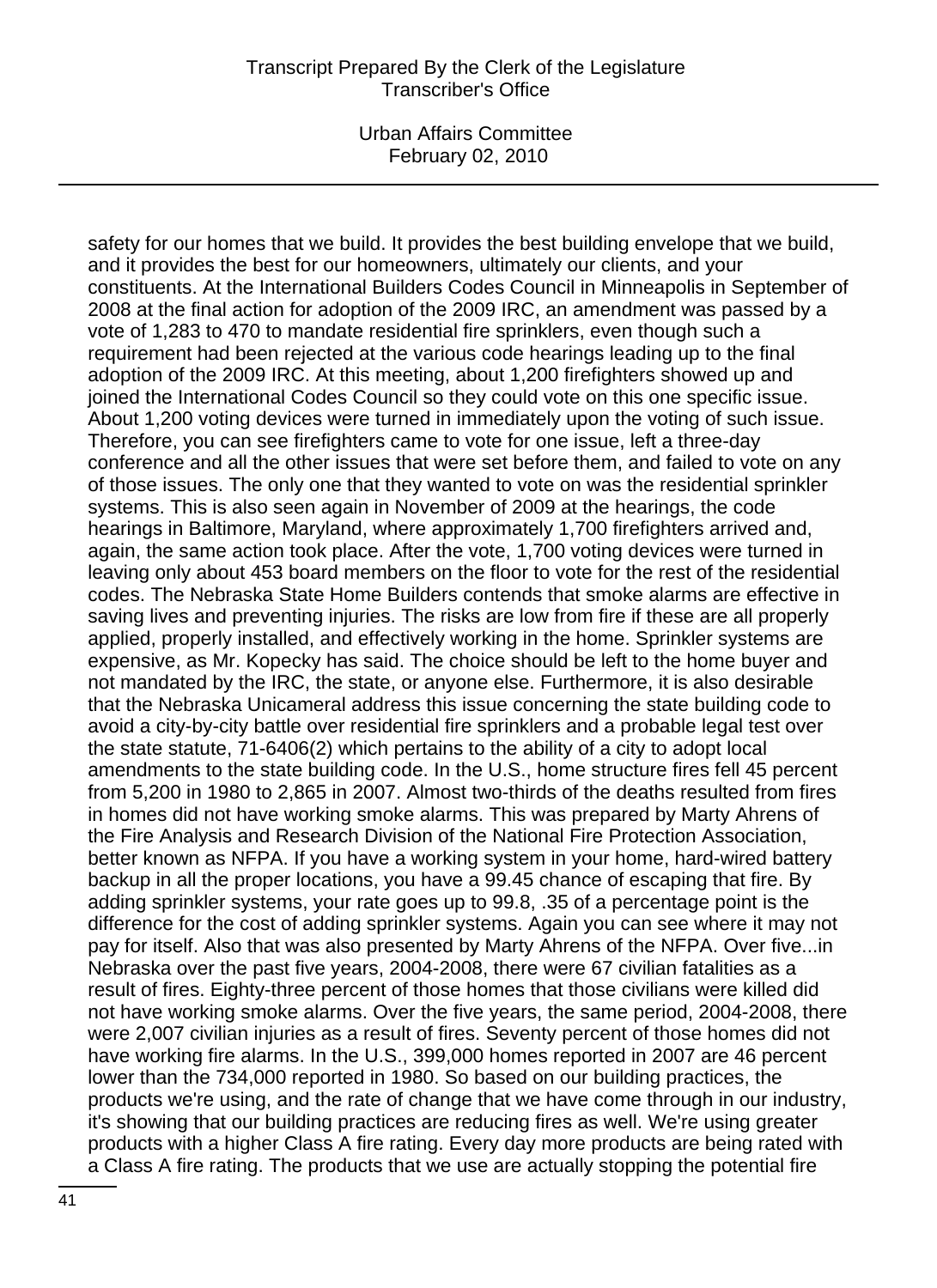because of the product that they have developed over the years through multiple and extensive programming. LB949 allows cities to mandate the new home builder present to the prospective new home buyer. It's an option, not a mandate to purchase a home sprinkler system. I'll leave you with one last fact. This was presented by John Hall of the National Fire Protection Association. Residential fire extinguishers actually deploy less than 40 percent of the time in home fires severely limiting the effectiveness in saving lives and preventing injuries and property damage. Any questions? I'd be glad to answer. [LB949]

SENATOR McGILL: Any questions? Seeing none, thank you. Next supporter. How many people do we have here who are interested in testifying on this bill, for or against? Okay, we're going to have to be...yeah, we may have to start going to the light system. Katie, are you prepared to time and use the light system? [LB949]

SENATOR LATHROP: Now, that Senator Schimek's here. [LB949]

SENATOR McGILL: Okay. (Laughter) Okay. We are not prepared to do that but I'm going to start keeping an eye on the clock and I ask you not to be repetitive. I have the sense that we're going to hear a lot of repetition on both sides. So please try to just make arguments that are fresh to the debate and bring new examples and otherwise we can move forward so we are out of here before it gets too late. Senator Schimek. [LB949]

DiANNA SCHIMEK: (Exhibit 17) Thank you, Madam Chair and members of the committee. It is a pleasure to be back. I spent about 12 years of my life in this room and so it's very familiar to me. I still love looking at the mural on the wall. But I have not been here since this committee was established in 2009. I'm here, I am a board member of Habitat for Humanity. In fact, I'm the first vice president and I was asked by the Executive Director to read a statement into the read not only for our board but for 18 Habitat for Humanity boards across the state. And they go all the way from Alliance to Omaha to McCook to Beatrice to Norfolk. They're all over the state. So as a Habitat for Humanity affiliate, we have built over 100 homes in Lancaster County. These are quality homes built at a price point that families in the 30 to 50 percent of the median income bracket can afford. Expenses associated with the introduction of yet another mandate, fire sprinklers in new construction, will affect the number of families we can get out of indecent housing into safe and decent homes of their own. I'm going to digress a minute from the letter and just tell you that these kinds of situations that our families are living in are often in unsafe neighborhoods, no place for their children to play. They often have leaks in their roofs so that rainwater comes in and it creates another problem, not only in the upstairs but sometimes the basements, too, have mold. There are snakes that are often in these homes, mice. They're very...they're living in very substandard housing sometimes and they are paying sometimes exorbitant amounts. Each of the modest homes we build is equipped with hard-wired, battery backup, smoke detectors and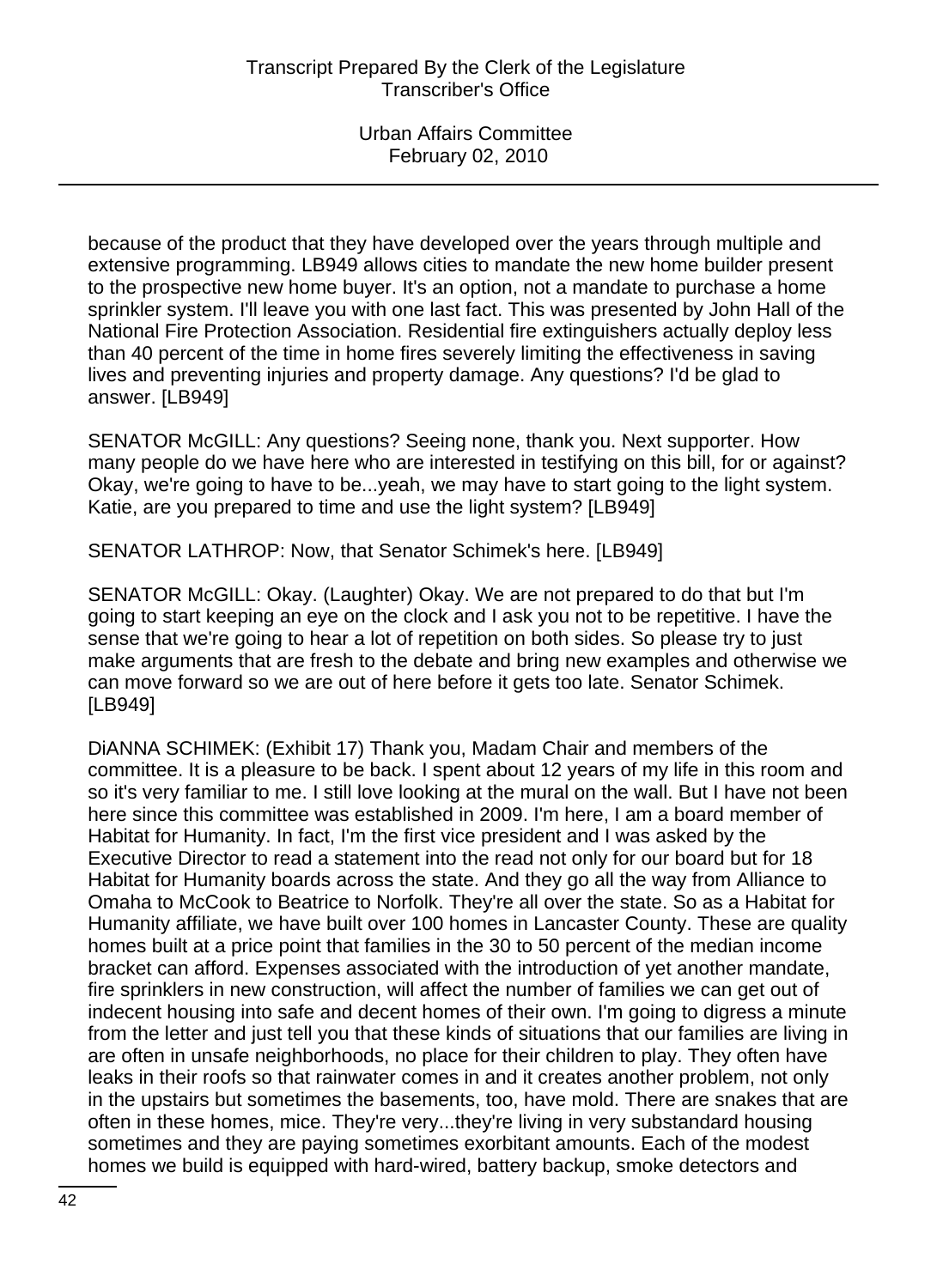Urban Affairs Committee February 02, 2010

ample means of escape. Most of our homes do not have an attached garage, which is a fuel source. We build simple floor plans with eight-foot ceilings with no great rooms with open spaces. Each of our homes is submitted to nine or more inspections before occupancy. Cost estimates for our standard 1,100-square-foot home is expected to be \$2,500, or roughly \$2.50 per square foot. This would be even higher for homes without...that are not on water systems. And, again, I want to digress and say that through some of the discussions that we've had today, we understand that the cost would be greater by the time you take into affect or into consideration the infrastructure, the maintenance, the inspections, the fees that you pay, so overall it would be probably greater than this \$2,500. Most of the dollars we need to fund our buildings are donations within our community. We already struggle to get the funding required to fund as many homes as are needed. And incidentally, again off script, the homes are averaging about \$75,000 which includes, of course, the price of the lot and everything. The ever-growing number of new requirements is pricing already burdened lower income families out of safe homes. We would appreciate any help you can give us to help continue to serve families in need by eliminating the mandatory fire sprinkler requirement. Sincerely, Nancy Muehling, Executive Director. [LB949]

SENATOR McGILL: Thank you. [LB949]

DiANNA SCHIMEK: Yes. [LB949]

SENATOR McGILL: Any questions for DiAnna? Seeing none... [LB949]

DiANNA SCHIMEK: Thank you. [LB949]

SENATOR McGILL: Thank you. It's good to see you. [LB949]

DiANNA SCHIMEK: You too. [LB949]

SENATOR McGILL: Next proponent. [LB949]

BRUCE KEVIL: I'm Bruce Kevil, B-r-u-c-e K-e-v-i-l. I'm the executive director of the Nebraska State Home Builders Association. And I want to sum up and I think there's two things that are...actually a couple of things, we'll keep this short, that you as committee members need to be aware of. Today you've been talking all these abbreviations about codes. You talk about the International Existing Building. You're talking about the International Building Code. You're talking about the International Residents Code. Talking about the Life Safety Code. For your edification, the International Building Code requires sprinklers, has for a long period of time, and deals with residential units like apartments and stuff like that. Traditionally, you can imagine this like stacked where units are stacked on top of each other. The International Residential Code deals with single-family duplexes, townhouses, and what have you.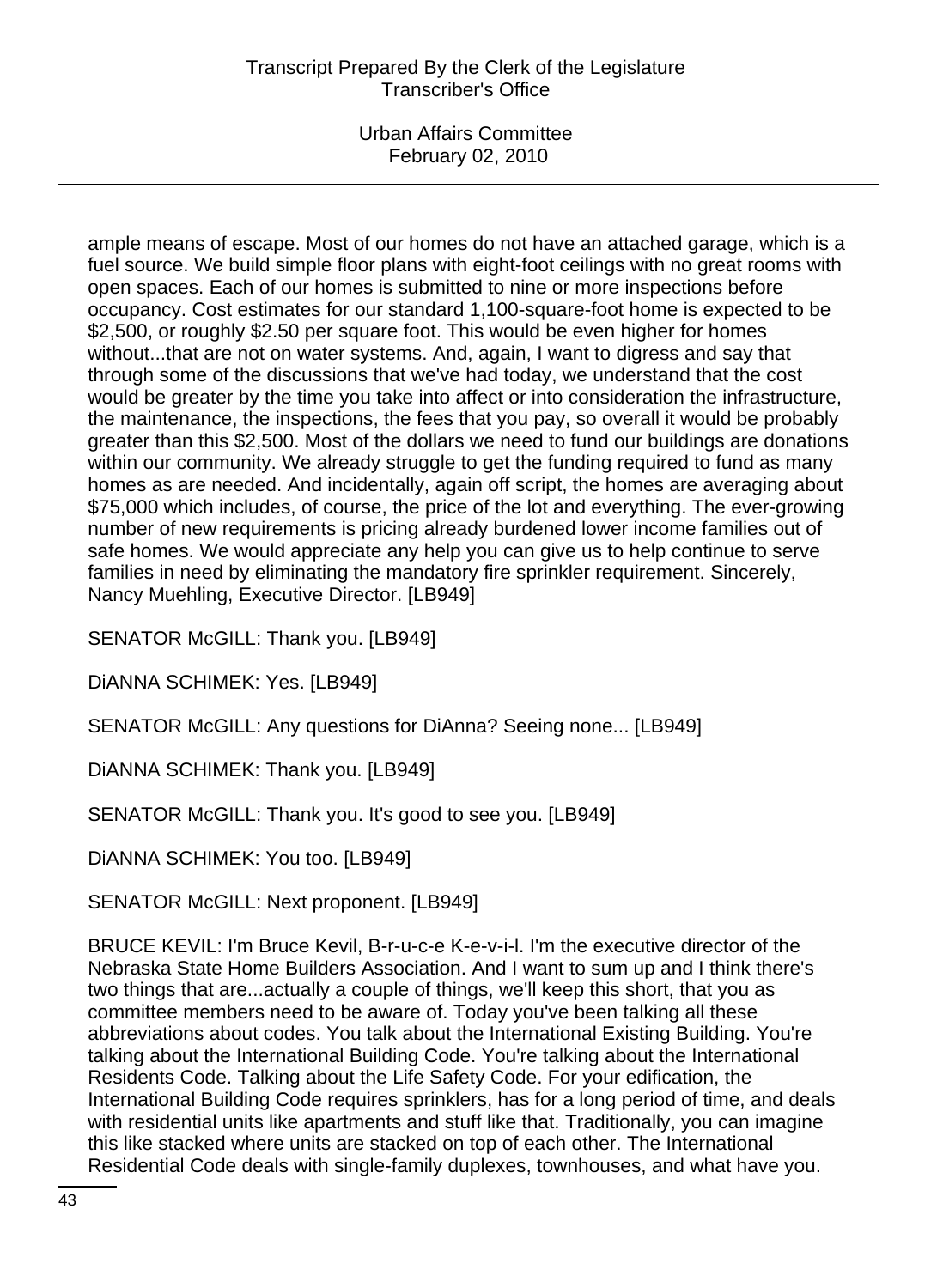Urban Affairs Committee February 02, 2010

And they traditionally have had a fire-rated wall that separates all those particular entities. And that's what Mick was talking about. It's got extra gypsum board so it reduces down the flow of fire should a fire occur and the transfer of heat and stuff like that. So we're just talking about the International Residential Code. The other thing...we've been through a stack of literature about this high, and you heard people quote the NFPA. Be happy to bring that forward but time is important. The thing that is really striking is that in Omaha, for example, there's 197,000 homes, that according to U.S. census that's the existing occupied homes. The Omaha Fire Department and the metropolitan fire departments all around Omaha, La Vista, stuff like that, they report an annual average over the last five years of 220 home fires; 197,000 and on the average 220 of those homes burn a year. Okay. Kevin said, you know, we got to face the fact that sprinklers don't work all the time and somewhere between the 40 percent number with the NFPA's analysis that 60 percent of the home fires never get big enough to set off the sprinkler systems. They also...Marty also points out that it is typically fires that are so big they move into the other room, and that represents about 23 percent of residential fires. So somewhere between probably maybe 50 fires in the Omaha metropolitan area to maybe 80 on the upside, that's really what we're talking about in truth for the effectiveness. So I wanted to leave that with you. [LB949]

SENATOR McGILL: All right. Any questions? [LB949]

SENATOR LATHROP: Can I just clarify one thing? [LB949]

SENATOR McGILL: Yeah. [LB949]

BRUCE KEVIL: Sure. [LB949]

SENATOR LATHROP: And you're as good a person to ask as anybody. [LB949]

BRUCE KEVIL: Sure. [LB949]

SENATOR LATHROP: Are we being asked to adopt this as the state standard for building residential homes? [LB949]

BRUCE KEVIL: Yes, this is... [LB949]

SENATOR LATHROP: Minus the spire sprinklers? [LB949]

BRUCE KEVIL: Mandatory. No. The mandatory requirement. It's minus the mandatory requirement. If you go to the code book, you'll find under building planning the mandatory requirement for sprinkler system. That's section 313. Then I forgot what the other section is, but there's another section in plumbing and that has all the requirements for constructing a home sprinkler system. That is not being removed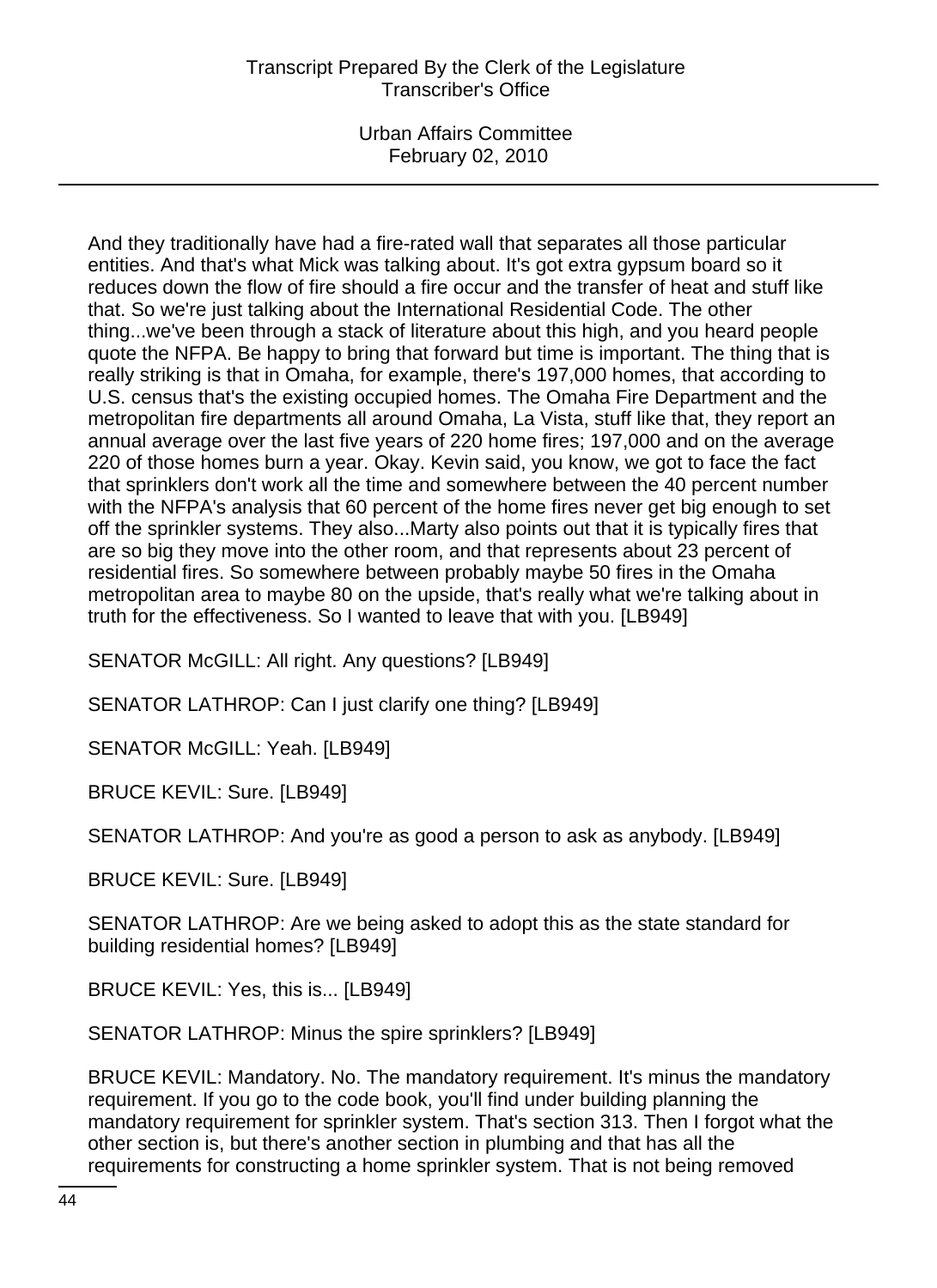under this statute. [LB949]

SENATOR LATHROP: If you're going to put one in, that's the code. [LB949]

BRUCE KEVIL: Please, yeah, so that's the point. You need to have prescriptions for how it's done because there's a lot of different products, a lot of different things. And so we take the "mandatoriness" out, we continue to allow this new section of the code... [LB949]

SENATOR LATHROP: But it does something a little bit...it goes a little bit further than that doesn't it, and says, and no municipalities shall require, or may require this as part of the code in their political subdivision? [LB949]

BRUCE KEVIL: Oh, yes. Partly because there's another issue in the statutes that we didn't...that's not our issue, so to speak. But where (inaudible) allowing communities to say, okay, if you want to require builders, this is an option that was negotiated within the state of Missouri. If you have an option, you can mandate by ordinance that in your jurisdiction, builders will provide a purchasers option to that new home buyer. And so that new home buyer knows the cost, the cost impact, and then they have to make the decision. Now... [LB949]

SENATOR LATHROP: But right now, if we pass it as is, for example, if the Bellevue City Council wanted to put mandate in their... [LB949]

BRUCE KEVIL: For sprinklers. [LB949]

SENATOR LATHROP: ...jurisdiction that sprinkler systems are going into new homes, they couldn't... [LB949]

BRUCE KEVIL: They couldn't. That is correct. [LB949]

SENATOR LATHROP: ...because this is a prohibition. [LB949]

BRUCE KEVIL: That is correct. That is very accurate. Okay. [LB949]

SENATOR LATHROP: Okay. And then I think I understand the bill. Thanks for your testimony. [LB949]

SENATOR McGILL: Thank you. Next proponent. Next supporter. [LB949]

DANIELLE HILL: (Exhibit 18) Hi, my name is Danielle Hill, that's spelled D-a-n-i-e-l-l-e, last name, Hill, H-i-l-l, the easy part. I'm just here just real briefly. I'm the director of the Nebraska Housing Developers Association and when we became aware of this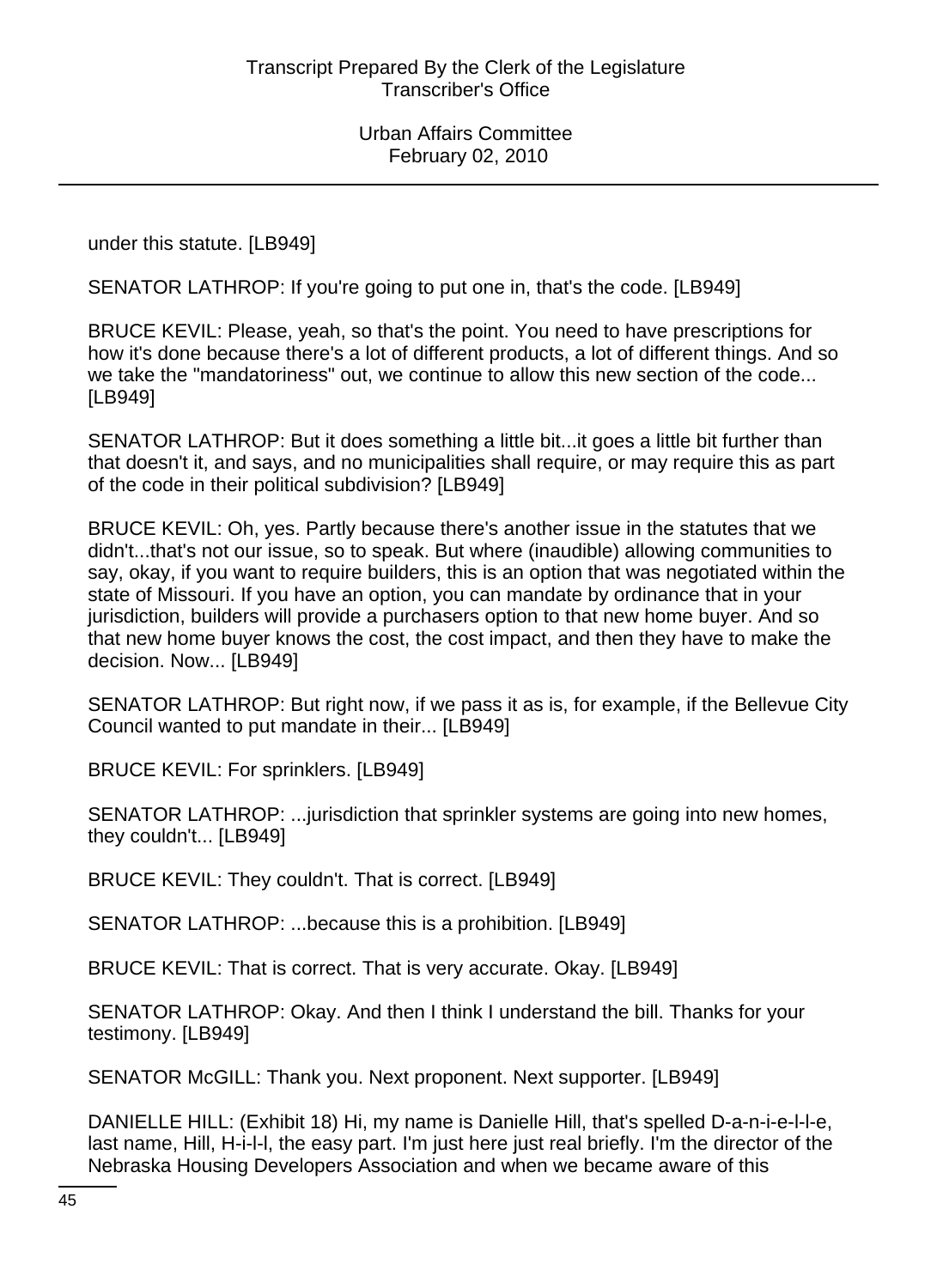Urban Affairs Committee February 02, 2010

legislation I communicated with all of our members, which are more than 60 from a variety of backgrounds throughout Nebraska and I placed the feedback that I got in the written testimony that you're being provided with now. As to the local control and who decides what code goes where and what gets adopted, we didn't consider that issue so much. However, I believe that if I'm hearing the way that this got put into the code in the first place was allegedly shaky, that then the state just adopts the code in its entirety as it's passed on, I believe the decision should be with the homemaker, the home buyer, the homeowner, because ultimately they're the one that are going to bear the cost of this. And so that's for other people to decide, I guess. But the biggest theme throughout all of ours is, we and our members develop housing that's affordable to people that otherwise wouldn't be able to afford to live in safe, decent housing. And every time there's a cost added into the development of housing, that's either borne by public funds like our Nebraska Affordable Housing Trust Fund, or other federal programs, or it's borne by that family that is already strapped to be able to live in a safe, decent, and sanitary housing. So I'd just really highly encourage you to strongly consider not putting another mandate on the cost of developing housing, especially as it relates to affordable housing. [LB949]

SENATOR McGILL: All right. Thank you. Any questions? No. Thank you very much. Next supporter. If there are any other supporters, if you want to kind of come and sit and wait in holding up here. [LB949]

ROGER MASSEY: Madam Chair, Senators, my name is Roger Massey, R-o-g-e-r M-a-s-s-e-y. I'm executive director of the Nebraska Housing Resource nonprofit corporation. Actually started here in Lincoln, Nebraska, with a great amount of help from the Honorable Don Wesely who's in the office, and we work in partnership with the city's urban development department. We have developed over 200 lots in four subdivisions for affordable first-time home buyers that are at the low and moderate income levels. I wasn't going to come up here but Senator Lathrop asked about mandatory and why are we doing this. Why not let the local political subdivisions decide? Why I got involved was I met with local building officials here and asked them several months ago when I saw the International Code require or put this mandatory provision in there. They told me that what we ought to do is concentrate our efforts at this level to...because the code generally is adopted by all political subdivisions automatically as the basic code, as opposed to putting pressure on the city of Lincoln to then come back and change the code and take it out. But let me just...I had much more to say, but cost. Here's the issue. I told you that 135 of the 186 homes we've built have been for people at 80 percent of the medium income and below. I pull out two case files of persons in our...that were approved for loans this last year. And I gave the floor plans for the two homes they built to two plumbers, one of which consulted the certified commercial fire sprinkler person to give me some estimates. And I came...and I got that information. After I got that, I equated to what this meant to those two home buyers and the fact is in one case for every...at the interest rate that person got their first mortgage at, every \$1,000 the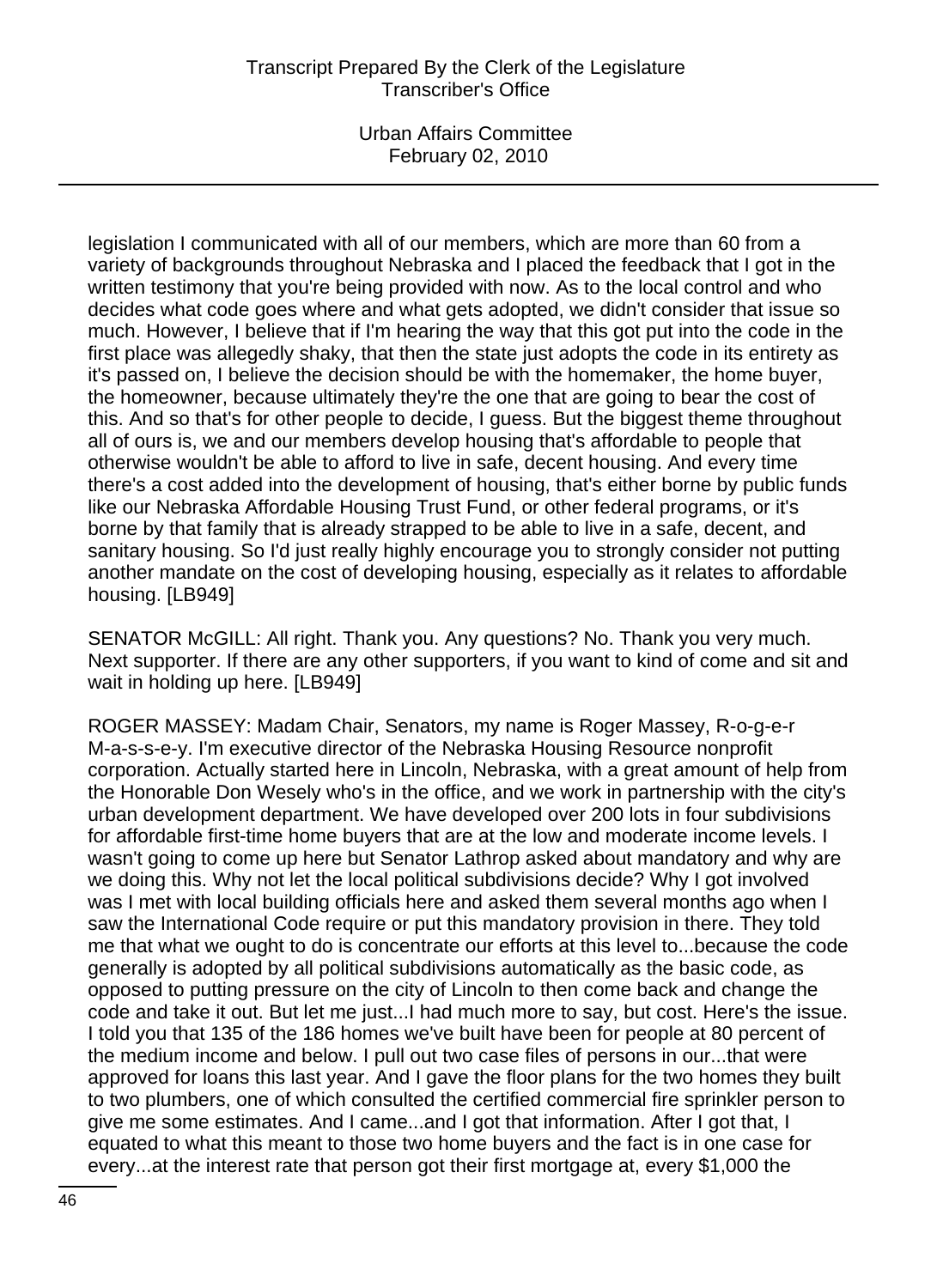monthly principal interest payment was going to go up \$5.60. And at that point on that particular structure, house, it was recommended by two of these people that we would be paying \$5,000, and I won't go into the details for that but I'd gladly share that with you. That meant the monthly house payment went up \$28.60. And when I went back to see that that was an FHA insured loan with very strict income ratios and payment ratios, that person would have to have gotten an exception to even get the first mortgage. So there is an impact, disproportionately on low and moderate income people. And that's why I'm here. Thank you, Madam Chair. [LB949]

SENATOR McGILL: All right, thank you. Any questions? Oh, Senator White has a question, Roger. [LB949]

ROGER MASSEY: Pardon? [LB949]

SENATOR McGILL: Could you sit back down again? (Laughter) Senator White has just joined us. [LB949]

ROGER MASSEY: Hi, Senator. [LB949]

SENATOR WHITE: Hello, how are you? Well, I have a number of questions. First of all, where do we stop? All housing codes disproportionately hit poor people and yet we have minimum standards regularly in the communities to ensure a minimum safeties in housing. Should we roll back wiring requirements? [LB949]

ROGER MASSEY: No. [LB949]

SENATOR WHITE: Should we roll back the fact that you have to have certain quality of plumbing? [LB949]

ROGER MASSEY: No. [LB949]

SENATOR WHITE: I mean where will you start? What you're saying is this one doesn't make sense... [LB949]

ROGER MASSEY: Okay. [LB949]

SENATOR WHITE: ...but 20 years ago or 40 or 50 or 60 years ago, indoor plumbing would have been considered an absolutely outrageous waste of money and you're hurting poor people. I mean... [LB949]

ROGER MASSEY: Well, Senator, I tried to abbreviate my comments. I'll go back to the fact that I think the statistics clearly show that sprinklers are not the first line of defense for saving lives in homes. Now, in checking the fire statistics for the city of Lincoln, the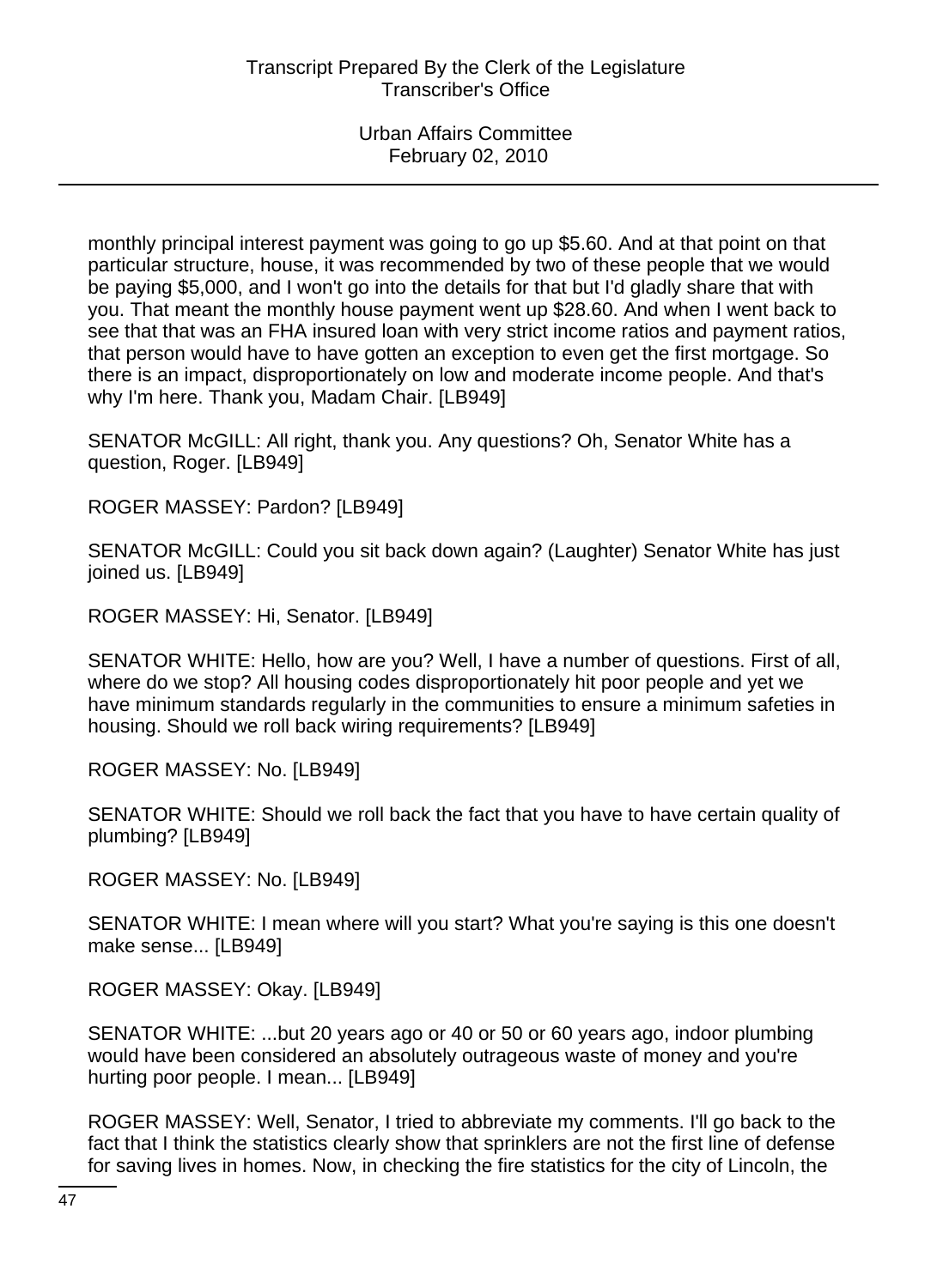only fatality in...that the State Fire Marshall has is in 2004 was a house that was built in 1910 at 3014 T Street and, you know, I don't know if it had a smoke alarm or not, but to me if you're talking about saving lives, the hard-wiring of smoke detectors was a great step forward. That was a code change. And it, you know, increased the cost, and increased the cost...a second code thing you bring up are the plugs you plug in with the arc fault in many computer, a computer in there that senses irregular flows. That was mandated here recently in a couple years. That in itself added \$360-some to the average house that we build for first-time home buyers. Yes, there are those. Where do we start? I can go back two other mandates that... [LB949]

SENATOR WHITE: Well, let's talk realistically. What we've always done traditionally is allow each community to set its standards based on its needs. Now, you're asking because you don't like the odds in those fights in those districts for us to intervene and start acting as a super code authority. [LB949]

ROGER MASSEY: No. [LB949]

SENATOR WHITE: We don't have the expertise and we've always traditionally trusted the cities to do that. So I have two problems. One is, if you want us to do it, how far do I roll them back, just on things you don't like or do I roll them all back and say, all codes will be passed here now? [LB949]

ROGER MASSEY: You know, there are some people that have more information than I do about the codes but I do remember the day when building codes were adopted by the local political subdivision and there was not a statewide building code. This is a statewide building code that automatically is adopted and to cover the state. [LB949]

SENATOR WHITE: Whoa, the local communities still have the authority to adopt it or not, do they not? [LB949]

ROGER MASSEY: I believe they do. You mean the full code? [LB949]

SENATOR WHITE: Or any portion. [LB949]

ROGER MASSEY: I think there's a time period on the building code, but I can't answer that. You know, you have some people here from the League of Municipalities, or...I can't tell you. I don't know that. All I know I'm here is because my local building official said, this is the best way to handle this issue and I'm not an expert. [LB949]

SENATOR WHITE: And are we the best people to handle it? [LB949]

ROGER MASSEY: You are my...well, Senator...I don't know (laughter). Sure. [LB949]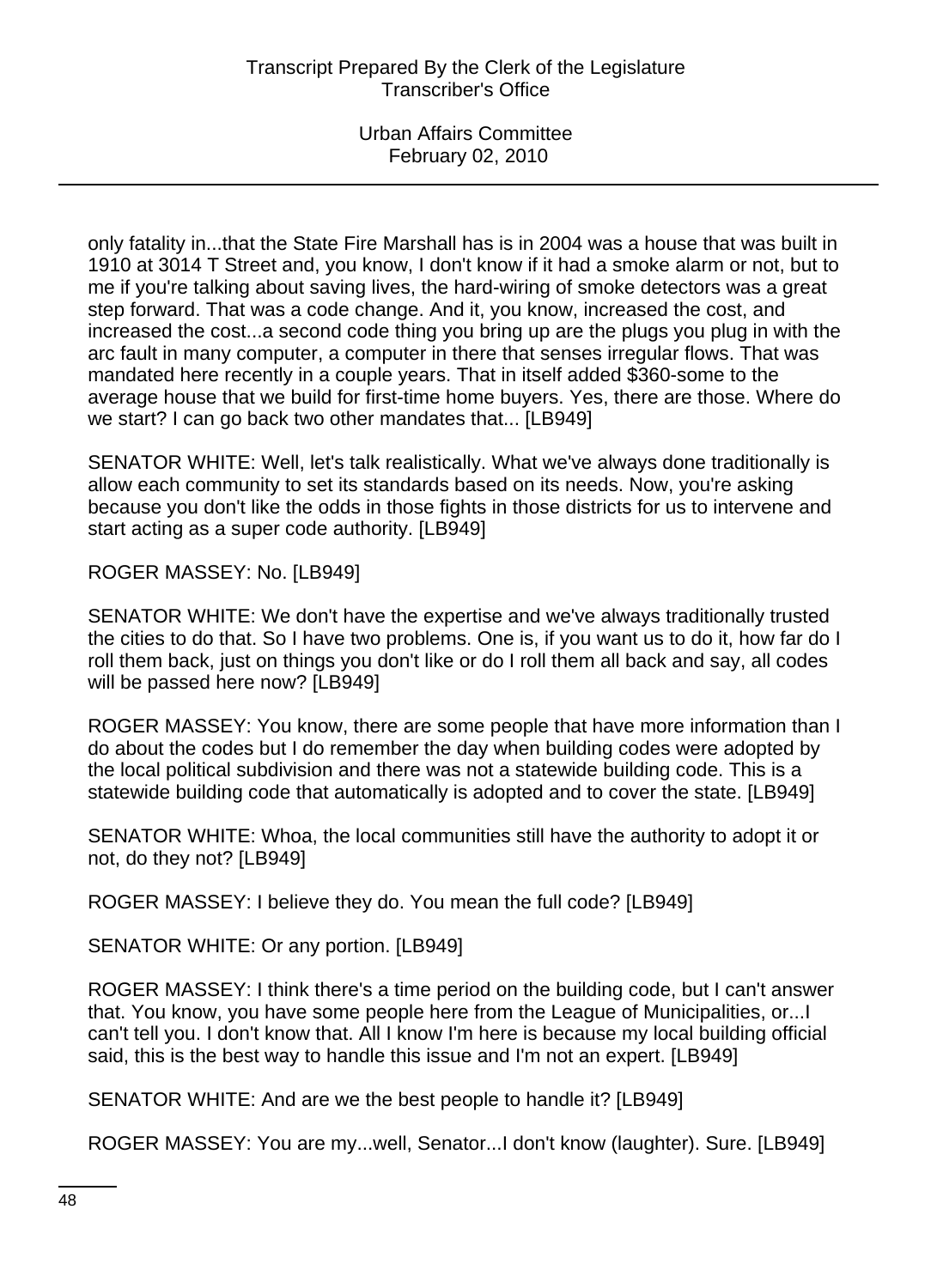SENATOR WHITE: Okay. [LB949]

ROGER MASSEY: I'm asking for your support of this bill. [LB949]

SENATOR WHITE: Okay. But if you tell me I'm the best person to make decisions, what if I start making a whole lot of decisions you don't like? For example, Ogallala has problems with grass fires. How about we start changing landscaping rulings in Ogallala? [LB949]

ROGER MASSEY: Well, I think that's a rhetorical question, but I've become very active then in political campaigns and try and get the right people elected, but that's... [LB949]

SENATOR WHITE: That's good. We could use that. (Laughter) [LB949]

SENATOR McGILL: All right, thank you. [LB949]

ROGER MASSEY: Yes. [LB949]

SENATOR McGILL: Are there any other supporters? Are there any supporters after this one? We hit the end of that. All right. Great. [LB949]

KRISTEN ANDERSON: Hello, Chairperson McGill and members of the Urban Affairs Committee. My name is Kristen Anderson, K-r-i-s-t-e-n, Anderson with an "o-n". I'm a registered lobbyist and a governmental affairs director for the Nebraska Realtors Association. This is actually my first time in front of you guys and I'm happy to be here. [LB949]

SENATOR McGILL: Welcome. [LB949]

KRISTEN ANDERSON: I'm sorry for my cold. I'll keep my sniffles to a minimum. But the Nebraska Realtors Association supports LB949. We believe that the home buyer should have the choice to have sprinklers installed or not. There is an abundance of inventory waiting for buyers. With all the new federal regulations coming down this year, not only from this code, but to RESPA Reform, Home Valuation Code of Conduct, bank reform, energy code mandates, this would just further add to the burden of the home buyers. And keeping it short, in closing, we support this legislation. [LB949]

SENATOR McGILL: Oh, thank you. [LB949]

KRISTEN ANDERSON: Any questions? [LB949]

SENATOR LATHROP: Very well done for your first appearance. (Laughter) [LB949]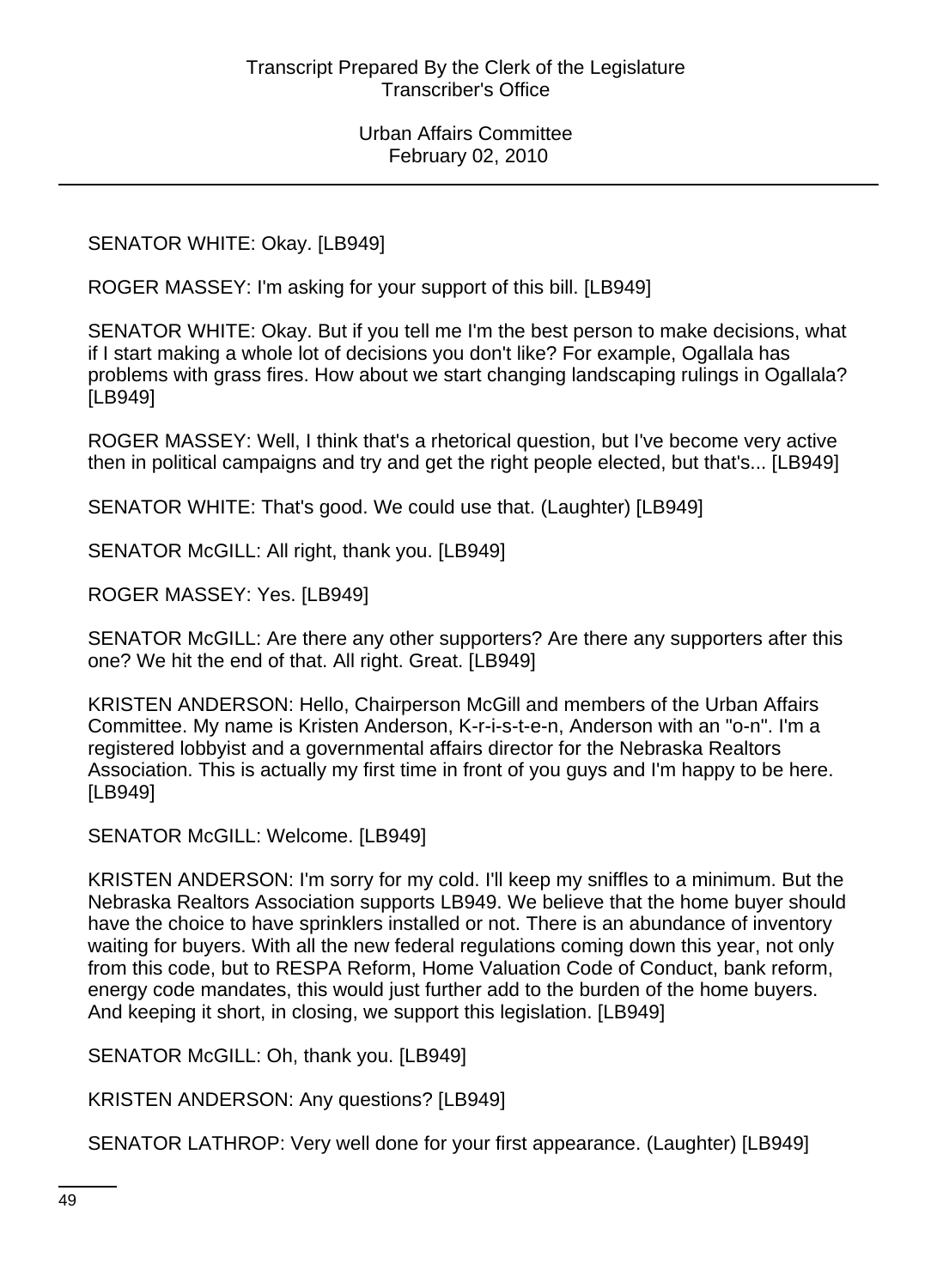KRISTEN ANDERSON: On cold medicine too. (Laughter) [LB949]

SENATOR McGILL: Any other questions? No. Thank you very much. Okay, with that we'll move on to the opposition. Feel free, some of you, to come up and fill in the front rows. That will help me keep track of how many people are here to testify as well. And we try our best to not be too repetitive. We appreciate that, so we've got one more bill after this one left to be heard. [LB949]

KYLE IENN: (Exhibit 19) Good afternoon. I've Kyle Ienn, K-y-l-e, last name is I-e-n-n. I've been a member of the Ralston Fire Department for 21 years and have served as fire chief for the past 10. I also currently serve as president of the Nebraska Fire Chief Association and although I'm not officially here representing them, I also serve on the Nebraska Line of Duty Death Response Team which we respond to firefighter serious injury and fatalities when they're killed in the line of duty. The officials following me are going to give you a lot of statistics and the book that I handed out was on their behalf, so I'm not going to go into a lot of statistics. I'll let them do that, but the Nebraska Fire Chief Association has deemed this bill as a priority because (1) it takes away local authority to implement safety codes that protect the community and especially the local firefighters. If a community in the state has an issue or wants to implement safety standards to safe...make more safe restrictions or regulations for their community, their citizens, or the firefighters, why, I'm here representing those communities should be able to do that. So in making it short, like I said, in speaking on behalf of the Nebraska Fire Chief Association we would ask that this bill do not go forward and you leave it up to the local authorities who we represent and can deal with locally. Thank you. [LB949]

SENATOR McGILL: Thank you, Chief. Any questions? [LB949]

SENATOR WHITE: I have just one comment. [LB949]

KYLE IENN: Yes. [LB949]

SENATOR McGILL: Senator White. [LB949]

SENATOR WHITE: Chief, I appreciate you coming here. You guys remind me of the dentists fighting for fluoridation, you know. I mean, if we do it right,... [LB949]

KYLE IENN: (Laugh) I've never been called a dentist before. [LB949]

SENATOR WHITE: ...there will be fewer calls, fewer trucks, fewer people. So thank you. [LB949]

KYLE IENN: Thank you. [LB949]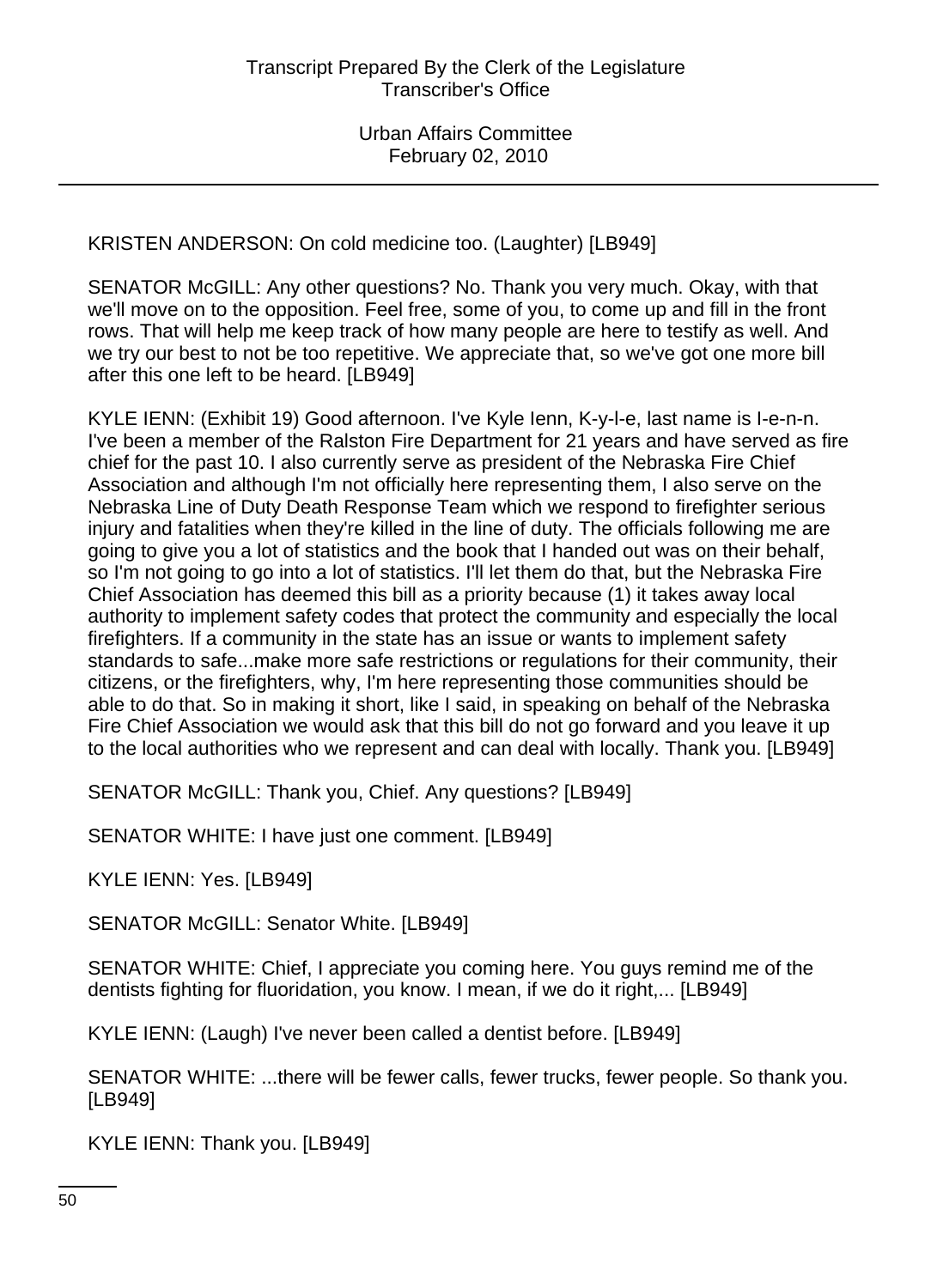SENATOR McGILL: Thank you very much. Next supporter. Or I'm sorry, opponent. (Laughter) Just realized that. [LB949]

BILL FORTUNE: (Exhibit 20) Senators, my name is Bill Fortune, F-o-r-t-u-n-e. I am the current president of the Nebraska State Volunteer Firefighters Association. I'm a fire chief from rural Nebraska and, lastly, I'm a father of five. I am going to testify today in opposition of LB949. There's been a lot of figures out. I'm going to give you some figures that I took from the FEMA U.S. Fire Administration. In 2009, the life safety statistics identified 403,000 fires in the country last year. That includes 3,000 men, women, and children that lost their lives and almost 14,000 that were injured in this country last year. The total...with the total adoption of the 2009 International Code which includes the fire sprinkler system, the statistics show that we could have positively impacted 80 percent of those incidences. This is saying nothing about what the enormous benefit to the men and women of the fire service including those like mine that rely on a volunteer service. It is the NSVFA's position, which is shared by most of the fire services in this room, that includes the U.S. Fire Administration, that all Americans should be protected against fire...excuse me, it should be protected against death, injury, and property loss resulting from fires in their homes. All homes should be equipped with fire alarms and fire sprinkler systems, and our families should prepare and practice emergency escape plans. Studies by FEMA indicate that the installation of fire sprinklers could have saved thousands of lives this last year, preventing a large portion of the injuries, and hundreds of millions of dollars in property loss. We've talked a little bit about the impact, the governmental impact, so I'll make it brief. Basically, it's my position that, and that of my Association that by excluding, omitting the safety standards and making it illegal to, for local government to require these life safety issues, is something we strongly need to fight against. I strongly urge you to vote no and allow the local communities to choose their own safety standards. Safety should be left to the experts and the local communities. Thank you. [LB949]

SENATOR McGILL: Thank you very much, Chief. Questions? Senator Krist. [LB949]

SENATOR KRIST: We heard testimony on the proponent side that said that rural Nebraska was going to have a problem installing fire systems should they decide. Should the...as it stands right now, should the municipality decide that that's going to be a code that they enforce, which is the way it would be, that your...you said you were from rural Nebraska. [LB949]

BOB FORTUNE: I'm from Ogallala, yep. [LB949]

SENATOR KRIST: Okay. All those small towns, are you going to have a problem installing if your municipality wants to install? [LB949]

BOB FORTUNE: You know, I think that one of the things that's going to be brought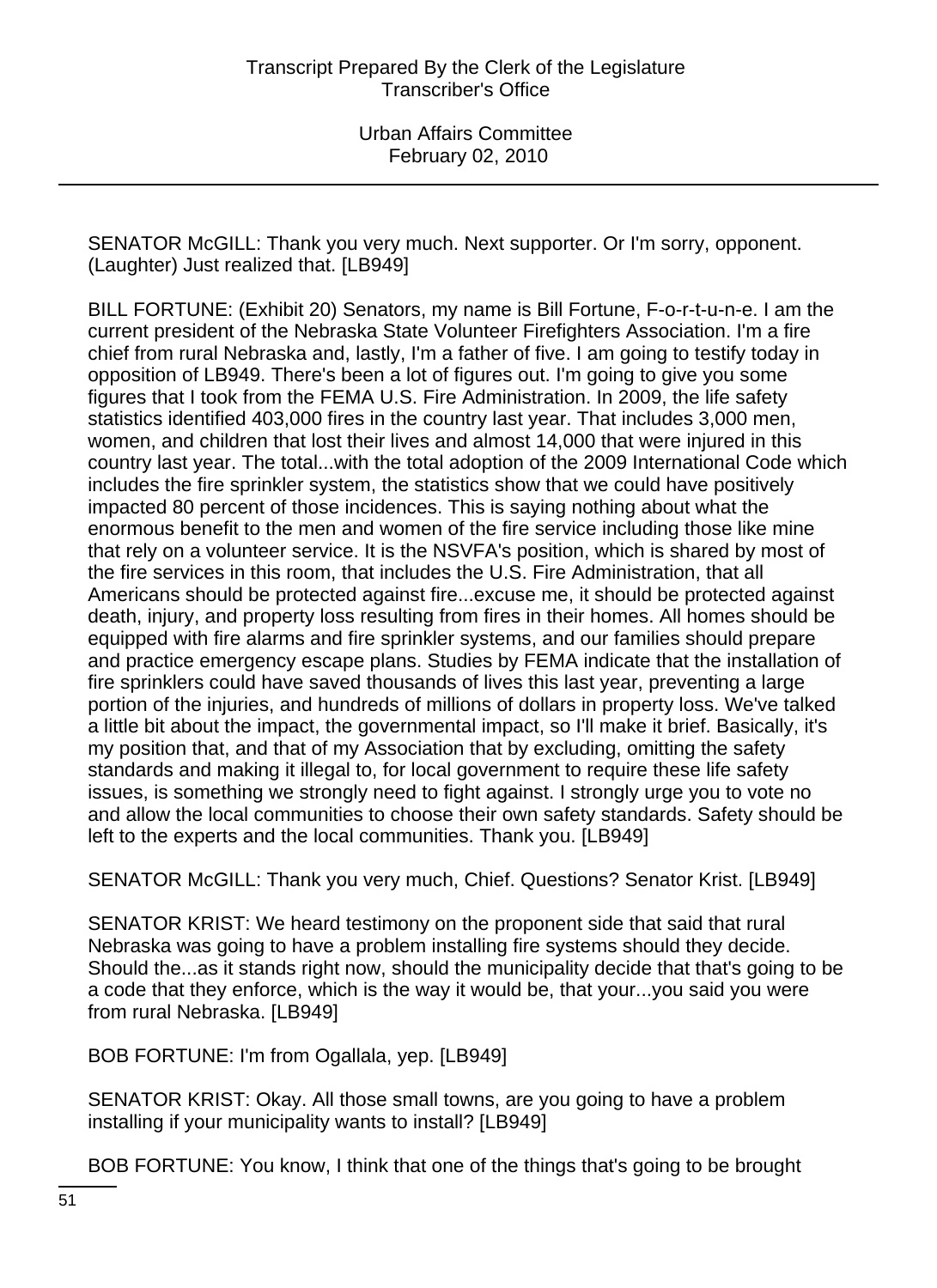forward if it's allowed to by allowing the sprinkler systems, that you're going to see an awful lot of growth in that industry. And I think that may take, you know, a small period of time but I think that it will get to western Nebraska. I think it will get to the rural populations, and speaking as a fire chief from those areas, I mean, it's very crucial when we're talking about response times in my community might be 7 minutes, but you get to certain areas in my district it's 20. If people had fire sprinkler systems in their homes, it's going to make an enormous life safety difference. [LB949]

SENATOR KRIST: Thank you. [LB949]

SENATOR McGILL: All right, any other questions? Senator Coash. [LB949]

SENATOR COASH: Thank you, Senator McGill. Bill, thanks for coming down today. One of the proponents that preceded you talked about when they adopted these codes originally, the fire sprinklers were out of it. Then a bunch of firefighters flew down, his words, padded the ballot there. Were you one of those firefighters? [LB949]

BOB FORTUNE: Pardon me? [LB949]

SENATOR COASH: Were you one of those firefighters? [LB949]

BOB FORTUNE: No. [LB949]

SENATOR COASH: Can you...I want to ask you, if you don't have knowledge of it, can you speak to that or will somebody speak to that? I mean, I'd like to hear the other side of that. [LB949]

BOB FORTUNE: Could you repeat the question? [LB949]

SENATOR COASH: One of the proponents said that when they were adopting statewide... [LB949]

BOB FORTUNE: Um-hum. [LB949]

SENATOR COASH: ...or United States wide these codes, that there's a provision allowing municipality police to come in and vote and his numbers were 1,200 and 1,700 last year in Baltimore. Firefighters came down and padded the ballots, so to speak, getting this provision put into the code book. And I'm just interested in hearing the other side of that and... [LB949]

BOB FORTUNE: I certainly was not one of those. [LB949]

SENATOR COASH: Okay. [LB949]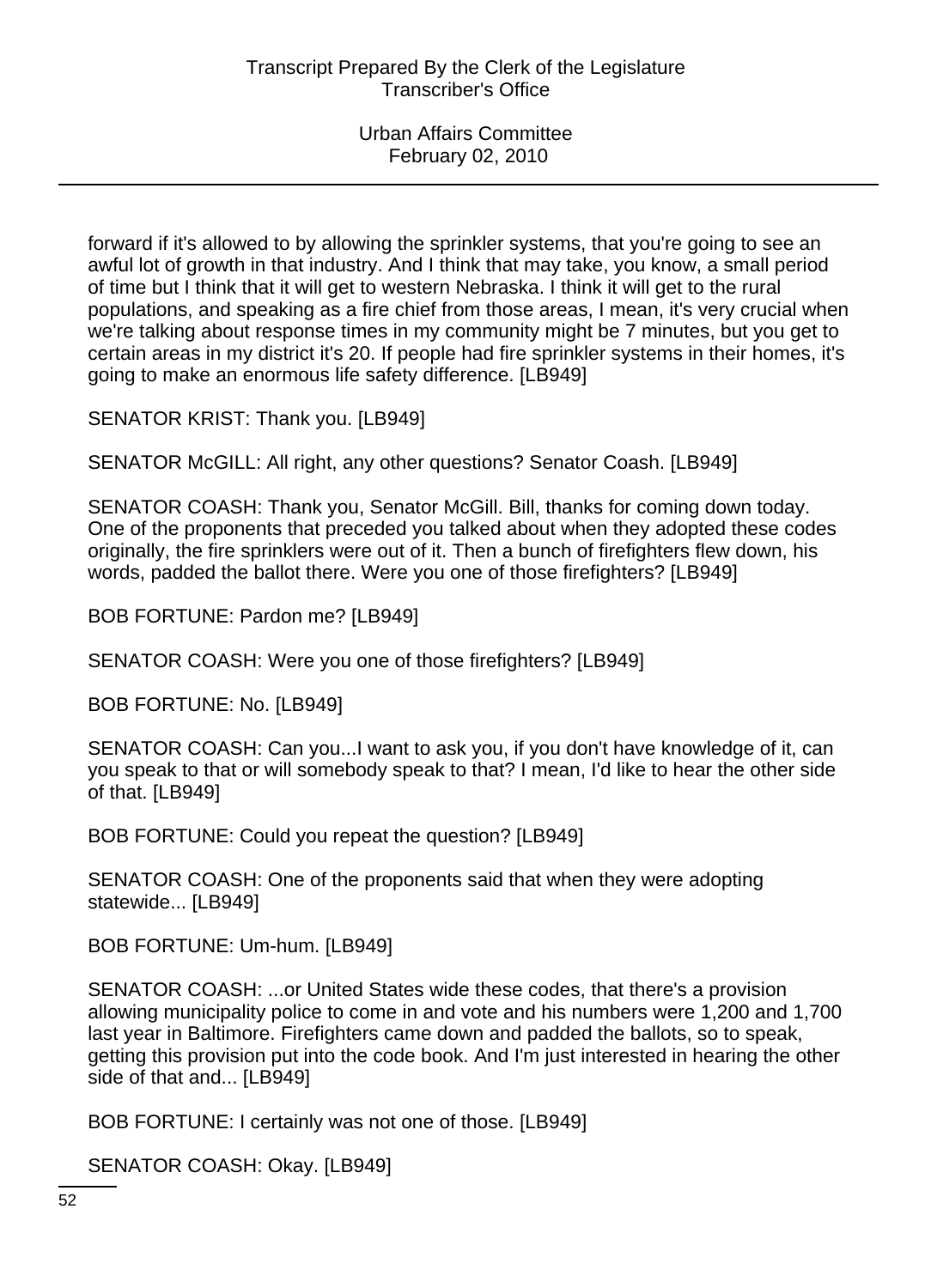BOB FORTUNE: You know, I think that, you know, firefighters when they see a wrong tend to become very passionate about it. And my guess would be that they felt very passionate about it and came forward to give their, you know, input on something they felt very strongly about. [LB949]

SENATOR COASH: All right. Thank you. [LB949]

SENATOR McGILL: Senator White. [LB949]

SENATOR WHITE: Chief, thank you for coming. One of the things that this committee struggled with for a long time has been the declining number of volunteer firefighters in the rural areas, the increasing time to response because of fewer members being available. What I heard you say is that it may become increasingly important in the rural areas facing that lower level of available manpower to have systems like sprinklers in place because you just don't have the population necessarily to fill the trucks as quickly as you want. [LB949]

BOB FORTUNE: Absolutely. That is a correct statement. [LB949]

SENATOR WHITE: Do you think it's best to let each individual community decide what situation it is in with regard to that then? [LB949]

BOB FORTUNE: I do. I do. You know I think that we...there are other things that we need to think about as far as adopting and making it mandated that everybody in Nebraska have one as far as adopting this bill in every community. They have to with enforcement, they have to do with inspection, they have to do with those types of things, and those are problems I'm not sure we're ready to handle right now. But I definitely think this is...that opposing this bill is a step in the right direction. [LB949]

SENATOR WHITE: Thank you much, Chief. [LB949]

SENATOR McGILL: All right, thank you, Chief. Next opponent. [LB949]

DAVE ENGLER: Good afternoon, Committee Chair and members of the Urban Affairs Committee. I'm Dave Engler on the...president of the Nebraska Professional Firefighters Association. I'm here opposing LB949 and I understand both sides of the argument. And no, I was not one of the firefighters nor am I aware of any Nebraska firefighters who packed the hall to sway the vote. But I can say this, across the United States fire department budgets are shrinking. Cities are growing and response times are getting longer and longer, and there is clearly documented evidence that says that in order to be effective, you've got to get the scene in a certain amount of time with the right number of people to mitigate the emergency. And so there are areas where that is not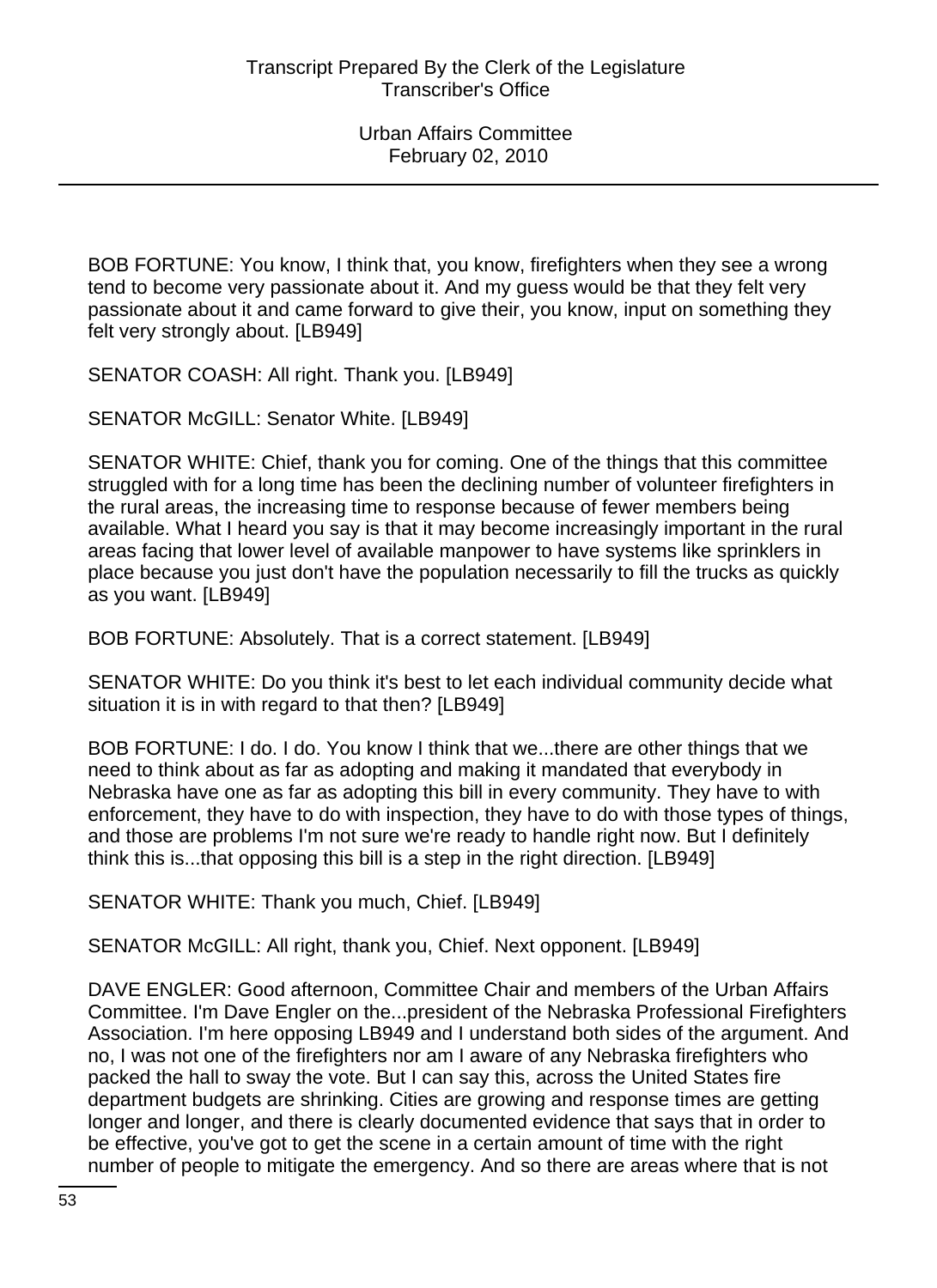Urban Affairs Committee February 02, 2010

occurring and there are areas right here in Lincoln, Nebraska, the state's Capitol, where that's not occurring. And so I think governing bodies who are looking to create a safe environment for their citizens need to have a variety of options available. Certainly, I would love for them to say: You know what? We don't want to put these sprinkler systems in these houses because they're expensive so we're going to put more firefighters out on the street. But that's not always the case. And so I think to take away the ability for a local jurisdiction to determine what the best method of preventing harm to their citizens is, is probably not a good thing for that locality. You know, you go out and buy a car. Boy, wouldn't it be nice not to have to pay for that air bag, not to have to pay for the seat belt that the state of Nebraska mandates that I wear. But the fact is, it's about safety and it's about keeping people safe. And the furniture, the carpet, and those things that we're putting in houses nowadays, creates a rapid burning environment that is very dangerous. That's why when we talk about building standards changing and everything, there have been many improvements to building construction, although some of them are lightweight construction which actually cause firefighter deaths and civilian deaths, which you will hear about. But the fact is, is this may be one method that local governments need to keep their people safe and to take that away, I just don't think is probably a good option. So we are, obviously, opposed to it and we think that it's probably best left up to the locale to determine what level of protection they need in their community and what the cost-benefit analysis is in their own community. So I'll answer any questions, if you have any. [LB949]

SENATOR McGILL: I have one and really it's a request for information. Is data kept in terms of fires in the age of the homes? [LB949]

DAVE ENGLER: I don't know if it is in the age of homes. I can tell you this... [LB949]

SENATOR McGILL: That just seems so, like when I think of the ones in Lincoln that's all homes that are over 40 years old... [LB949]

# DAVE ENGLER: Right. [LB949]

SENATOR McGILL: ...where this would make a difference and I'd just be really interested to see that with all the other improvements in home safety, if there are really that many issues with more modern homes. [LB949]

DAVE ENGLER: What we're finding with statistical data, not only in the state but in the city is, is there's a lot of inaccuracies. We've had in the city of Lincoln and I'm a captain on the fire department here in Lincoln, we've had more than a fire death since 2004. I can assure you of that. And I can also assure you that, you know, many of the...there are houses where people have had fire deaths where they've had smoke alarms. And smoke alarms are great because they warn people, but unfortunately not everyone can get out of their house. You know, you have children, you have people in wheelchairs,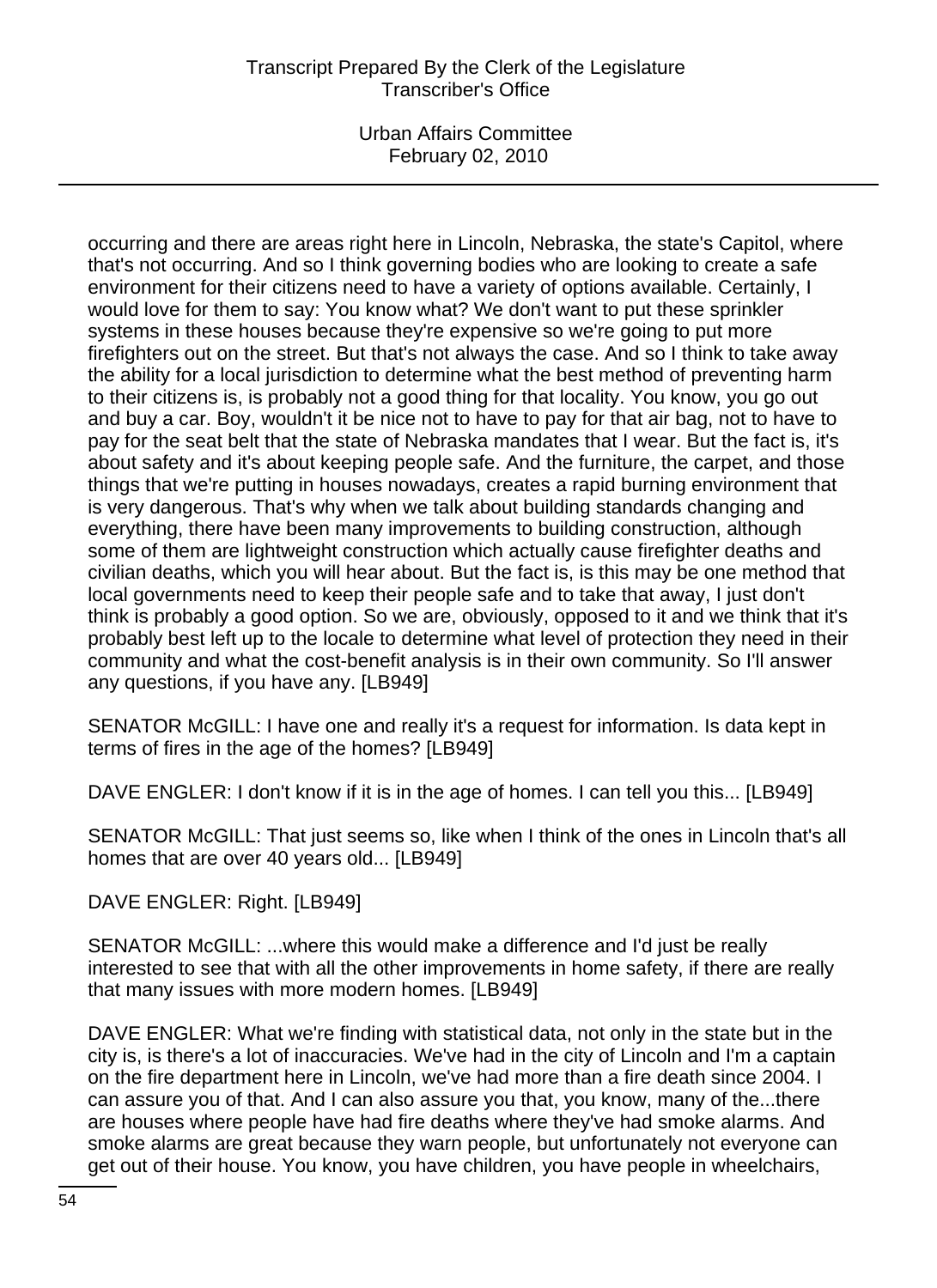you have those people, so the smoke alarm it's a great advancement, but it doesn't mean that people are going to be safe and it doesn't mean that people can escape a fire. And suppression systems, they're not designed to put the fire out. They're not designed to prevent the fire. They're designed to keep the fire in check so fire departments can respond, finish up the extinguishment, and it gives firefighters time to do search and rescue and those types of things. But I... [LB949]

SENATOR McGILL: Okay. Well, I'd appreciate it if you could search around and see if there is anything on the age of the home... [LB949]

DAVE ENGLER: Sure. [LB949]

SENATOR McGILL: ...because I think it's...if not at our level, whichever municipality is making these decisions, I think that would be really a critical piece of information for them to know. [LB949]

DAVE ENGLER: Certainly. [LB949]

SENATOR McGILL: Senator Coash. [LB949]

SENATOR COASH: Thank you. Dave, I thought I heard you say something, I just wanted to get it clear from you. As this bill is, if the provision that gave local municipalities, counties, the ability to make this decision for themselves, if that part was changed, would you be okay with it? [LB949]

DAVE ENGLER: I think...I'm saying it ought to be up to the local jurisdiction, whoever is responsible for it. [LB949]

SENATOR COASH: Okay. So if it was up to the local jurisdiction, your testimony would change to a proponent. You'd still be okay with not mandating the sprinklers, you just would want the local jurisdiction to make that decision? [LB949]

DAVE ENGLER: Right. I believe that this prohibits the local jurisdiction. [LB949]

SENATOR COASH: That's correct, it does say that. But if that were changed, you'd be okay with it. [LB949]

DAVE ENGLER: Sure. [LB949]

SENATOR COASH: You wouldn't come in and say, no, what we need is to make sure no matter what anybody says, there always needs to be a sprinkler system. [LB949]

DAVE ENGLER: Given the information I have today I would not change my position on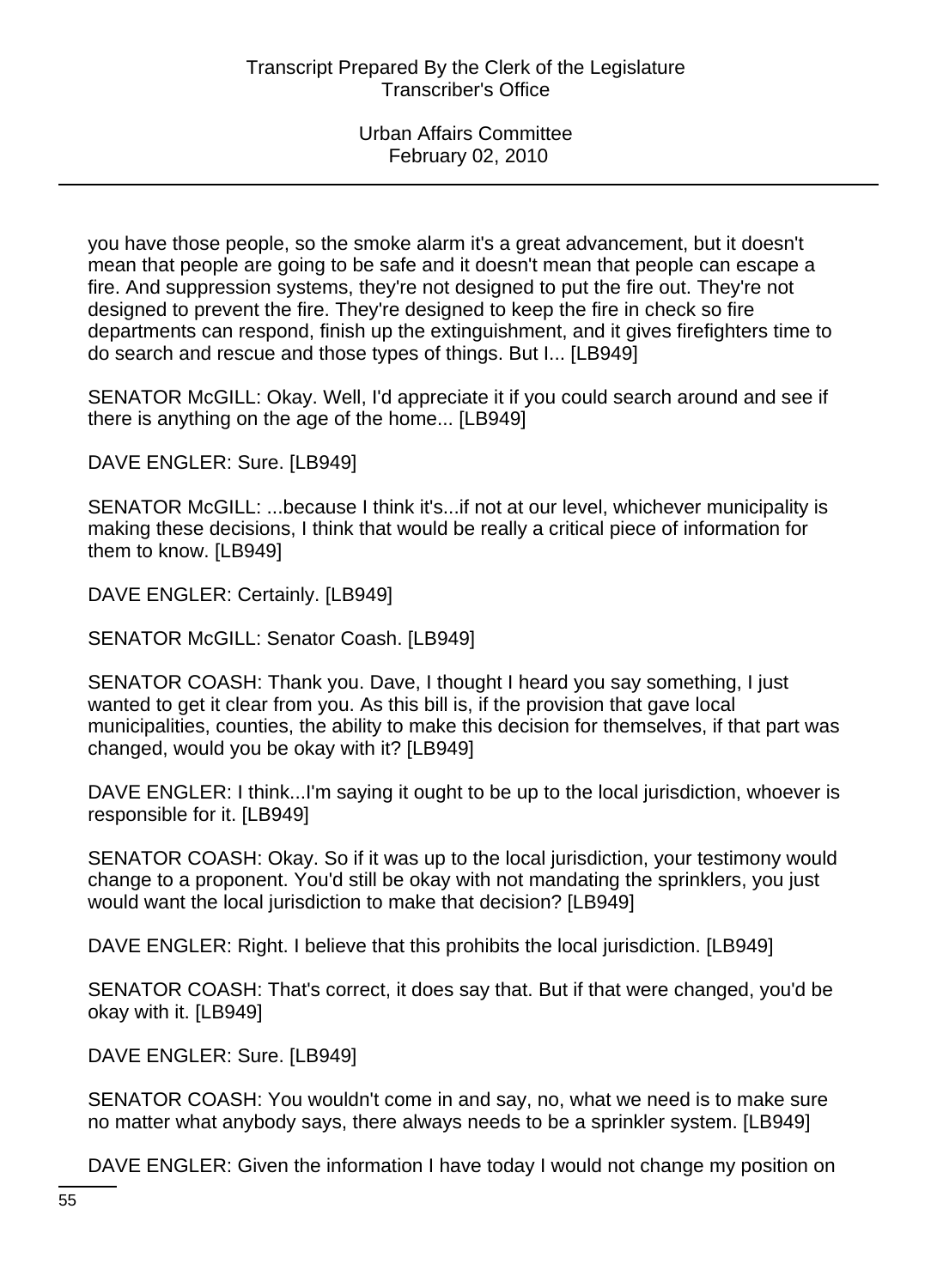that. I would say if it's left up to the local jurisdiction, I'm fine with that. [LB949]

SENATOR COASH: Okay. Thank you. [LB949]

SENATOR McGILL: Any other questions? Thank you, Dave. [LB949]

DAVE ENGLER: Um-hum. [LB949]

SHANE WEIDNER: Good afternoon, Senators. Shane Weidner, representing the Nebraska Municipal Fire Chiefs' Association and testifying in opposition to LB949. At least in my community, and I think most of the folks in the fire service across the state of Nebraska have no doubt that we have quality home builders, quality contractors, plumbers, and all the trades represented in our fine state that do a fantastic job of building our residential structures, one- and two-family and commercial structures. I know I work with some of the best in my community. They use all the new products, try to build solid, safe structures to take care of their citizens and the folks that they're building those structures for. The problem is, to be frank with you, is they introduce us, people, into the structure and people bring along their stuff. They bring along couches, and chairs, and carpets, and furnishings, and all those furnishings this day and age are synthetic, or the vast majority of them are synthetic in nature, and that is kind of the qualities cause fires to rapidly progress. Flashovers of phenomenon in fire service that firefighters talk about often. Flashover in buildings now has been reduced three to four minutes. And that's, obviously, we can't...firefighters can't get there in three to four minutes typically. So flashover kills people. As soon as flashover, whenever everything is spontaneously combusts inside of a structure, there's no life left in that structure. That's a fact of life. So sprinklers put themselves in harms way in those type of situations. Sprinklers, as Dave said, would let the firefighters respond, mop up the situation, and the homeowners can get back to business in a relatively quick amount of time. And that's really where we need to be as a state. And I also think there's excellent opportunity for us to get together with the stakeholders. And maybe the committee would consider an interim study over the course of the next year so we can get the stakeholders together and discuss the issues and try to gain understanding from each other so we can bring back future legislation that might be a win-win for everyone where we get the sprinklers in our state. And maybe we have tax credits or things like that that would be a win for the home builders and for our citizens, you know, where we can defray some of the cost of the sprinklers. I heard some of the proponents talk about the cost of the systems and if we can eliminate some of that through some creative tax credits--we have tax credits for everything else, it seems like, I know--maybe we can consider that and move us in the right direction and all folks can have a good safe home. Whether they're poor, rich, or in-between, they can all live in a safe home. And I'd be happy to answer any questions you might have. [LB949]

SENATOR McGILL: All right. Senator White. [LB949]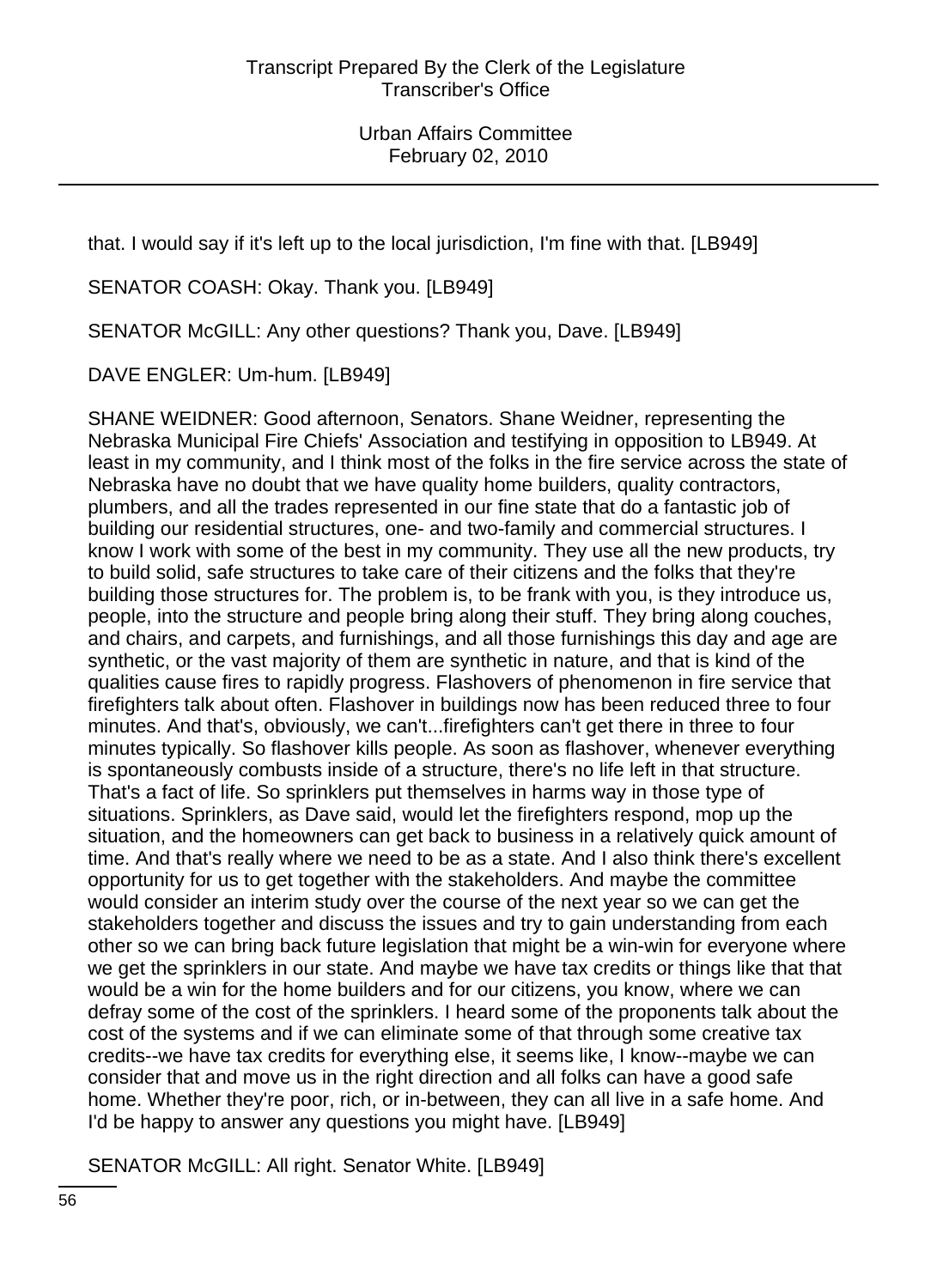SENATOR WHITE: I do want to talk to you about that concept. Unfortunately, the tax credits cupboard is probably bare. You know the state's in tough shape just as the cities are. But are there documented insurance savings? I know for example that if I were nearer to a fire hydrant rather than further, they adjust my insurance rates on my home. Do you know whether or not the insurance industry will rate these homes safer and less likely to suffer, you know, either substantial property damage or total destruction, and thereby providing savings? And we've heard about the cost, but we haven't heard about the potential savings even if there is no fire. [LB949]

SHANE WEIDNER: There may be insurance experts in the room. And it's my understanding there's a 5 to 15 percent cost savings in the premiums if they have a sprinkler system. That's anecdotal from insurance representatives in my community telling me that. I can't sit here and tell you that that is the absolute truth on every single policy. [LB949]

SENATOR WHITE: One of the things that's important...(RECORDER MALFUNCTION--TESTIMONY LOST)...that sounds like it. [LB949]

SENATOR LATHROP: I think we've gone too long. (Laughter) [LB949]

SENATOR McGILL: Okay, we got it. Thank you. [LB949]

SENATOR WHITE: So I want those understood and appreciated. But I'm very troubled about the idea that we're supposed to now act as a super building code body setting standards for different communities on things that could vary widely. Have you run into that where this body has been asked to start overruling individual codes or code provisions before? [LB949]

SHANE WEIDNER: I have not. I've been in the fire service for 20 years and I have not, Senator. I agree with you on that point. It would be unusual for this body to take that stance. And I think this goes without saying, and I would gladly hang up my helmet if I could eliminate fires, auto accidents, hazmat incidents, shootings, all the things that firefighters go to, I'd gladly hang up my helmet. And wouldn't it be a wonderful world if we could do that? Sprinklers, you know, it's time for them. Just frankly, it's time for them in this country. So they help the firefighters, obviously, and they help the homeowners tremendously. [LB949]

SENATOR WHITE: Thank you. [LB949]

SHANE WEIDNER: Thank you. [LB949]

SENATOR McGILL: Well, thank you. Next supporter or I'm sorry, opponent. I can't get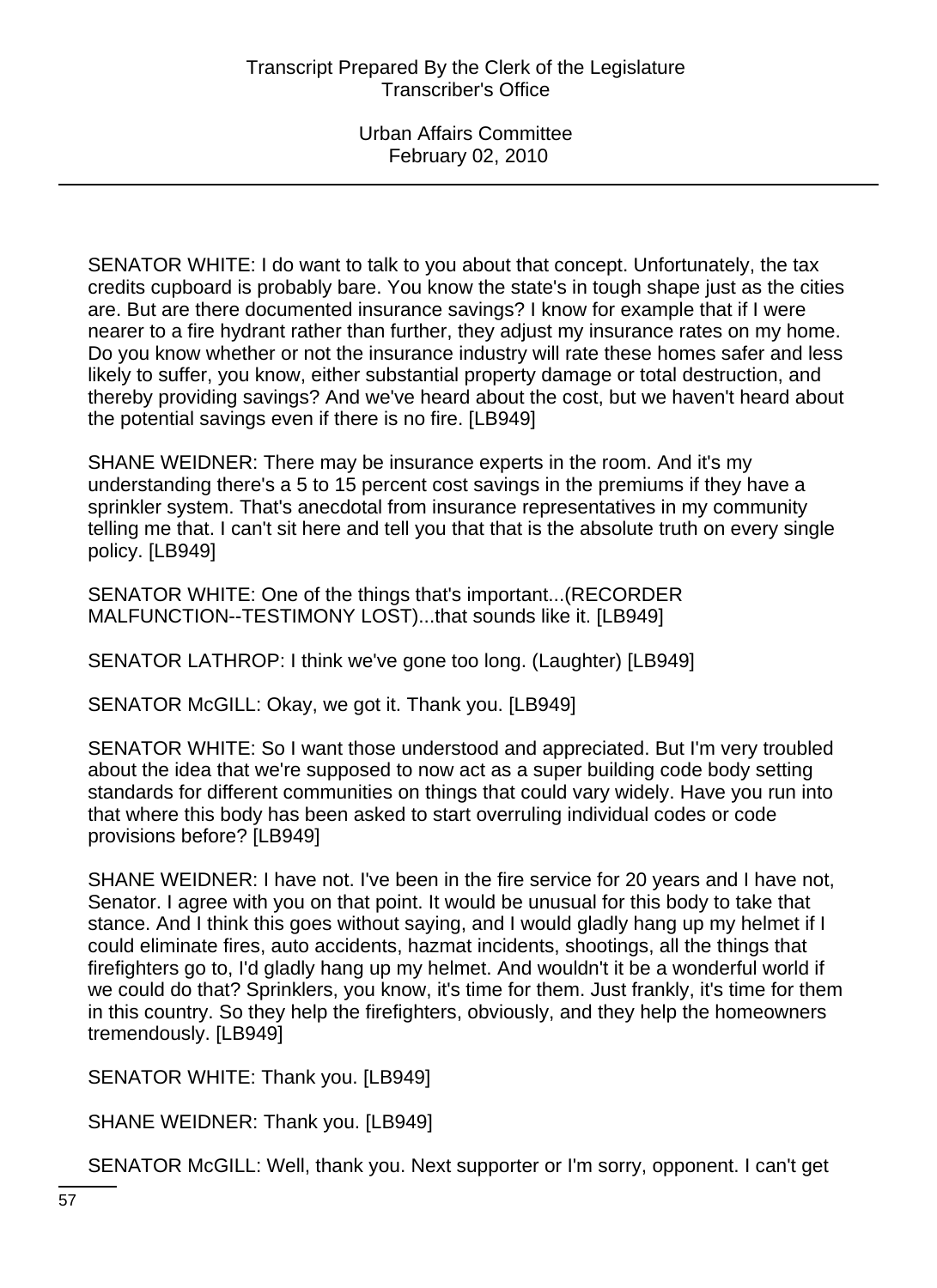that through my head (laughter). How many more opponents do we have to testify? Okay, let's all keep it short. Like I said, one more bill after this one. [LB949]

MELISSA WACH: Good afternoon. My name is Melissa Wach, last name W-a-c-h, and I'm here today as a surviving family member of a fallen firefighter. In 2007, my husband Jeremy (phonetic) was killed while fighting a house fire in Wymore and that's a reality my children and I live with every day. It is a fact that home sprinkler systems can save not only property but lives as well, lives of those living in the homes and lives of the firefighters that are going to respond to the fire call. Every house that has a sprinkler system installed is a structure that firefighters can go into generally without losing their life, such as Jeremy (phonetic) did. There's been a lot of talk today about the cost of installing a sprinkler system, and that cost will never compare to the cost of someone losing their life. So we're here today to ask you to help us keep the jobs of firefighters a little bit safer every day, to help us ensure that they return home safely from every call, and to do what we can so that other spouses, children, and family members don't have to pay the price that my children and I do every day. Thank you. [LB949]

SENATOR McGILL: Thank you for coming and sharing your personal story. Are there any questions? Thank you very much. [LB949]

MELISSA WACH: Thank you. [LB949]

SENATOR McGILL: Next opponent. [LB949]

JOHN WIECZOREK: Good afternoon. My name is John Wieczorek. I represent the Fire Sprinkler Contractors Association of Nebraska, last name is W-i-e-c-z-o-r-e-k. I will try to keep it short and just address a few things. As far as the cost for sprinklers go, there is no magic number. The \$1.61 a square foot that was referenced earlier is based on fact and does include things such as our tap fees and the additional impact fees by a municipality. It is an average that can cost anywhere from 80 cents a square foot to \$3 a square foot, and it varies on a lot of factors. But the 1.5-inch water line impact fees that were discussed are not needed. Every home sprinkler system that we've done, we've done on a one-inch line or less. It can be done, especially in a municipality like Omaha or like Lincoln that has great water supplies. As far as the rural communities go, a recent installation far outside of the city, the owner's comment was it was a simple change in the selection of his well pump and that solved his water demand problem. And then cost per square foot was relative to a great municipality. So I think there's some factors in there that aren't taken into account and the costs aren't as large as, you know, we're making them out to be today. As far as maintenance on these systems, these systems are not nearly as complex as the commercial systems that we see. The maintenance is simple. By not hiring, you know, a licensed contractor to do the maintenance is not increasing the likelihood that you're going to have damage to the system. If you were to hire a licensed contractor to do it to the commercial codes today,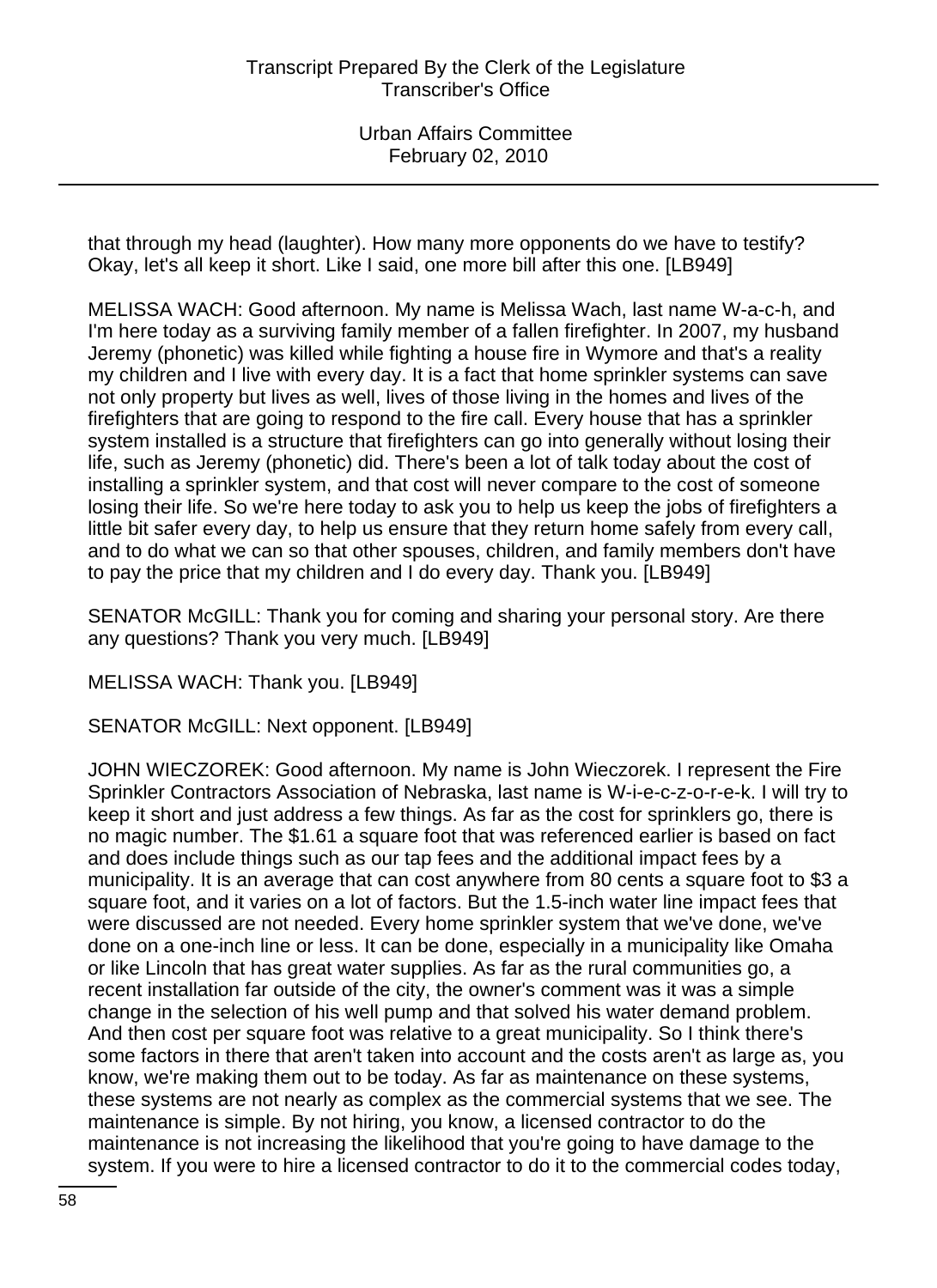you're talking \$200 a year to maintain the system. But that's, you know, it's not going to be a requirement. Antifreeze, we talked about antifreeze leaking, you know, through the pipes into your home. A very small percentage of any system would probably be installed with antifreeze. My father's home has piping run in the attic properly installed to the codes that are written today with water-filled pipes, and to date after 14 years, not one problem. So antifreeze is really an issue that applies to a very small percentage of any installations. I think that's about all I wanted to address. [LB949]

SENATOR McGILL: All right. Well, thank you for sharing. [LB949]

JOHN WIECZOREK: Do you guys have any questions? [LB949]

SENATOR McGILL: Senator White. [LB949]

SENATOR WHITE: Insurance savings. Do you have any information with regard to savings for people who do put these in? Because if we are adding in expenses, there's savings on the other side. [LB949]

JOHN WIECZOREK: There is savings. That first packet that was handed out to you guys, there's some information in there on that. I believe it talks about an average of 7 percent. I personally save 20 percent on my homeowner's insurance. [LB949]

SENATOR WHITE: Because of the sprinkler. [LB949]

JOHN WIECZOREK: Yeah. One of my colleagues saves 25 percent. [LB949]

SENATOR WHITE: What kind of money is that annually for you? [LB949]

JOHN WIECZOREK: Oh, \$250, \$300 a year. Over...and there's data in there that talks about over the life of say a typical 30-year mortgage, these systems far beyond pay for themselves, not only the benefit to the municipalities from insurance rating savings and the local fire districts from their response time. Light-weight construction today causes these fires to burn hotter faster, putting lives at risk in a much faster fashion than they did in the past and putting firefighters' lives at risk. [LB949]

SENATOR WHITE: The only objection that I've heard long term is that this will cost too much for new homes for people of modest means. [LB949]

JOHN WIECZOREK: Um-hum. [LB949]

SENATOR WHITE: But your experience is such and they've talked about the amount of \$5 per \$1,000, \$5 a month per \$1,000, your experience is that that could be as offset or, if I did my numbers in my head right, washed by the insurance savings. [LB949]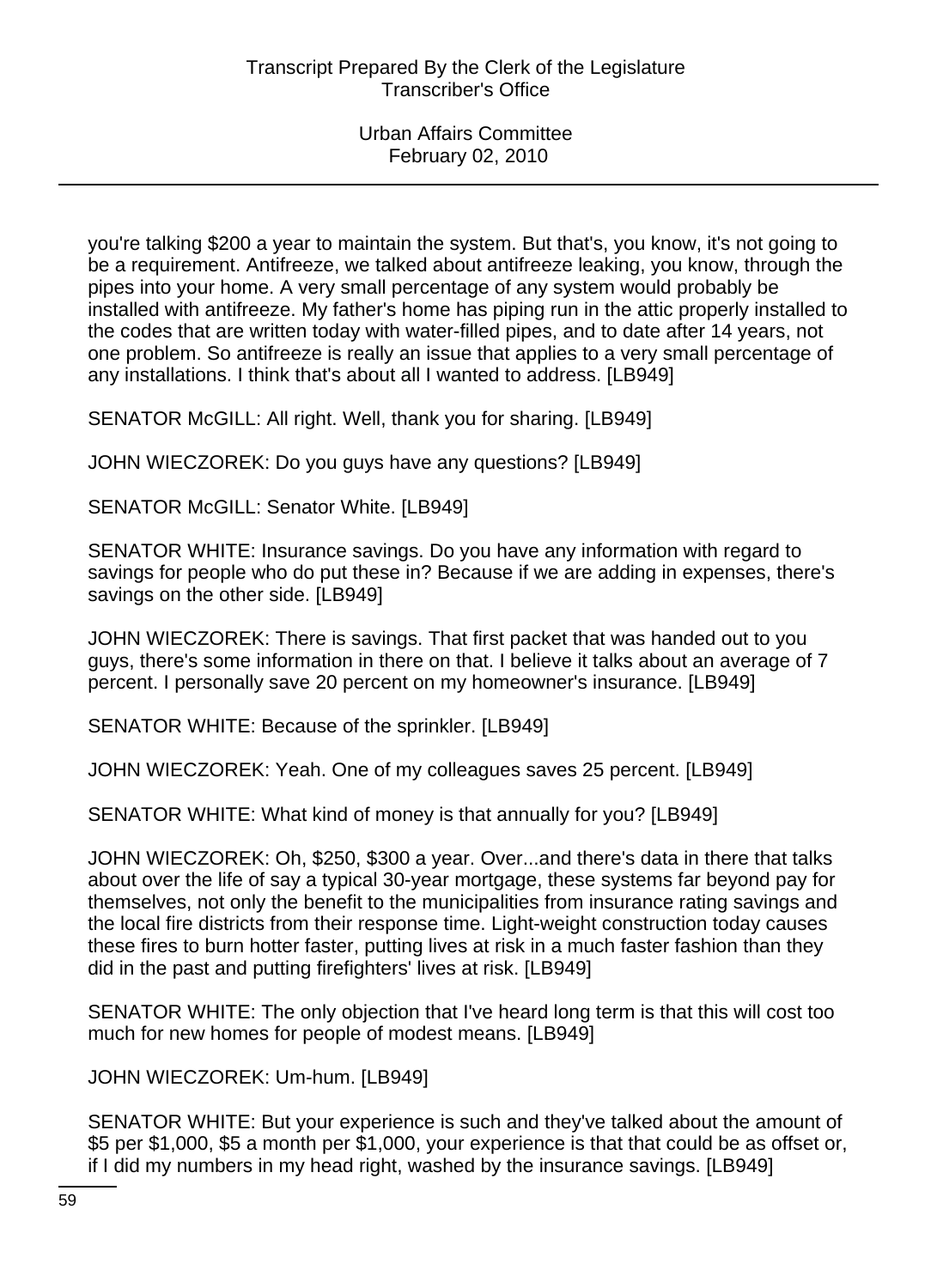JOHN WIECZOREK: Absolutely, yeah. [LB949]

SENATOR WHITE: Thank you. [LB949]

JOHN WIECZOREK: Um-hum. [LB949]

SENATOR McGILL: All right. Any other questions? Senator Krist. [LB949]

SENATOR KRIST: Two quick technical questions. [LB949]

JOHN WIECZOREK: Sure. [LB949]

SENATOR KRIST: Am I envisioning a sprinkler system in my home to be every seven feet or is there a standard that has to be applied? It actually has to be in the kitchen. Do I have an option where I can put them, where I don't put them? [LB949]

JOHN WIECZOREK: Well, the codes are specific as to where we're required to install them or we're not, so. [LB949]

SENATOR KRIST: So it's not really a question of when we're doing it right with a professional there's no question about cutting down cost. It's either this or not meeting code. [LB949]

JOHN WIECZOREK: There is technology. Each manufacturer has different technology available that allows them an edge to their competitor. You have your standard basics and then you have the ability if a manufacturer does fire tests and pass the standards, you know, they can list a particular device to do what it's intended to do. Talking about sprinklers, sprinkler heads every 7 feet, you know, you can go up to 20 feet apart. And in most cases, you're talking one head a room or maybe two. Most fires are controlled by one single operating sprinkler. [LB949]

SENATOR KRIST: Okay, thank you. [LB949]

JOHN WIECZOREK: And in most cases they are extinguished. You know, they're not designed to do it, but that's...that does happen. [LB949]

SENATOR KRIST: Thanks. [LB949]

JOHN WIECZOREK: Forty...I think earlier it was stated that sprinklers don't operate, you know, 40 percent of the time, but their reliability is much more in the 99 percent range. I'm not sure where those numbers came from. [LB949]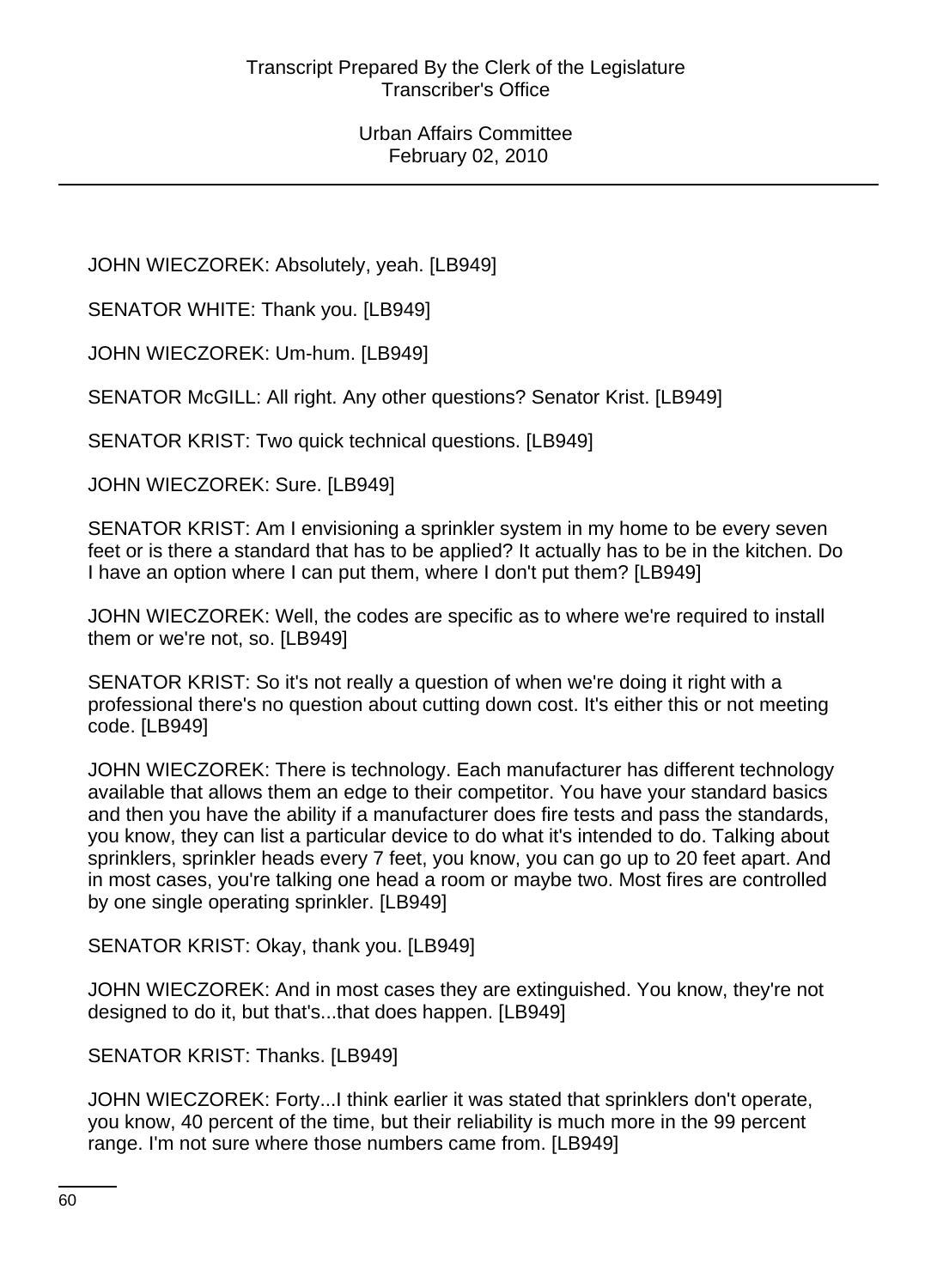SENATOR McGILL: All right, thank you. Next opponent. Somebody come (laugh). Let's keep it rolling. [LB949]

MARIA FIGUEROA: (Exhibits 22, 23, and 24) Okay. I guess it's me. Good afternoon, ladies and gentlemen. Thank you for the opportunity to address you. And I come to you from sunny Miami where it's 70 degrees today because I'm really passionate about this issue. My name is Maria Figueroa, Maria, M-a-r-i-a, last name is spelled F-i-g-u-e-r-o-a. I work for the National Fire Protection Association as a regional manager of fire prevention. Before that, I worked for 25 years as a firefighter and retired with the rank of captain after 25 honorable years of service. We've had some people talk about our statistics today, and I will try not to be repetitive because I really want to just address those issues that have been talked about here and talk to you about the home fire problem. And the fact is that home fire sprinklers have been around for over a hundred years. They've been protecting commercial structures over a hundred years. And that's why we don't have the fire problem in the commercial structures that we have in the home. Last year, 84 percent of those who died, died in the home where you most feel safe is where you are most vulnerable. And those that are at risk, under 5 years old, over 65 years old, that over 65-year-old population, the baby boomer population is going to explode in the next few decades. And those are the people that we're trying to protect by putting sprinklers now in the minimum codes, all codes now require sprinklers. And this is the reason why--because we want to protect those most at risk. NFPA 13D, the standard for home fire sprinkler systems, gives an additional ten-minute escape time to those people that cannot escape on their own or it provides a survivable atmosphere so that those firefighters that come in are able to effect a rescue. The national consensus is in favor of fire sprinklers. Now, they talk about smoke alarms. Smoke alarms have done a good job protecting people in homes, but they are still not enough. If you have a fire in your home, your chances of dying decrease by 50 percent. However, if you have home fire sprinklers, those chances decrease by 80 percent. The fact is that over the years about 37 percent of people who die in fires do so in homes that are protected with smoke alarms, both hard wired and battery operated. So we know and the entire life safety community knows by consensus has come out and has put in all model codes fire sprinkler systems. Now, fire sprinklers opponents have been using...and I'm going to read this verbatim because I don't want to forget anything, have been using a statistic of 99.45 percent to illustrate the effectiveness of smoke alarms in reducing home fire deaths. That's an NFPA statistic. And that estimates the likelihood of surviving a home fire when a working smoke alarm is present. It's a quality control issue. Taken completely out of context, a number like 99.45 percent sounds very high, but consider this. The total fire death toll is approximately 3,000 people a year. Compared to 400,000 fires, then that's, regardless of whether you have a smoke alarm or any kind of protection in your home, it's over 99 percent survivability because that, when you compare it to that, then that's what it gives you. But 3,000 people a year die. Most people would not think that is acceptable. The same way that there are approximately 42,000... [LB949]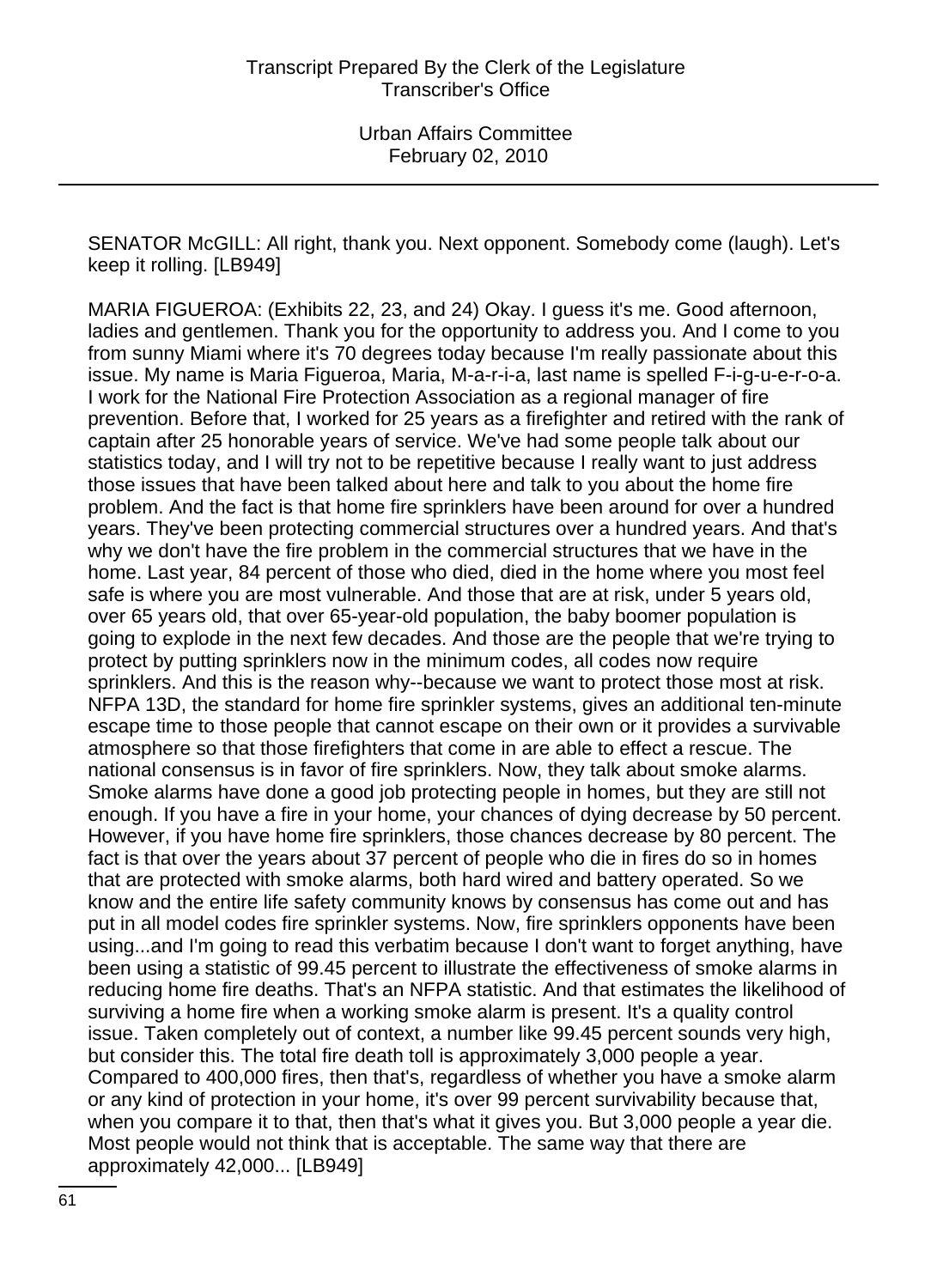SENATOR McGILL: I'm going to have to ask you to wrap up pretty quick if you can, sorry. [LB949]

MARIA FIGUEROA: Yes...42,000 deaths in automobile crashes, that's a 99 percent over 6 million crashes, that's still over a 99 percent but there's still a lot of people that die. Sprinklers do more than save lives. You talked about that. People in homes with sprinklers are protected against a significant property loss because sprinklers reduce the average property loss by 71 percent per home. And there's going to be an insurance person up here that's going to talk about that. I don't know where they got that figure 40 percent reliability, but it's important to recognize that home fire sprinklers are designed to activate to a heat of a fire that gets hot enough at the ceiling between 135 and 160 degrees. You don't want them to operate when you burn your toast or when you have a small grease fire. And that's where that 40 percent comes from. When sprinklers operate in a fire where they're supposed to, they are 90 percent efficient. And so this is...oh, the cost of home fire sprinklers, I'm not going to go over that. [LB949]

SENATOR McGILL: Are you just about at the end? [LB949]

MARIA FIGUEROA: Housing cost and supply impact--I urge you to please look at that because when we did an analysis of communities having home fire sprinkler requirements and we compared it to the communities that don't have home fire sprinkler requirements, we found in one community that the opposite was true: There was an increase in supply and demand of homes in the community with sprinkler systems. So I urge you to vote no against this provision. [LB949]

SENATOR McGILL: Thank you, Maria, for coming all the way from Miami (laugh). [LB949]

MARIA FIGUEROA: Thank you for your time. [LB949]

SENATOR McGILL: Um-hum. [LB949]

COLEEN NIELSEN: (Exhibit 25) Madam Chair, members of the Urban Affairs Committee, my name is Coleen Nielsen, C-o-l-e-e-n N-i-e-l-s-e-n, and I am representing and the lobbyist for State Farm Insurance Companies. And I looked around and I think I am the insurance person (laugh). I do have some bullet points, and I think that you've already been given the information about how important we feel that fire sprinklers are in the homes, and we do oppose LB949. I will say to you, Senator White, that State Farm Insurance Companies offers a premium discount of 10 percent for fire sprinklers. I imagine that every property/casualty insurance company offers some kind of discount and that the average homeowner premium is around \$850 a year for State Farm Insurance. [LB949]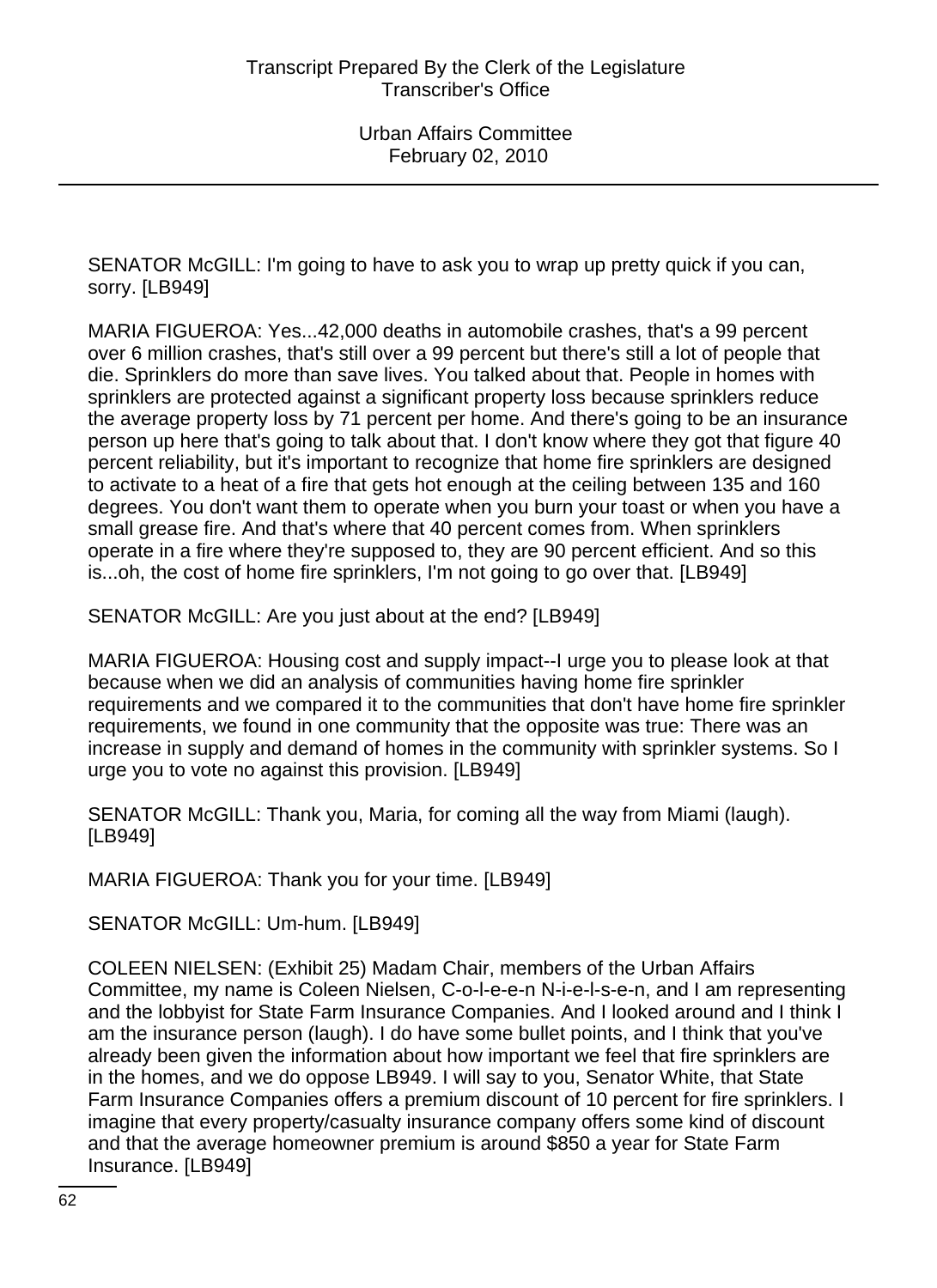SENATOR WHITE: So you would see about... [LB949]

SENATOR McGILL: Oh, yeah. [LB949]

SENATOR WHITE: ...\$85 in a year savings. Thank you. [LB949]

COLEEN NIELSEN: Right. And I'd be happy to answer any other questions. [LB949]

SENATOR McGILL: All right. Any other questions? No. Thank you. [LB949]

COLLEEN NIELSEN: Um-hum. [LB949]

SENATOR McGILL: Any other opposition here following? Oh, just one more, okay. [LB949]

PATRICK COUGHLIN: Senator McGill and members of the committee, my name is Patrick Coughlin, P-a-t-r-i-c-k and the last name is C-o-u-g-h-l-i-n. I'm a regional manager for state and local government for the International Code Council. I've been taking a lot of notes even on the previous bills as well. I just want to point out what...why sprinklers are in the 2009 IRC. The International Residential Code, I'm going to read two short sentences here. The purpose of this code, which is the IRC, is to establish minimum requirements to safeguard the public safety, health, and welfare and includes safety to life and property from fire and other hazards attributed to the built environment and to provide safety to firefighters and emergency responders during emergencies. Well, how did this happen to get into the 2009 edition? I'm a retired fire chief and a retired building code administrator, and I've been working for the ICC for several years to help state and local governments when they're dealing with these issues. I'm an old hand. I've been around back in the seventies when the time to flash over averaged about 17 minutes. And as someone else earlier mentioned, the National Institute of Standards and Technology, their analysis shows it's down to about three minutes today. Well, there's a reason. One is that over the years the synthetics in our homes has increased immensely. Think about your home. Everything you sit on, everything you walk on, everything you rest on is made of synthetics, and they're petroleum based. And when they ignite, they burn twice as hot, they burn twice as fast, and they create about ten times the magnitude of thick smoke. The other thing is that we are now dealing with lightweight trusses for our floor joists instead of the thick solid sawn joist. They fail immediately without warning to firefighters. When I was a firefighter, you could sort of feel, if the floor was getting a little soft you knew those joists were burning. You can't do that now, so it's a critical fire safety issue for firefighters. They collapse immediately. That's why it's in here. Now why now? Why not a few years ago? Well, the fire service has been requesting that sprinklers be required in the IRC for years. And there are allegations that the committee was dominated by homebuilder interests and that's why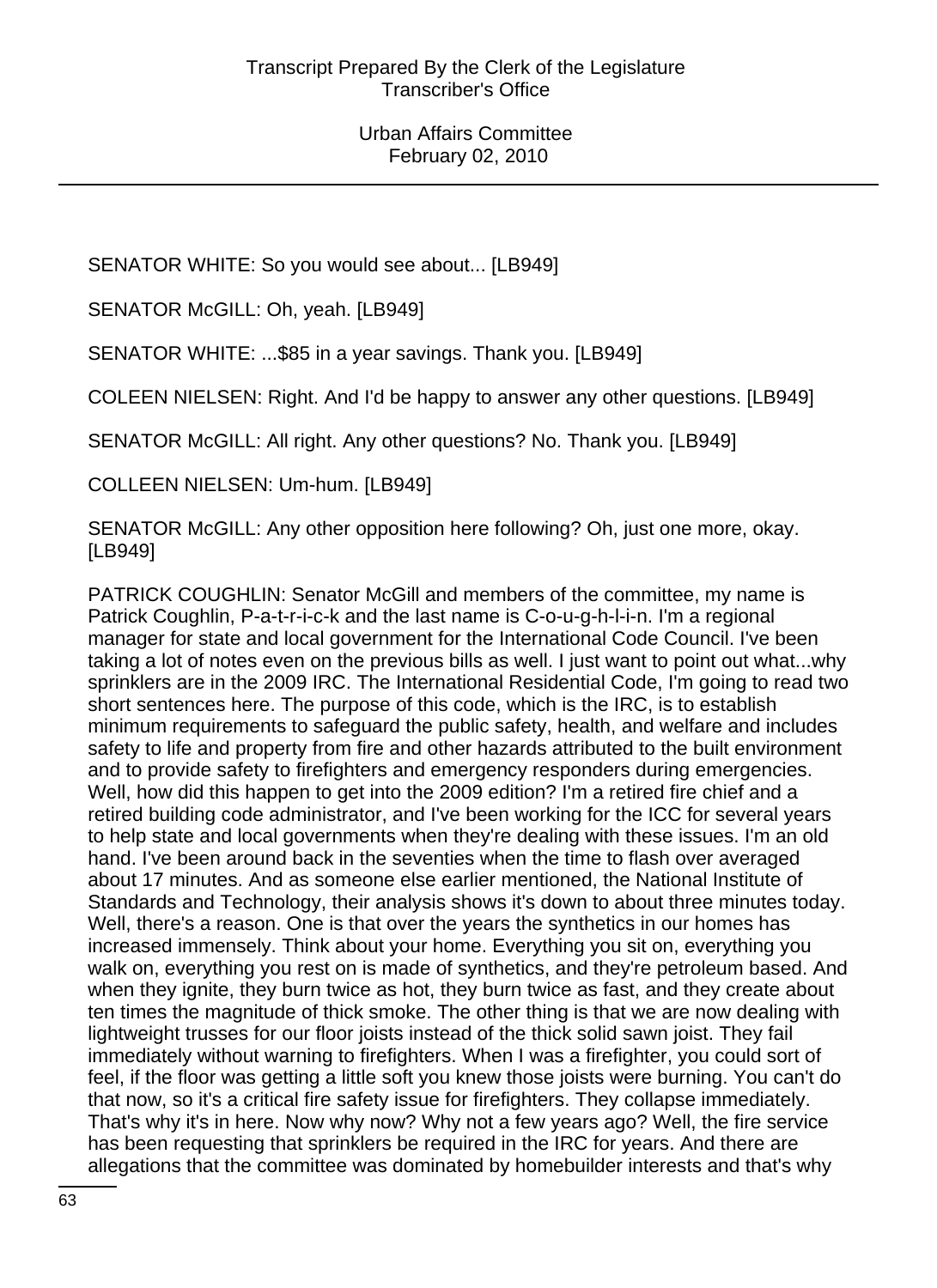the homebuilders would not approve it. What you saw in the past two code change cycles was firefighters saying, look, we've had enough. We've got to get this done. We cannot save lives in fires. It's increased risk to our firefighters. The only way to do is build the fire protection in. Now, one thing that, you know, I want to just mention here that I'm a big proponent of local decision making, so let's just talk local for a second. When you put in a new subdivision, okay, we're not talking about scattered housing in Lincoln. We're talking about small communities that are getting new subdivisions. That increases the demand on the fire department, that increases the demand on the water distribution. So why wouldn't cities have the option then to consider...let's take a town that's... [LB949]

SENATOR McGILL: We need you to try to wrap up, though, pretty quick. [LB949]

PATRICK COUGHLIN: Okay. Take a town that's volunteer firefighters. They want to get a new subdivision. That's great, but they don't have enough volunteers. Why can't they have the option to say, look, if we put in all sprinklers, we're going to have smaller water mains; we're going to have as much water storage; and our volunteers can stay volunteer. What if they had to make the decision to put in a full-time fire...just one truck, you know, one company? It's a million dollars a year in salaries for every year. Okay? So you can see that the decision to require sprinklers or not can have a big impact on local communities. And I believe they should have the right. I think I kind of spoke to the fact that there's an implication that the fire service sort of derailed the code change process. And the ICC is on record as saying that it was transparent and it was fair and the board of directors has done...I had some other things to read, but I think if anyone has any questions. [LB949]

SENATOR McGILL: Any questions? I think Senator Coash shared... [LB949]

PATRICK COUGHLIN: Yeah. [LB949]

SENATOR McGILL: ...the rebuttal to what happened at that convention. Any other questions? Seeing none, thank you very much. [LB949]

PATRICK COUGHLIN: Okay, you're welcome. [LB949]

SENATOR McGILL: And our final opponent. Is there anyone here to testify neutral? Oh, we got one, two. (Laugh) Okay. [LB949]

MIKE DURST: (Exhibit 27) Being next to the oldest person here, I get to speak last. Mike Durst, D-u-r-s-t. I speak at 23 years in the fire service as a firefighter, a fire investigator, and your State Fire Marshal for 8 years. I heard a lot today about smoke detectors. And I'll tell you what. You would think the HBA took ownership of this group, but I was here in '72 when they fought it the same...they were here fighting it the same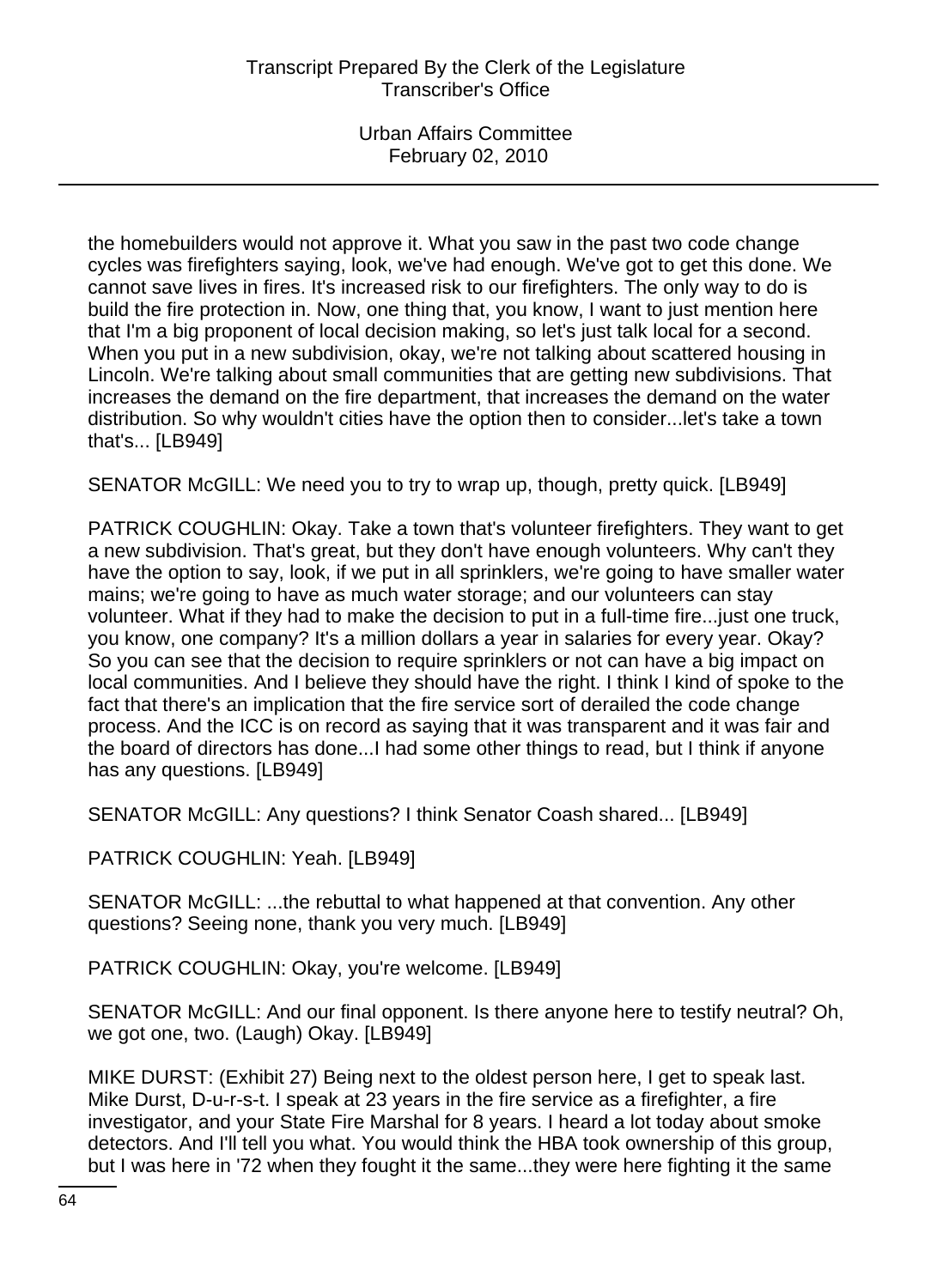Urban Affairs Committee February 02, 2010

way in 1972 that no one would be able to afford a house if you put a smoke detector in them. So that's kind of gone by the wayside. And when you look at sprinkler systems overall and one statistic they never brought up and is true, there's never been a multiple fire death in a completely sprinkler building. Never is a long time. So what's that tell you? I mean it all boils down to a couple of different things here, and you've got two different sides of this room. You've got the life safety side and you've got the money side. On this side we're talking about saving lives, protecting people. This side of the room saying saving money and putting people into low-income housing. And as much as we kind of look at the housing, low-income housing, they have as many fires as anybody. They should be protected more. And I handed out some information from ISO, that's the Insurance Services Office. If you take a look at that, right away it tells you in there--it's actually a letter to the Fire Marshal in Altamonte Springs, Florida, who requested it--what would happen to us if we omit the sprinkler requirements from the International Code? He was answered by the ISO. ISO actually figures insurance rates for everybody in this room: your homeowner's insurance, your commercial insurance. Lincoln is a number 3. I think Omaha is a number 2. I think Papillion is a number 4. And when you look at it, first of all, if, in fact, you want to put a subdivision in, right there the bold letters there, you can drop your water flow down to 500 gallons a minute. Most of the time it's going to tell you it's going to be around 1,500 gallons. That means you can put in smaller water lines, you can put in less hydrants, and it's going to help the infrastructure. If you're building a subdivision, that's one thing you want to look at. But builders do not care. Their big thing is get houses in. It's up to the cities to figure out what the infrastructure is going to be. They're the ones that have to figure out how to provide sewer, water, lights, and everything for the new construction. This is going to save a lot of money. You don't want to tell a city you can't do this because here's a city trying to save money. If you go to the second page on here, you'll see in there it will tell you that, I think it's the second or third paragraph down, that in fact you opt out of this code and take the sprinkler requirements out of homes, you will drop one point on your ISO rating. That's going to affect everybody in this room because that's how your insurance is figured. So it's something we want to think about here and there's a lot of things. And being in the fire service for many years I've been to a lot of fires, some with sprinklers, some without. If it was a sprinkler building, we went in with a squeegee. If it was an unsprinklered building, we went in with a lot of water and a lot of hose and spend a lot of time at it. They do save lives. They're really good for the community. They're a green product in the fact that when you do have a fire, you're not going to have the CO2 emissions. You're not going to use a lot of water. You're not going to have to deal with water waste coming away from there, and you're not going to fill up the landfill. An average house when they have a fire is around, if they have a sprinkler system like they've had in Scottsdale, Arizona, for 20 years, you're going to have the average loss on a sprinklered house at \$2,000. In a nonsprinklered house in Scottsdale, Arizona, it's \$40,000. So what's that tell you? About 87 percent difference. And it's a hard fact. I hope our friends in the back of the room don't look at this and say, hey, that's \$40,000 we're going to miss out on in the rebuild market. Because when you look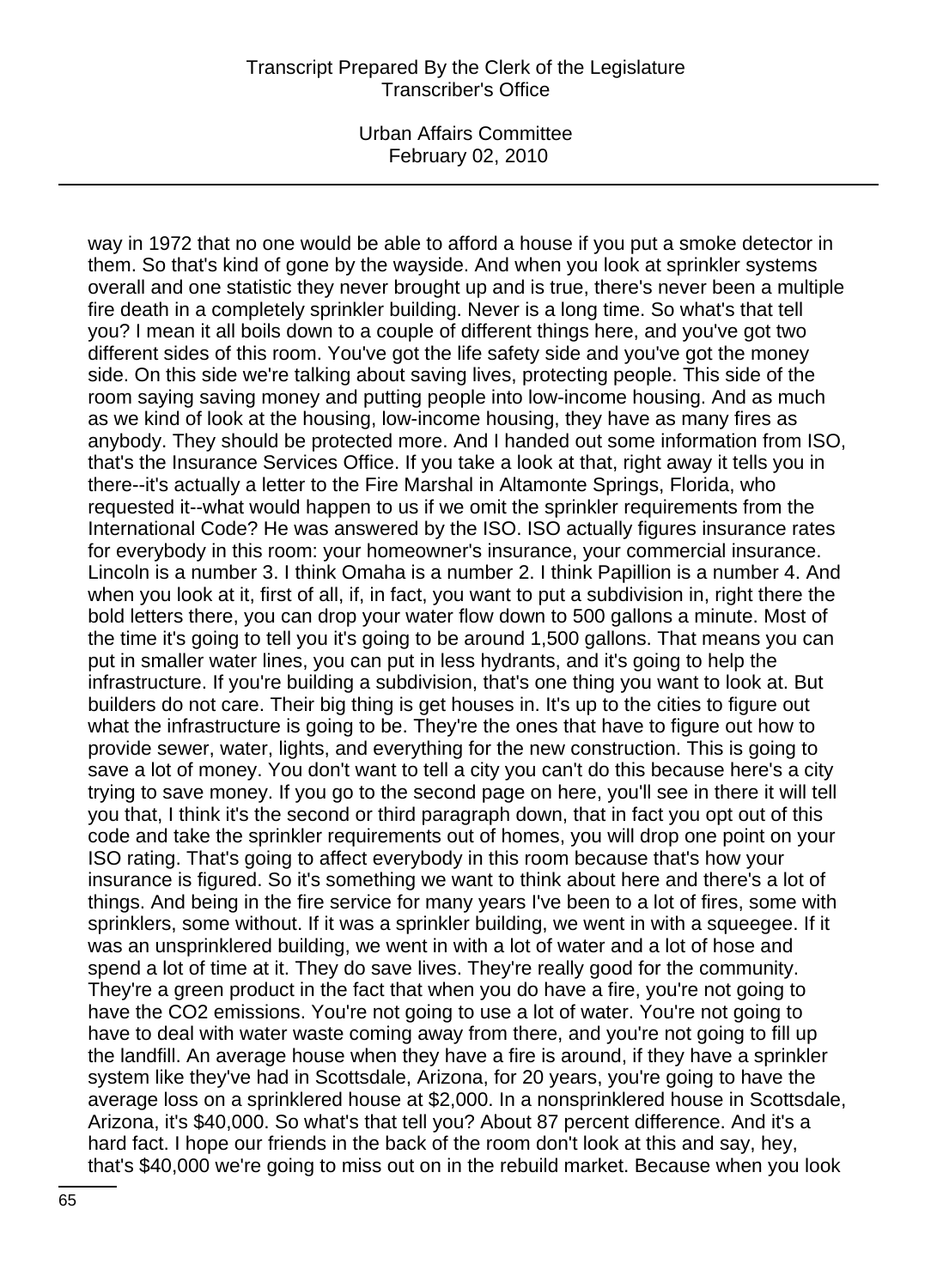at a house that burns, you have to have somebody come in, tear out walls. You got construction companies doing work. If it's got a sprinkler system in it, you've got ServiceMASTER that comes in and sweeps it up. [LB949]

SENATOR McGILL: I'm going to have to ask you to try to wrap up here. [LB949]

MIKE DURST: So that's about all I have and I'm open to any questions. [LB949]

SENATOR McGILL: Well, thank you for your service. Any questions? No, thank you. [LB949]

MIKE DURST: Hey, that was quick. [LB949]

SENATOR McGILL: Move on to neutral now. [LB949]

GARY KRUMLAND: Senator McGill,... [LB949]

SENATOR McGILL: Yes. [LB949]

GARY KRUMLAND: ...members of the committee, my name is Gary Krumland, K-r-u-m-l-a-n-d, with the League of Nebraska Municipalities. I'm appearing neutral because we've had city officials on both sides of this issue. And because of that, I would like to repeat the suggestion made by Chief Weidner that possibly this go to an interim study or that we get the groups together to work out the differences. We understand possible cost to affordable housing, but we do think that this is a decision for local control. And so we would like to have an opportunity to get the sides together to maybe resolve some of these issues. And just very briefly, I'd also like to just address one other quick issue. Senator Gloor mentioned the unlawful delegation of authority issue, and that's kind of just a side issue in here, and we had some concerns the way that was drafted. I do appreciate the amendment that he offered that took care of our concerns on that issue. [LB949]

SENATOR McGILL: All right, thank you. Questions? Senator White. [LB949]

SENATOR WHITE: Gary, have you ever seen a situation where this committee has been asked to specifically overrule zoning rules before? [LB949]

GARY KRUMLAND: No. The only thing I could think of is a situation where there was...I mean we've had a situation and I'm trying to remember when it was where the cities wanted some uniformity and really the only way you can get that is through some sort of state legislation. But it hasn't specifically come to the zoning or building codes issues. I think it... [LB949]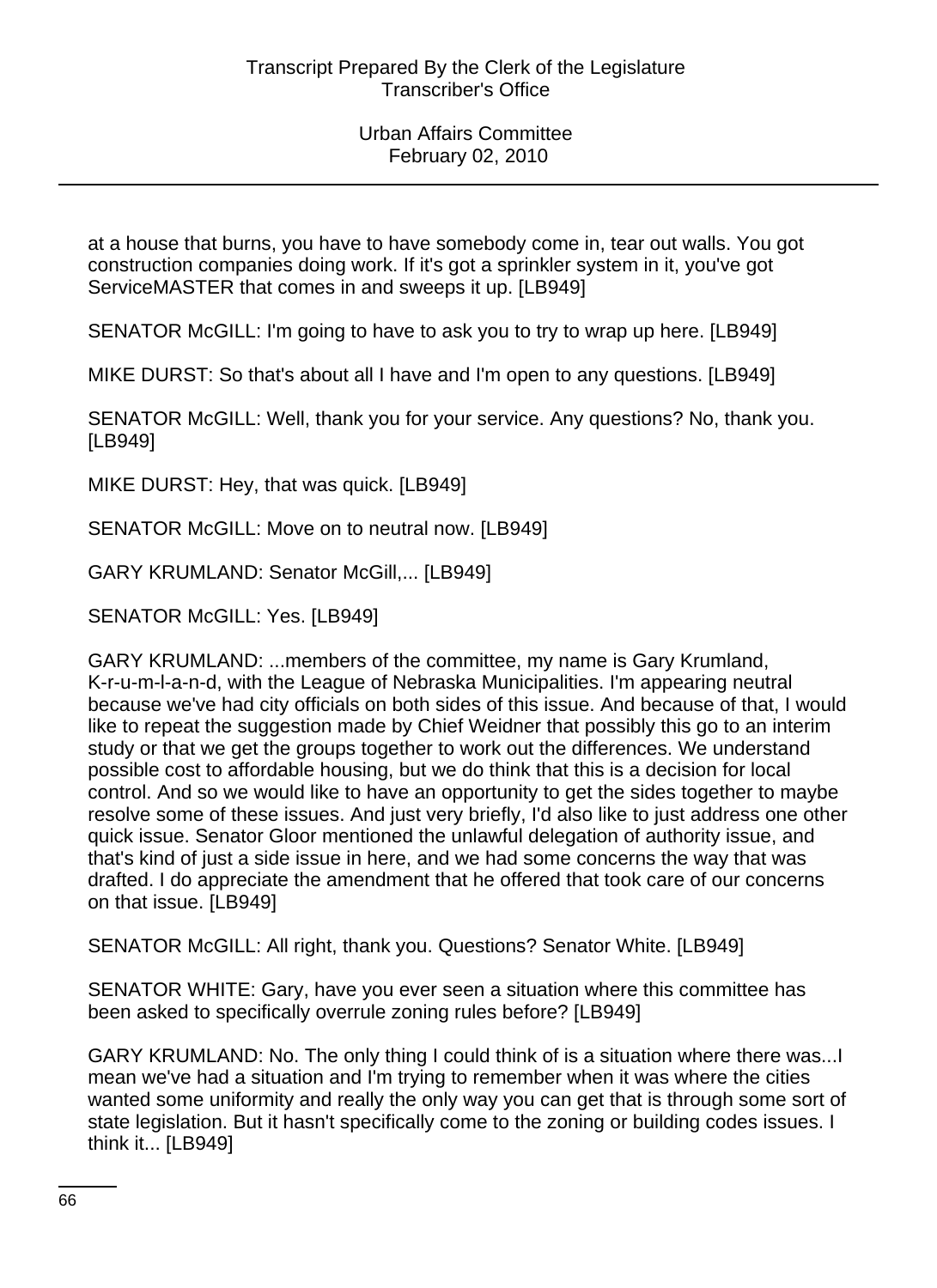SENATOR WHITE: Where we're taking away the power to zone or... [LB949]

GARY KRUMLAND: Yeah, no it was on another issue. [LB949]

SENATOR WHITE: ...put building codes as they see fit. [LB949]

GARY KRUMLAND: Yeah. And that's why we... [LB949]

SENATOR WHITE: We put minimum standards in, I think, at times, but we've never taken away the power to my knowledge. [LB949]

GARY KRUMLAND: Yeah, and we generally would oppose taking away the local control or local decision making, so. [LB949]

SENATOR WHITE: Okay. I just want that clear if we represent that on the floor if this comes out of committee that this will be the first time in certainly my knowledge and yours as well... [LB949]

GARY KRUMLAND: Um-hum. [LB949]

SENATOR WHITE: ...where the State Legislature has taken away from a city or a township the ability to pass tougher building codes. [LB949]

GARY KRUMLAND: Yeah. I think it's probably. [LB949]

SENATOR WHITE: Thank you. [LB949]

SENATOR McGILL: All right. Any other questions? No. Thank you. [LB949]

GARY KRUMLAND: Um-hum. [LB949]

SENATOR McGILL: Last neutral, I believe. [LB949]

TODD AERNI: Hello. My name is Todd Aerni, it's T-o-d-d A-e-r-n-i. I'm the secretary of the Nebraska Code Officials Association. We keep hearing about local government. Well, here we are so hopefully we can all work together. Nebraska Code Officials Association represents building, safety, and inspection departments in cities and counties across the entire state of Nebraska. We currently have over 160 members. We are the men and women this bill will affect more on a daily basis than anyone else. I'm here today to voice our position on this bill and offer some insight and comments about this bill. Our association is taking a neutral position on this bill as proposed. Our final voting totals by numbers were 43 support, 27 against, and 52 neutral. If we break that down by jurisdiction, it's 15 supported, 7 against, and 3 neutral. I can supply these upon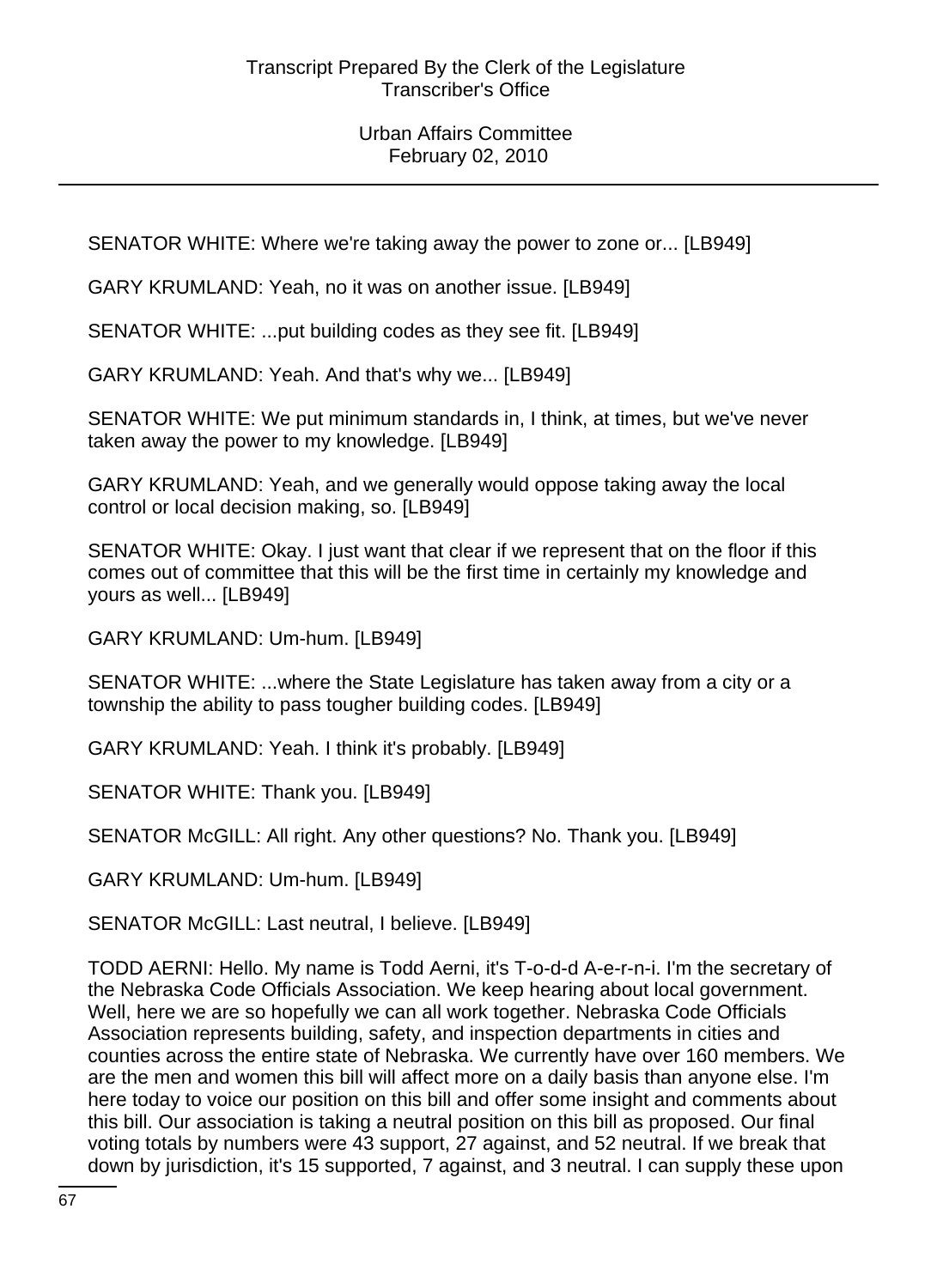Urban Affairs Committee February 02, 2010

request if they're wanted. First, I'd like to take a look at some of the negative impacts that this bill would have on local jurisdiction. We have proven data that fire sprinklers save lives in commercial applications, so one would assume that it would also be the same for residential. This bill as written has removed the authority of the local jurisdiction to decide if fire sprinklers are needed in their community. Some jurisdictions' emergency response time might be slower than others so there may be a need for sprinklers to save lives. Western Nebraska would be an example where the sprinklers may benefit them. The bill as written has some flaws with regards to future code updates. I think we've talked about that a little bit. But there's one part in there that needs to be amended also because it still requires the local jurisdiction to update the code within two years of the publication date. So that would be something I would recommend that we address. Now, I'll take a look at some of the reasons why our association I guess would not vote to...or would...yeah, was not able to vote in opposition of the bill. A vote against this bill ultimately would require fire sprinklers in all new residential homes. I know, Senator Lathrop, you asked some questions about that. It is our understanding as building officials in the state that we cannot go less restrictive than the state code. So if this bill...if this code gets adopted as written by the ICC, we would be required to have fire sprinklers in every new home built across the state of Nebraska. We would not be able to opt it out because it would be less restrictive. And actually the way the current law is written, is this is the current code today. The 2009 RESPA Code is the state building code. And in there it says that January 1, 2011, is when everybody is required to go into that. So as the law sits today, that's how it's written. We don't have enough data to prove or to show that fire sprinklers have saved lives in residential application. Within the past 15 years, construction codes, practices, and materials have improved, reducing the number of fires in homes. Many local jurisdictions do not have qualified staff to review and inspect these applications. If fire sprinklers are required, this could be an unfunded state mandate each local jurisdiction would have to face or this responsibility may fall back on the State Fire Marshal's Office. Neither of the responsibilities are defined in the bill, and that would be something I would recommend that we take a look at. But our association does believe that with a few simple proposed amendments, the bill would receive unanimous support through the Nebraska Code Officials Association. The first one I have, we already talked about updating the 2009 edition. I think there was an amendment made on that. (2) remove the requirement that local jurisdictions adopt new code within two years of the publication date of the International Code Council. Remove the first paragraph of Section 3 which removes the local jurisdiction's option of requiring fire sprinklers. (4) unstrike Section 5(2)(c) which allows a local jurisdiction to adopt supplements and revisions to this code. And the last one is more of just something to think about: If a homeowner...the way the bill is written, it still gives the homeowner the option to have these installed in their home. What the bill does not address is if the homeowner chooses that option to install it, who is responsible for the inspections and the enforcement of that code? I know I've given you a lot of information to chew on, but the Nebraska Code Officials Association believes we need to have a voice in this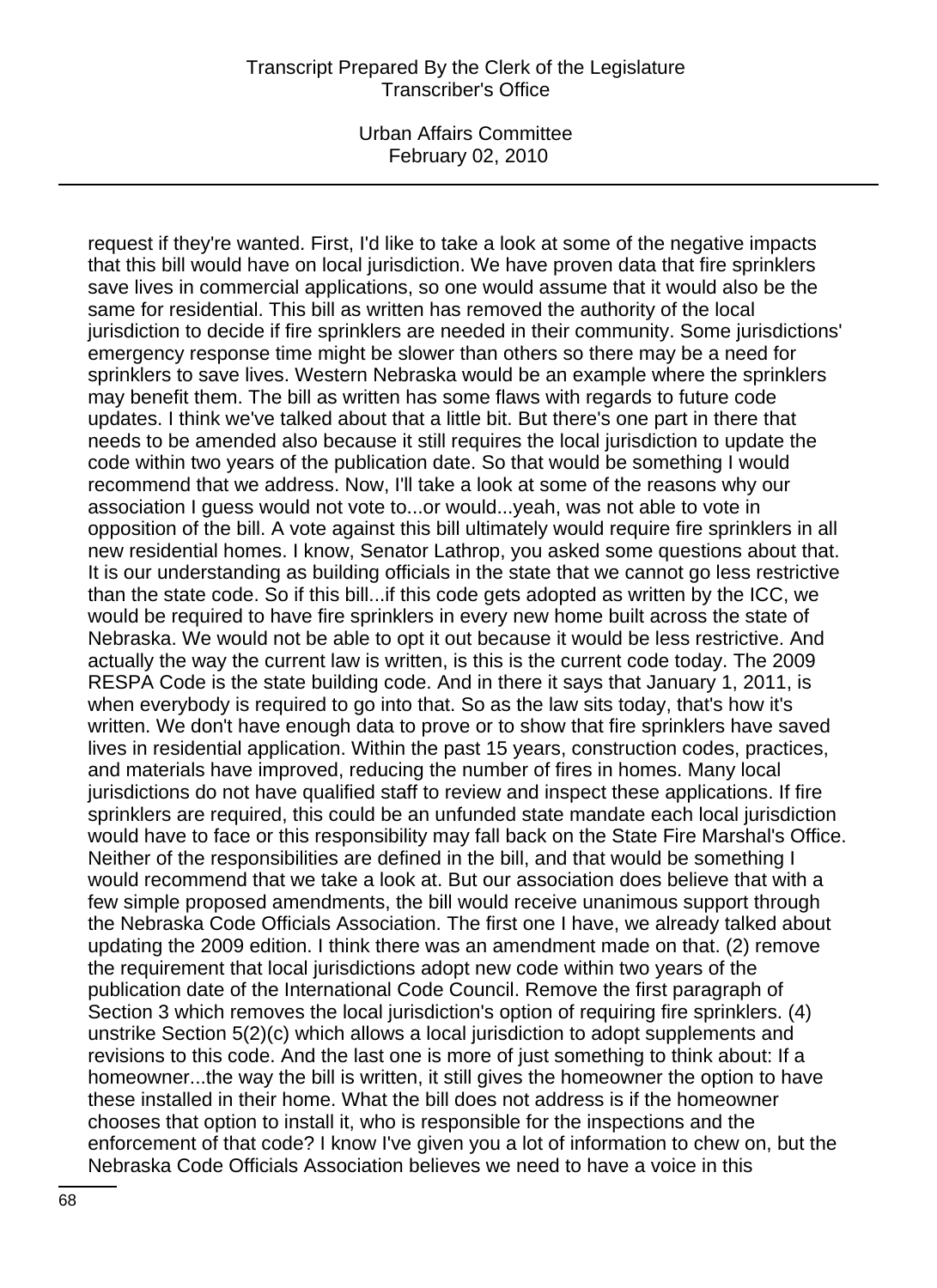discussion since we are the men and women that this bill will affect on a daily basis. In closing, I'd like to thank you for listening to our association's thoughts and would like you to keep in mind that you're not just voting on a six-page bill; you're actually rather voting on a 900-page document that we're tasked to enforce daily. Thank you again. Do you have any questions? [LB949]

SENATOR McGILL: Thank you very much. [LB949]

SENATOR COASH: Thanks for that clarity. [LB949]

SENATOR McGILL: Yeah, exactly. Great visual aid. Well, thank you very much. It doesn't look like there are any questions. Senator Gloor, would you like to close? [LB949]

SENATOR GLOOR: Thank you, Chairman McGill. I've just kind of scrapped my closing comments and would like to philosophically and as briefly as I can...first of all, thank you for your patience on this issue. I think it will be time well spent. I had to do, when I was first approached with this bill, the sort of introspection on what I consider to be the sniff test of this. And at first I wasn't interested in it in large part because of the very issue of taking away the local control component of it. And Senator Lathrop and Senator White have been very clear in their concerns about that and the precedent setting that may go on here with that. In the final analysis, and I talked to some friends not from the construction industry about the concept of putting sprinklers in. And I did some reading and studying on systems and is this the time to metaphorically bring toilets indoors? Is the technology there to really do this? And I got convinced that we should be talking about this because I have a strong concern that if we don't pass this bill and if, as I suspect, individual cities, counties go ahead and adopt the 2009 codes, we'll have some surprised homebuilders. And I'm not talking about the contractors, I'm talking about the families that go into homes, and we should have a reference to go back and look at. I hope that doesn't happen and, in fact, I hope that if this doesn't go forward we're able to sit back and say this was as good an idea as hard wiring smoke detectors in homes, but I don't believe it is. That's the reason I carried the bill forward. We'll have a good debate. We've had a good debate. We have things we can reference back that will help us take a look at this, depending upon how things go. I certainly understand and would point out that those folks who were opposed to this didn't talk about the local control issue. They talked about the importance of sprinkler systems and they should. They are professionals involved in fighting fires, protecting us, community servants. That's what we would expect them to do, to advocate for that. I wish there was a way to take the millions of dollars that may eventually go into sprinklers and a small portion of that being set aside to address old homes and trailers (laugh) and kitchens where 40 percent of fires in homes...I wish there was a way to take that enthusiasm and commitment to indoor sprinklers and direct a little of that enthusiasm and money into where most of us know, when we pick up the paper and read, we have problems with fires. But there's no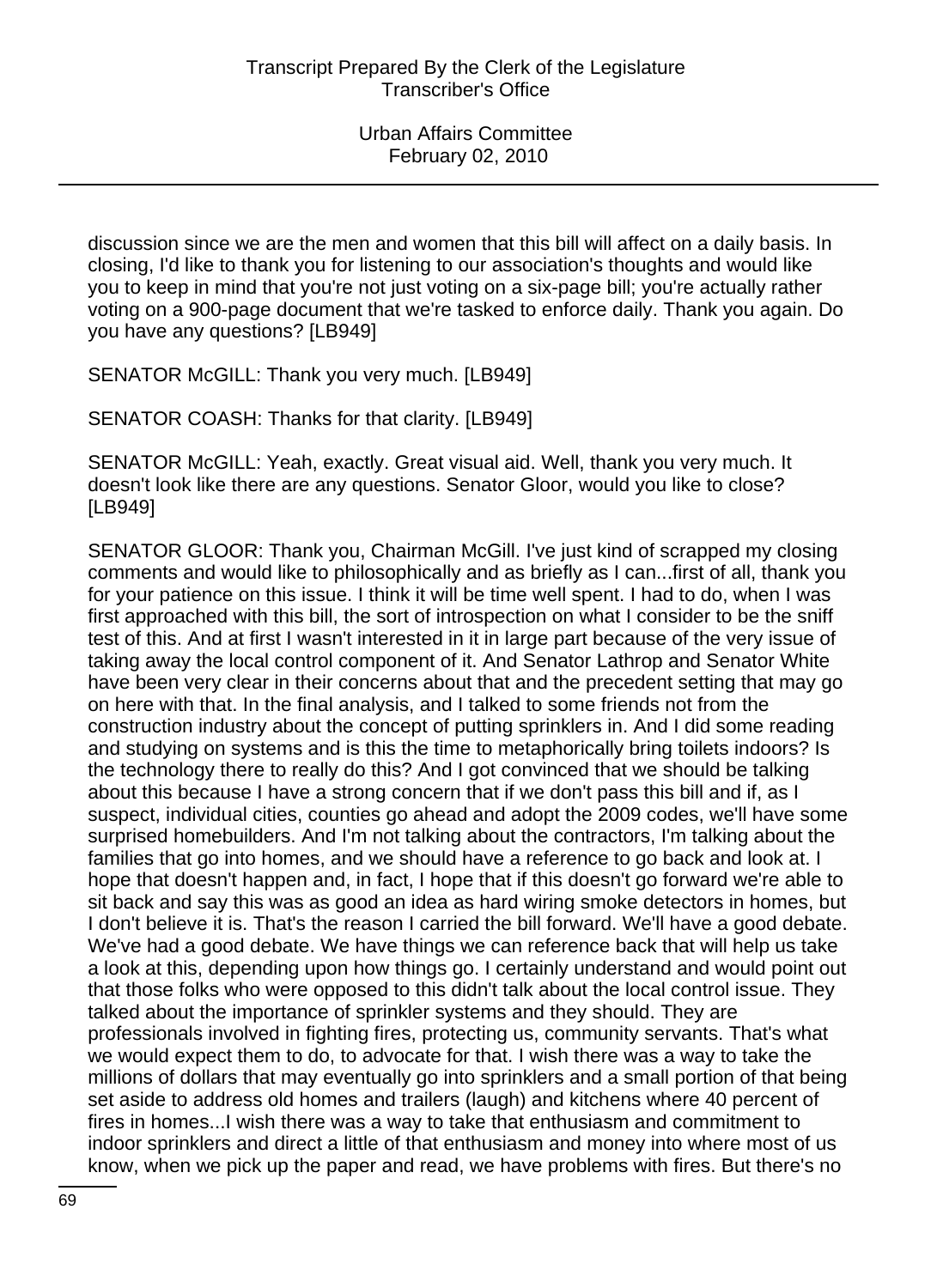way to do it. We're faced with an issue. This is legislation I proposed. I appreciate your straightforward questions and the fact that we had a very long discussion and debate about it. I enjoy this, by the way. But then you know what my past job was, so I have a warped perception of life. (Laughter) Thank you. [LB949]

SENATOR McGILL: Any questions? Seeing none, thank you for that hearing. That closes the hearing on LB949, and we just have one more that will hopefully be quite a bit shorter. [LB949]

SENATOR COASH: Okay. We're going to open up the hearing on LR295. Senator McGill. [LR295CA]

SENATOR McGILL: This bill will, well, first of all, I'm Senator Amanda McGill, M-c-G-i-l-l, and I represent the 26th District, which is in northeast Lincoln. This constitutional amendment I'm bringing today is a blast from the past. We've actually addressed this in this committee since I've been here on the committee in 2008. It's a constitutional amendment that was on the ballot both in 2002 and 2006. It did not pass those two years. And then in 2008, we decided to go ahead and put it back on the ballot, but instead of going with an election in '08 we decided to bump that time back to 2010, which is this year. Well, right now there's a lot of debate going on about whether what we did in '08 involving the salary increase and putting it on the ballot in 2010 is actually within our ability to do as a Legislature. So there is some concern about if there's a challenge to that, that there could be a challenge to this constitutional amendment that we also put on the ballot for 2010. So I'm introducing this again to show that the Legislature does have the intent and the will to want to put this on the ballot this year. To refresh people's memories, this is to authorize the use of revenue bonds to develop property for use by nonprofit enterprises. LR295CA would authorize any county, city, or village to acquire, own, develop, and lease real and personal property for use by charitable, nonprofit enterprises and to issue revenue bonds for the purpose of defraying the cost of acquiring and developing or financing such property for construction, purchase, or otherwise. The revenue bonds authorized under this measure would not be obligations of the issuing county, city, or village. The bonds would not be repaid from any property of the county, city, or village, but would be satisfied from the property itself and the revenues received therefrom and no taxes may be levied to pay for the bonds. And it's my hope that we can advance this out of committee and get it back to the floor so that we can just reinforce what we already did a couple of years ago. Any questions? All right. [LR295CA]

SENATOR COASH: Seeing none, first proponent. [LR295CA]

JERRY STILMOCK: (Exhibits 28 and 29) Thank you. I'm going to give you this right away as well to keep things moving. Thank you kindly. Good evening. My name is Jerry Stilmock, J-e-r-r-y Stilmock, S-t-i-l-m-o-c-k, registered lobbyist on behalf of the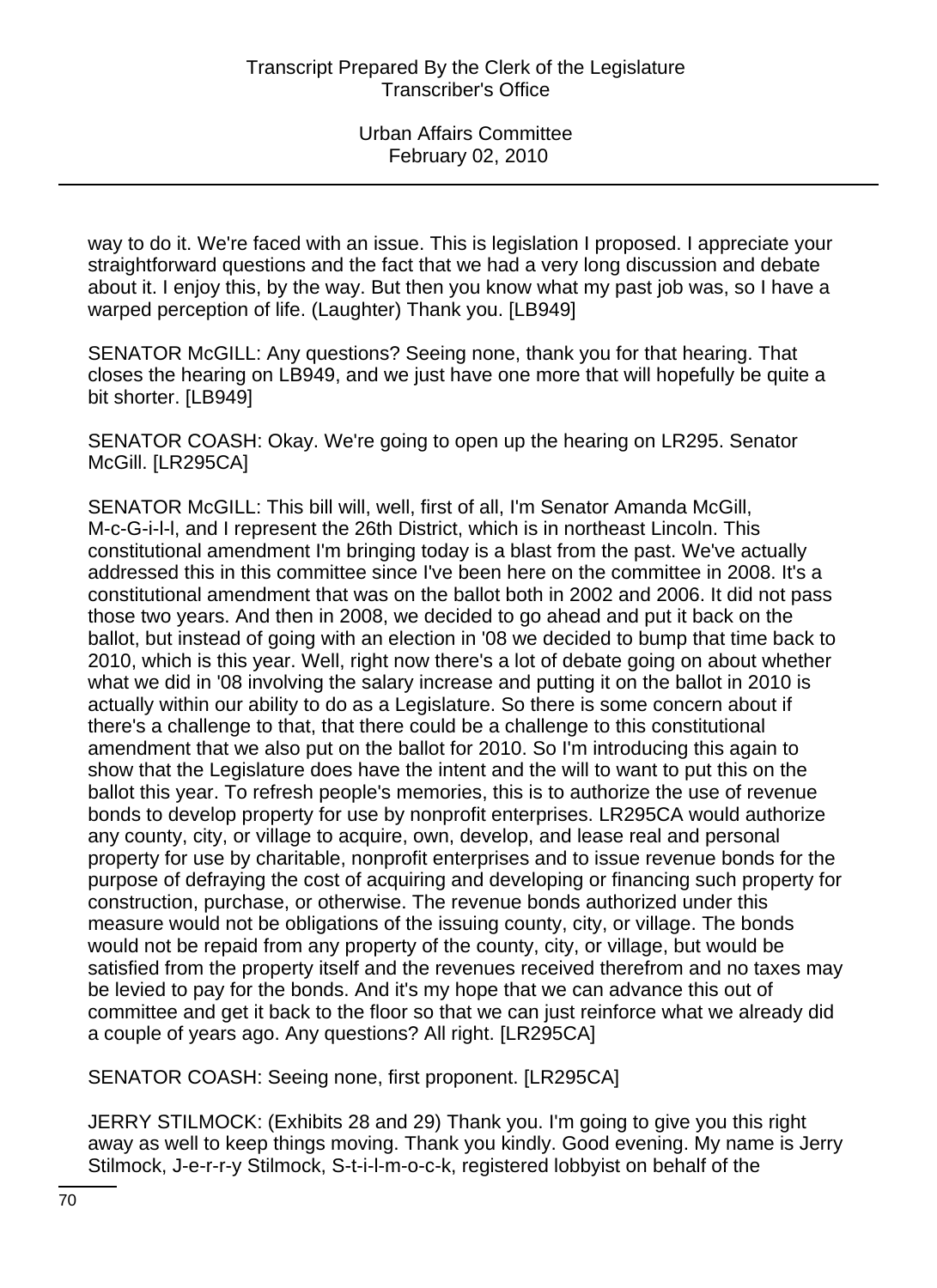Urban Affairs Committee February 02, 2010

Nebraska Bankers Association, testifying in support of LR295CA. We do have plan A. Plan A is to move forward with the 2008 constitutional amendment. Senator McGill introduced that part that we're dealing with right now waiting for an opinion as to whether or not because there was a time-out. The 2008 legislation passed or the constitutional amendment passed, should there have been a required vote taken...election taken in 2008. That we're pretty much walking hand in hand with the state senators' pay raise. So as the pay raise does or does not move onto the ballot in May, so goes LR5CA from 2008. That is plan A to move forward and hopefully that happen. Plan B is the fallback position of LR295CA to which brings us here today. A few years ago, a nonprofit wanted to go ahead and use this bonding mechanism in conjunction with a new project. The nonprofit and its lender looked a little closer and found that Nebraska state law did not authorize that to occur. It was brought to the Nebraska Bankers Association. We've been on this warpath since '02. And the focus, of course, is to make sure that we have an opportunity yet in the primary in 2010 to place this before the electorate in Nebraska. The biggest part of this, of course, is the tax-exempt borrowings by the nonprofit, and it has to be a nonprofit as set forth in the proposal. Those tax-exempt borrowings for the nonprofit come to be at a lower interest rate than comparable borrowings that would occur otherwise. So in order to make sure that those obligations to be tax exempt, we have to have the state law to back it up, ergo LR295CA. The whole deal is cost savings. If nonprofits can save money in what they're doing, they can do more for the people that they aid, and they'll be able to do that through their cost savings through a lower interest rate. The page has kindly handed out not only my testimony but the testimony in summary form of Mr. Andy Bradley, the executive vice president of Goodwill Industries in Omaha, who we have worked closely with along with several other nonprofits. And he gives a terrific example on the flip side of his letter and he identifies Iowa. Iowa has this type of financing available to state law. They're able to go in and fund a project for 20 years at an interest cost of about \$800,000. In Nebraska it would be, without this constitutional amendment being approved, it would be about \$1.8 million over a 20-year period. And with those cost savings, he outlines in his handout that you have a copy of now that his example for Omaha, they served about 2,000 unemployed people at a cost of about \$2,000 per individual. If there's a savings of a million dollars, the math tells us that they could go out and serve an additional 500 people that they're not now helping. Not to belabor the point, I'd simply ask you to allow us to have a plan B in place should plan A in the constitutional amendment, LR5CA, not be able to move forward on the ballot because of that time-out taken in the election year of 2008. I'd encourage the committee to advance this to General File. Thank you. [LR295CA]

SENATOR COASH: Thank you, Jerry. Any questions for Mr. Stilmock? Seeing none, thank you. [LR295CA]

JERRY STILMOCK: All right. Thanks for hanging in there with us, appreciate it. [LR295CA]